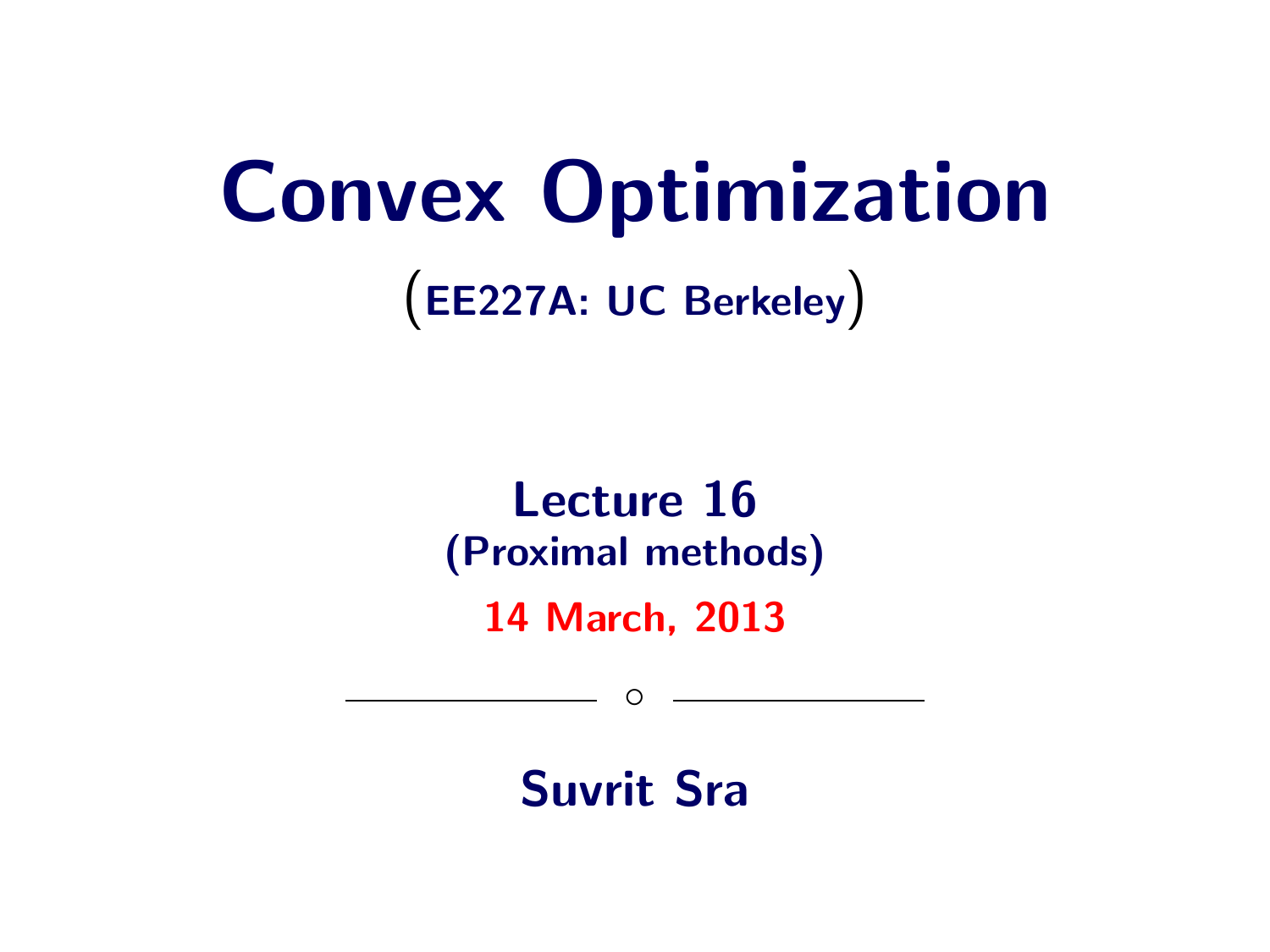# **Organizational**

- ♠ HW3 will be released later today on bSpace
- ♠ Midterm to be out sometime on 18th
- ♠ HW2 solutions to be out before midterm released
- ♠ 19th March review session to recap important material
- $\triangle$  21st March, 2013 midterm due beginning of class.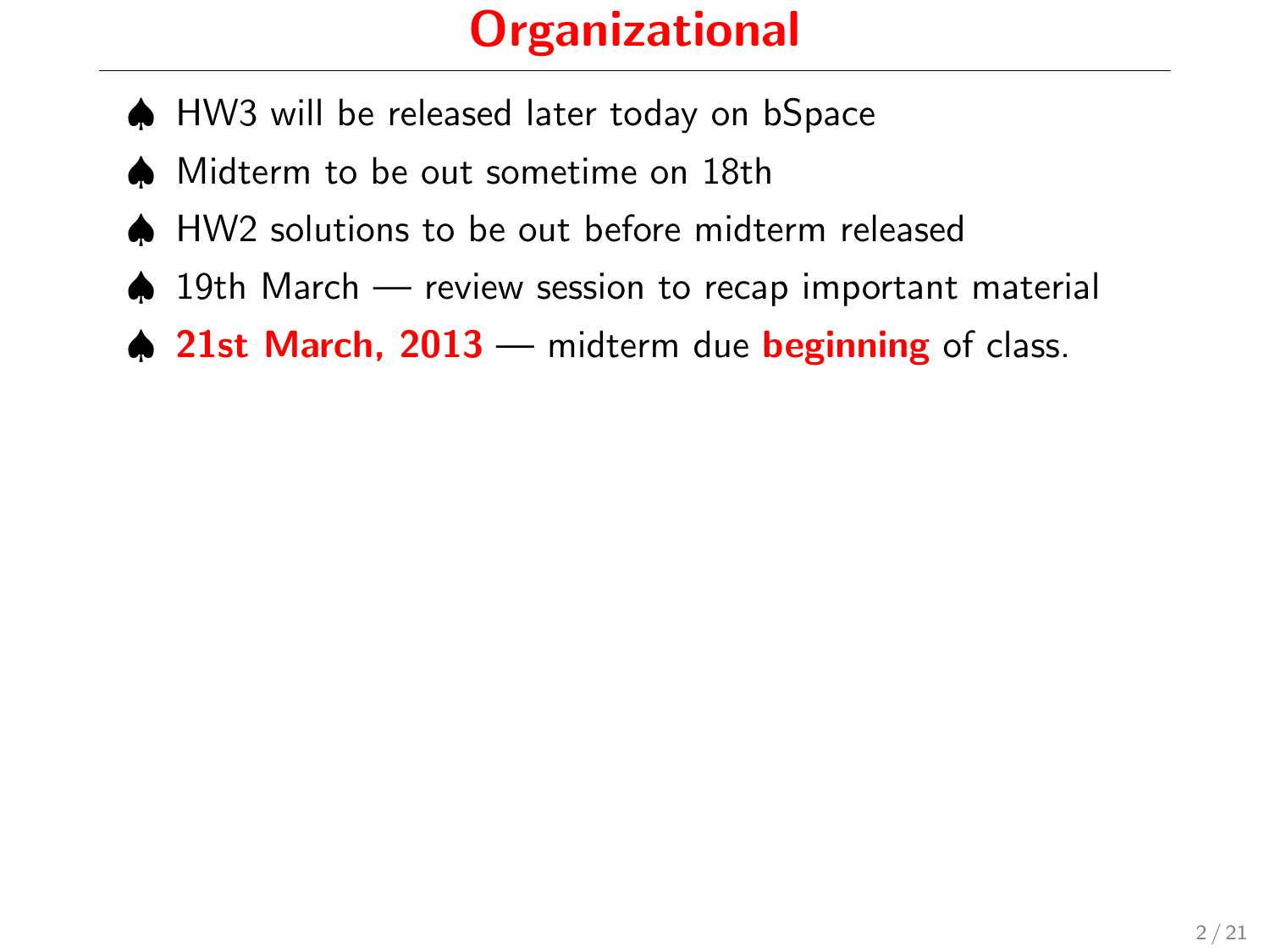# Revisiting Gradient Projection

| mın | f(x) | X |
|-----|------|---|
|-----|------|---|

#### Gradient projection

$$
x^{k+1} = P(x^k - \alpha_k \nabla f(x^k))
$$

where  $P$  denotes orthogonal projection onto  $X$ .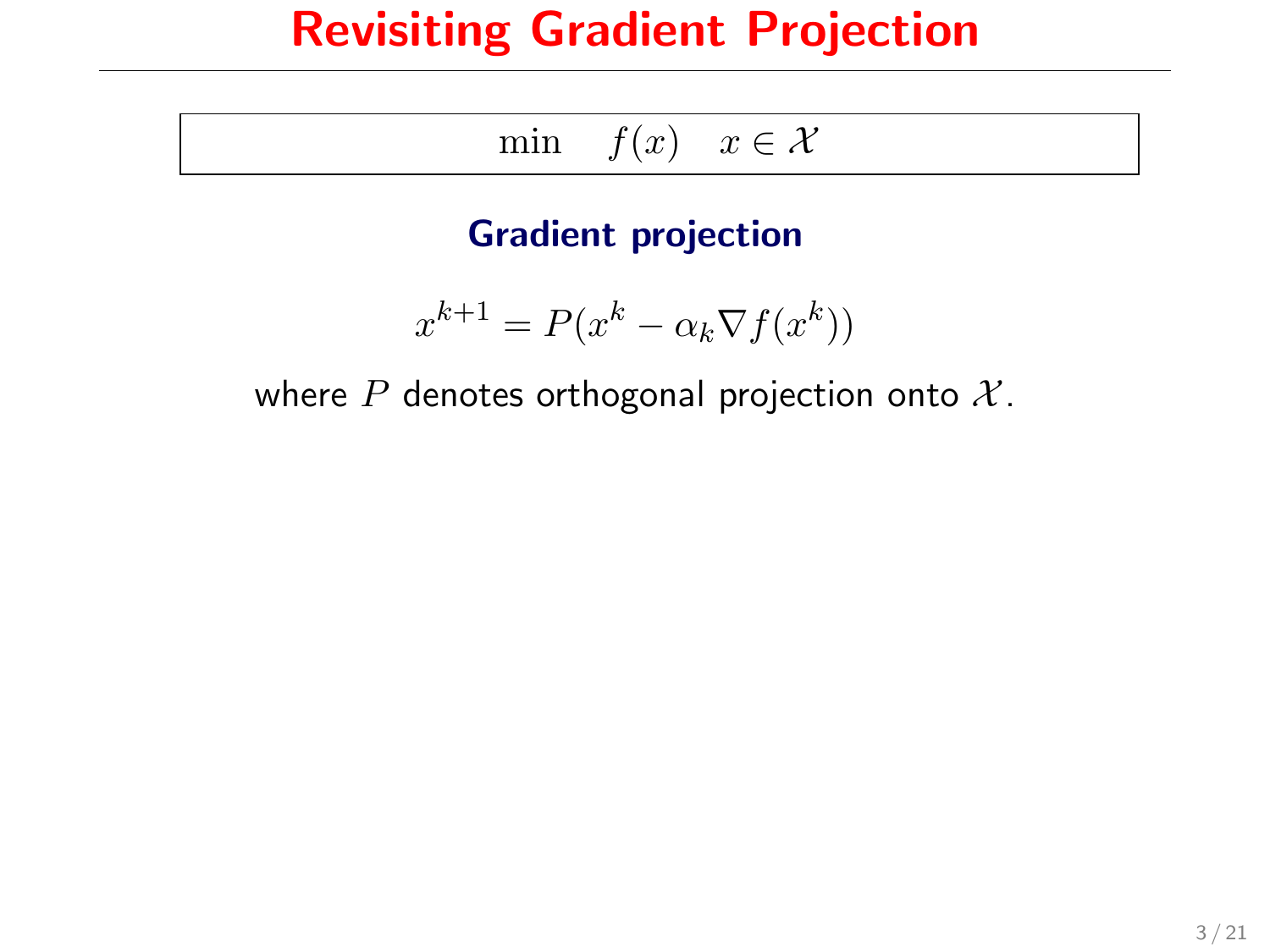# Revisiting Gradient Projection

| mın | f(x) | $\in \mathcal{X}$ |
|-----|------|-------------------|
|-----|------|-------------------|

#### Gradient projection

$$
x^{k+1} = P(x^k - \alpha_k \nabla f(x^k))
$$

where P denotes orthogonal projection onto  $\mathcal{X}$ .

- $\blacktriangleright$  Mimic unconstrained case proof
- $\blacktriangleright$  Hinges on firm nonexpansivity of P

Also key: stationarity property  $x^* = P(x^* - \alpha \nabla f(x^*))$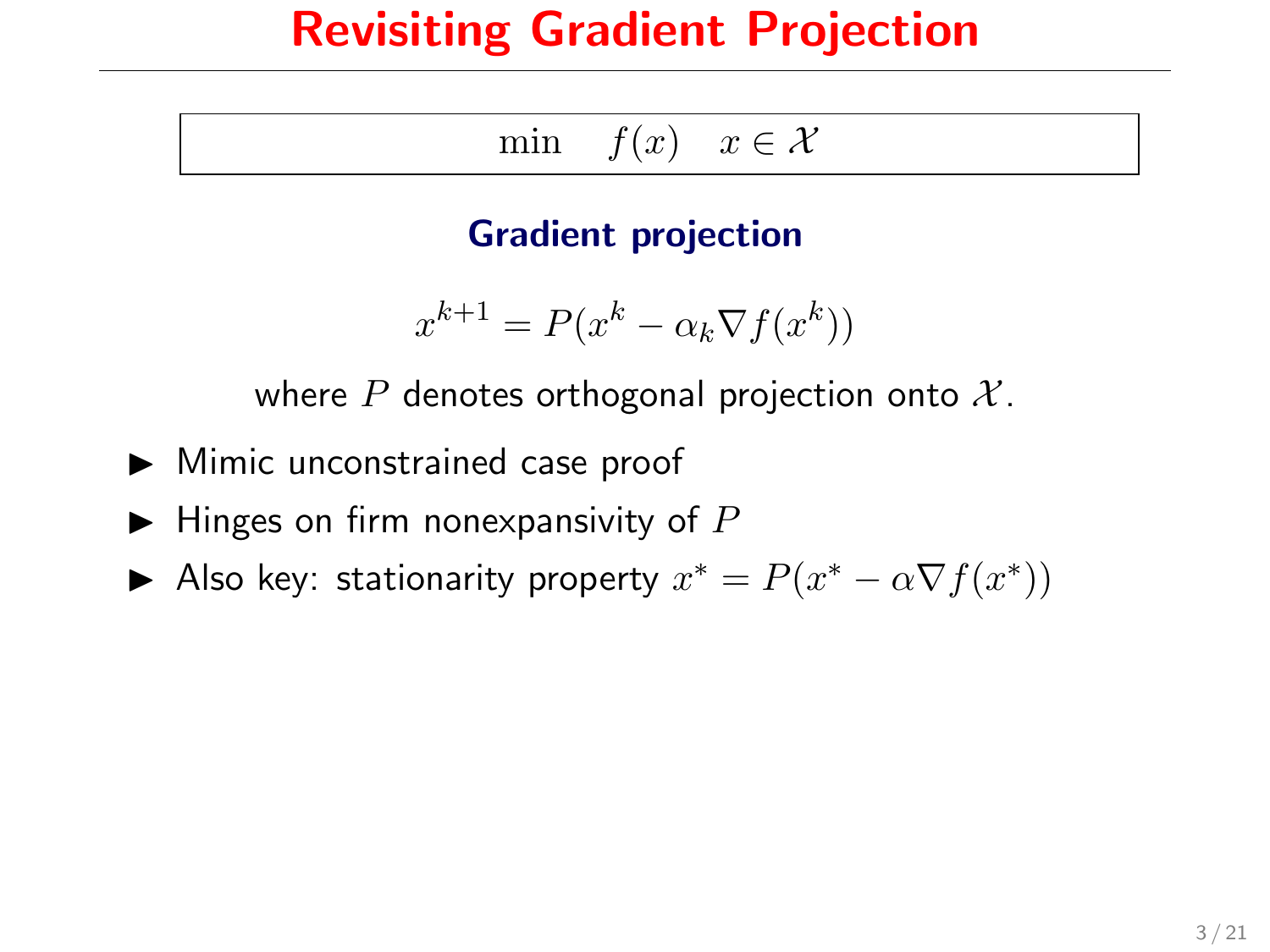**Lemma** If  $x^*$  is optimal for problem, then  $x^* = P(x^* - \alpha \nabla f(x^*))$ 

- ► Denote  $g^* \equiv \nabla f(x^*)$  as before.
- ► Optimality condition:  $\langle g^*, x x^* \rangle \ge 0$  for all  $x \in \mathcal{X}$ .
- $\triangleright$  Optimality for proj:  $z = Py \implies \langle z y, x z \rangle \ge 0 \ \forall x \in \mathcal{X}$ .

► Plug 
$$
z \leftarrow x^*
$$
, and  $y \leftarrow x^* - \alpha g^*$ ,  
\n $\langle x^* - y, x - x^* \rangle \ge 0$   $\implies \langle x^* - x^* + \alpha g^*, x - x^* \rangle \ge 0$   
\n $\implies \langle \alpha g^*, x - x^* \rangle \ge 0$   
\n $\implies \langle g^*, x - x^* \rangle \ge 0$   
\n $\implies x^*$  is optimal.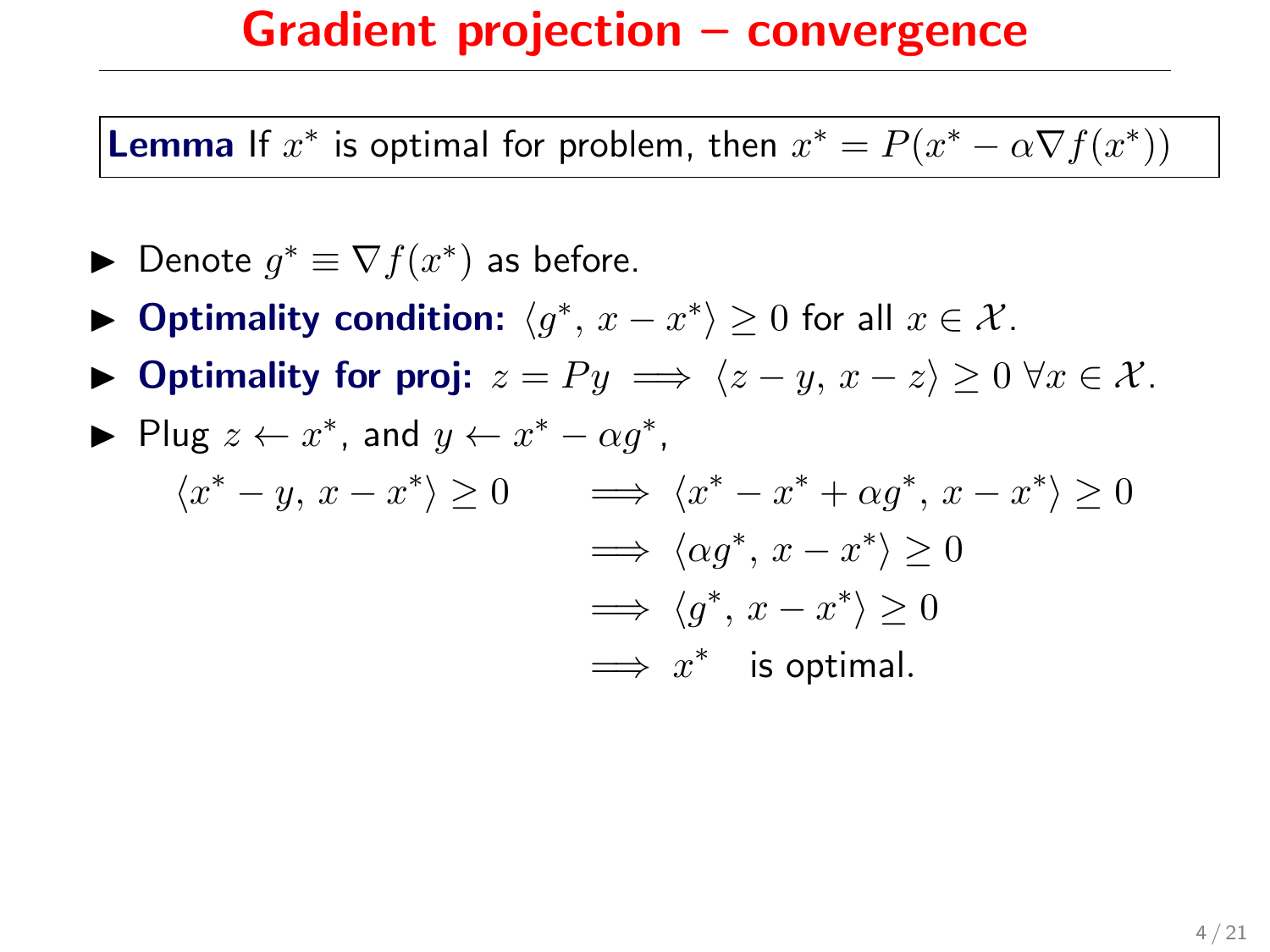Now we show that 
$$
||x^{k+1} - x^*||_2 \le ||x^k - x^*||_2
$$

Shorthand:  $u \equiv x^{k+1}$ ,  $x \equiv x^k$ ,  $g \equiv \nabla f(x^k)$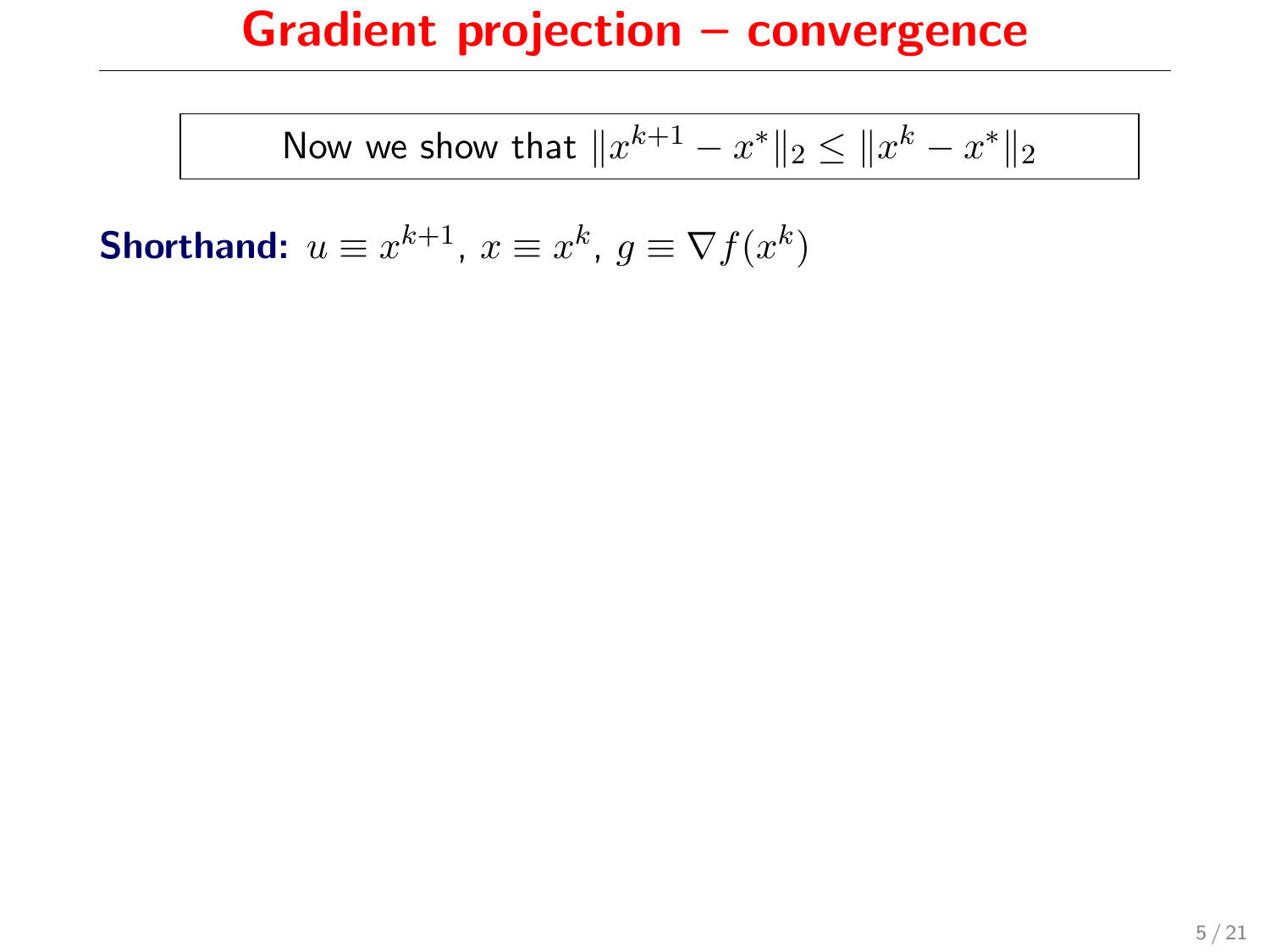Now we show that 
$$
||x^{k+1} - x^*||_2 \le ||x^k - x^*||_2
$$

Shorthand:  $u \equiv x^{k+1}$ ,  $x \equiv x^k$ ,  $g \equiv \nabla f(x^k)$ 

$$
||u - x^*||_2^2 = ||P(x - \alpha g) - P(x^* - \alpha g^*)||_2^2
$$
  
\n
$$
\leq ||x - x^* - \alpha (g - g^*)||_2
$$
  
\n
$$
\leq ||x - x^*||_2^2 + \alpha^2 ||g - g^*||_2^2 - 2\alpha \langle g - g^*, x - x^* \rangle
$$
  
\n
$$
\leq ||x - x^*||_2^2 + \alpha^2 ||g - g^*||_2^2 - \frac{2\alpha}{L} ||g - g^*||_2^2
$$
  
\n
$$
= ||x - x^*||_2^2 + \alpha (\alpha - \frac{2}{L}) ||g - g^*||_2^2
$$
  
\n
$$
= r_k^2 - \frac{1}{L} ||g - g^*||_2^2 \quad (\text{if } \alpha = 1/L).
$$

Thus, we have in particular,  $r_{k+1} \leq r_k \leq r_0$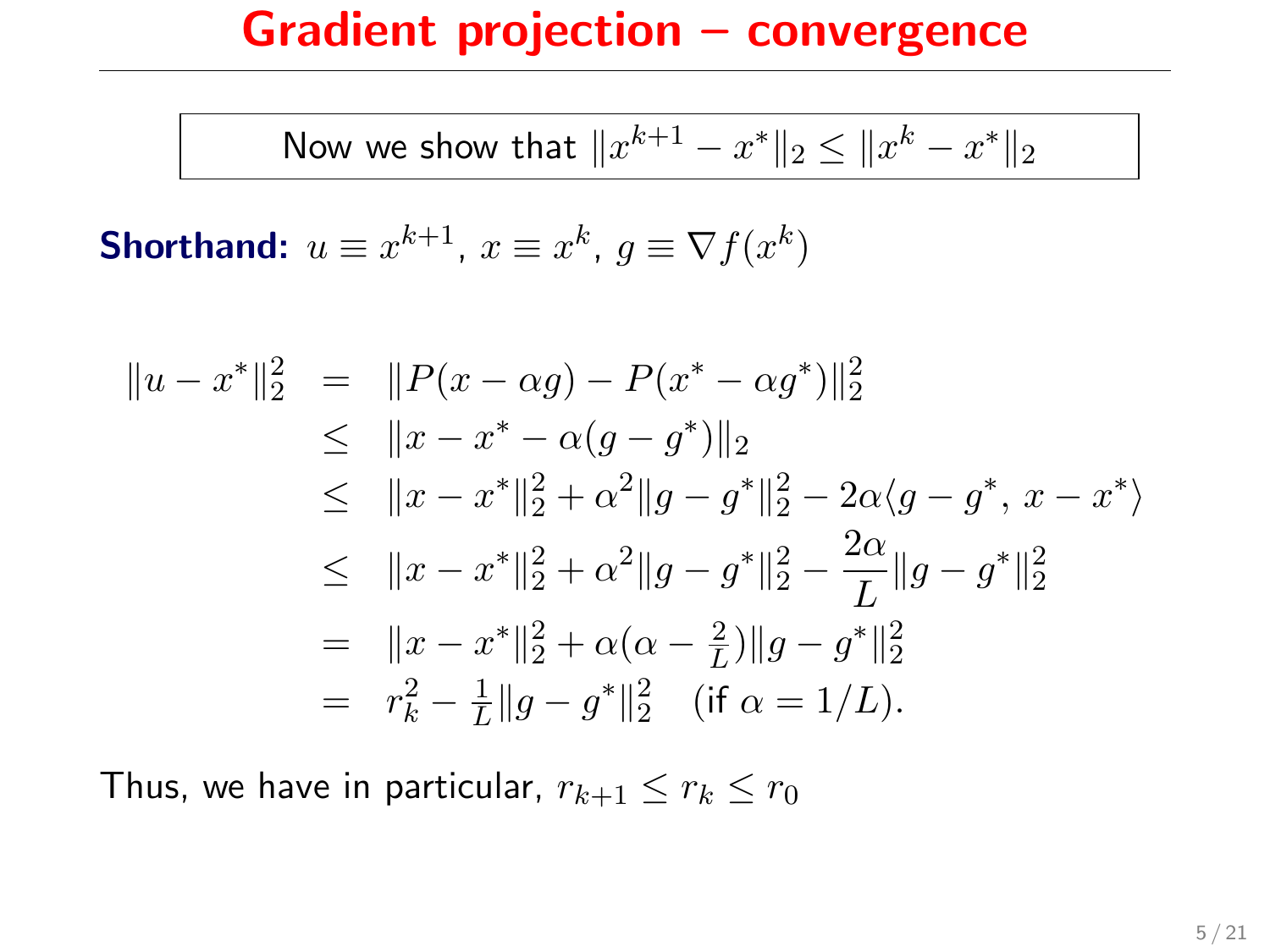Now we show that 
$$
f(x^{k+1}) \le f(x^k) - \frac{L}{2} \|\mathbf{m}\|_2^2
$$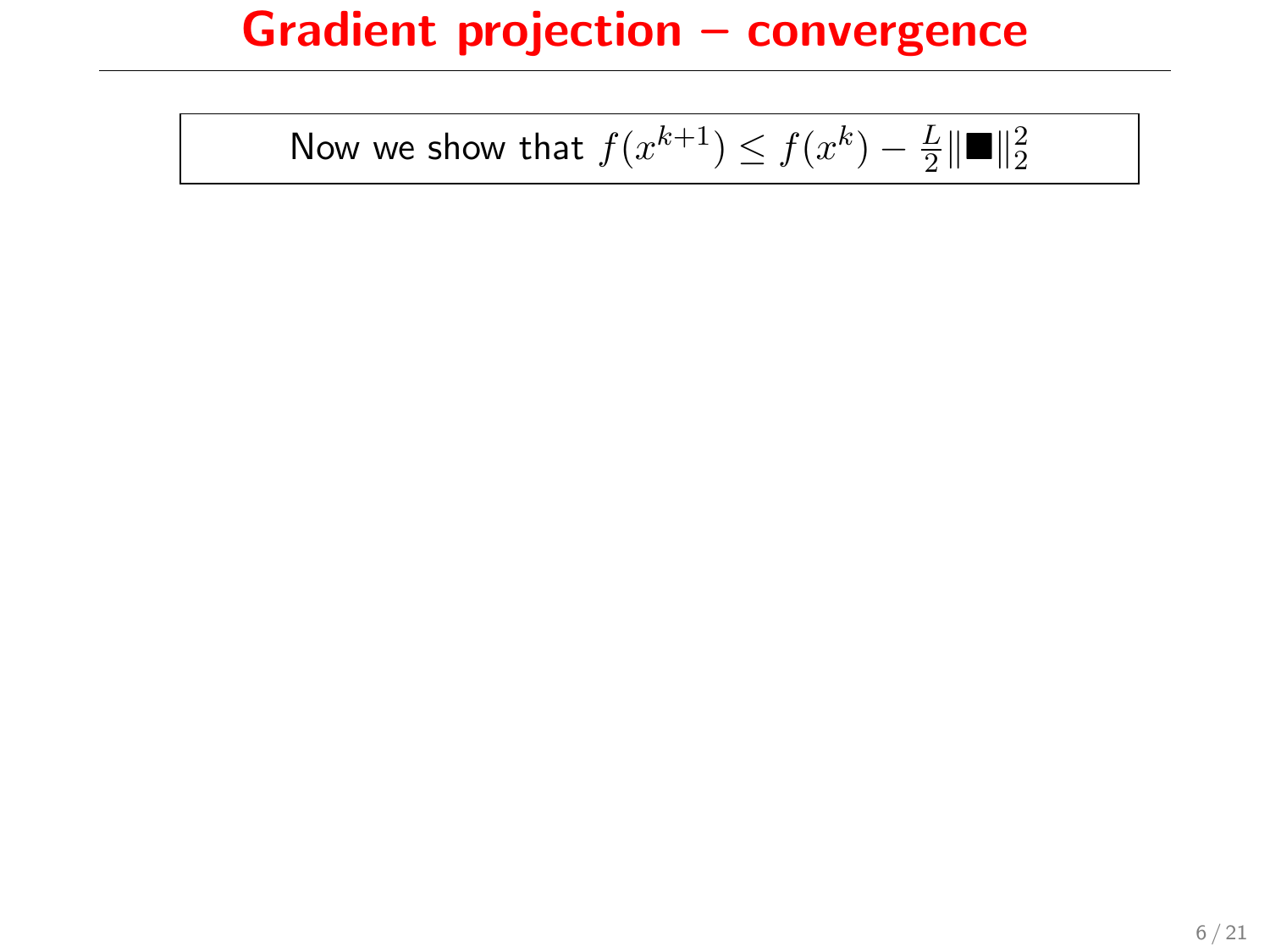Now we show that 
$$
f(x^{k+1}) \le f(x^k) - \frac{L}{2} \|\mathbf{m}\|_2^2
$$

$$
f(u) \leq f(x) + \langle g, u - x \rangle + \frac{L}{2} ||u - x||_2^2
$$
  
=  $f(x) + \langle g, P(x - \alpha g) - Px \rangle + \frac{L}{2} ||u - x||_2^2$ 

Recall that  $||Pa - Pb||_2^2 \le \langle Pa - Pb, a - b \rangle$ . Thus,

$$
||P(x - \alpha g) - Px||_2^2 \le \langle P(x - \alpha g) - Px, x - \alpha g - x \rangle
$$
  
=  $-\alpha \langle g, P(x - \alpha g) - Px \rangle$   
 $\implies -\alpha^{-1} ||u - x||_2^2 \le \langle g, P(x - \alpha g) - Px \rangle$ 

Which implies that

$$
f(u) \leq f(x) + \left(\frac{L}{2} - \frac{1}{\alpha}\right) \|u - x\|_2^2
$$
  
=  $f(x) - \frac{L}{2} \|P(x - \alpha g) - x\|_2^2$ .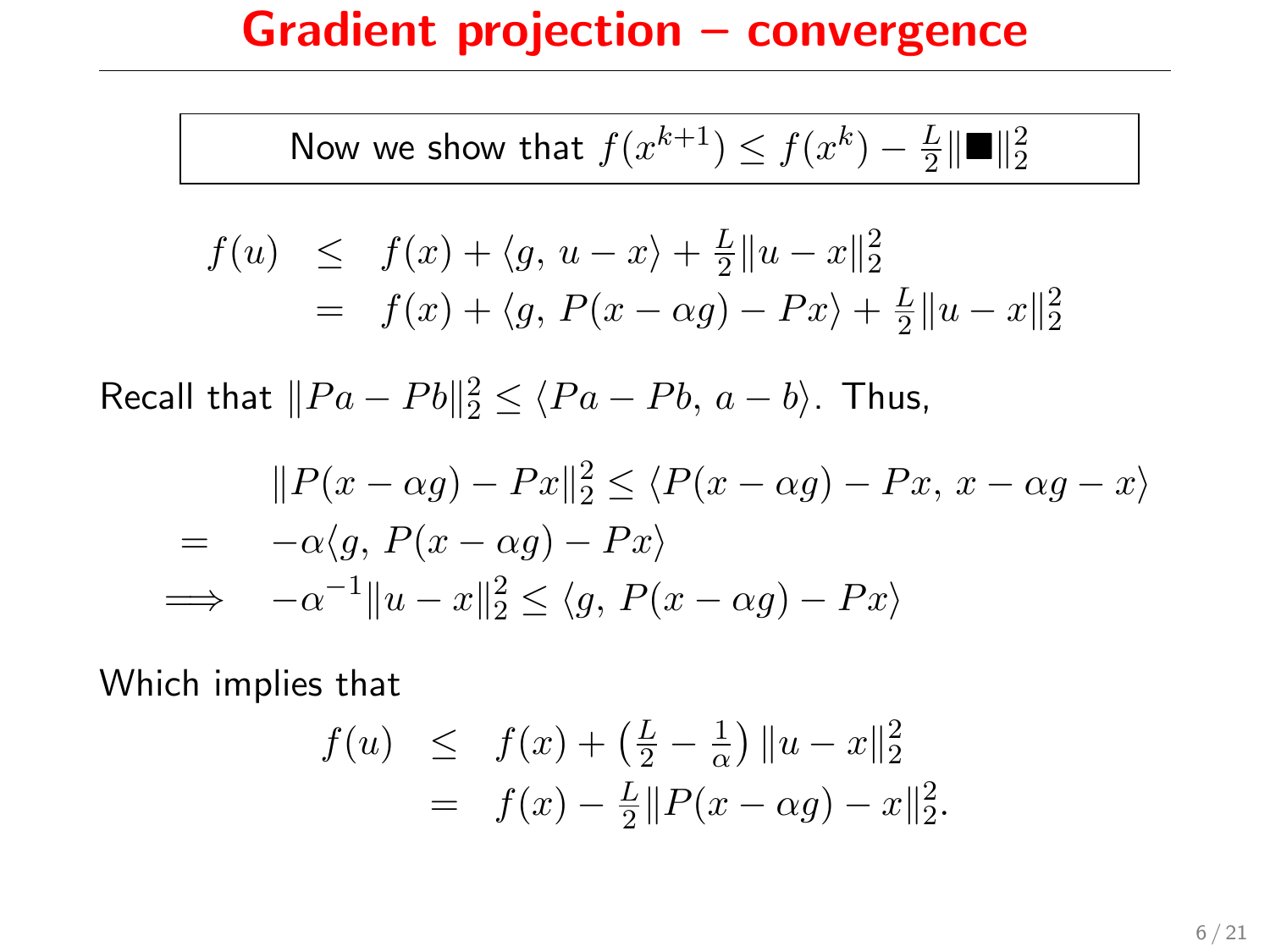$$
f^{k} \geq f^{k+1} + \frac{L}{2} ||P(x^{k} - \alpha g^{k}) - x^{k}||_{2}^{2}
$$
  
\n
$$
\implies f^{0} - f^{*} \geq f^{k+1} - f^{*} + \frac{L}{2} \sum_{i=0}^{k} ||P(x^{i} - \alpha g^{i}) - x^{i}||_{2}^{2}.
$$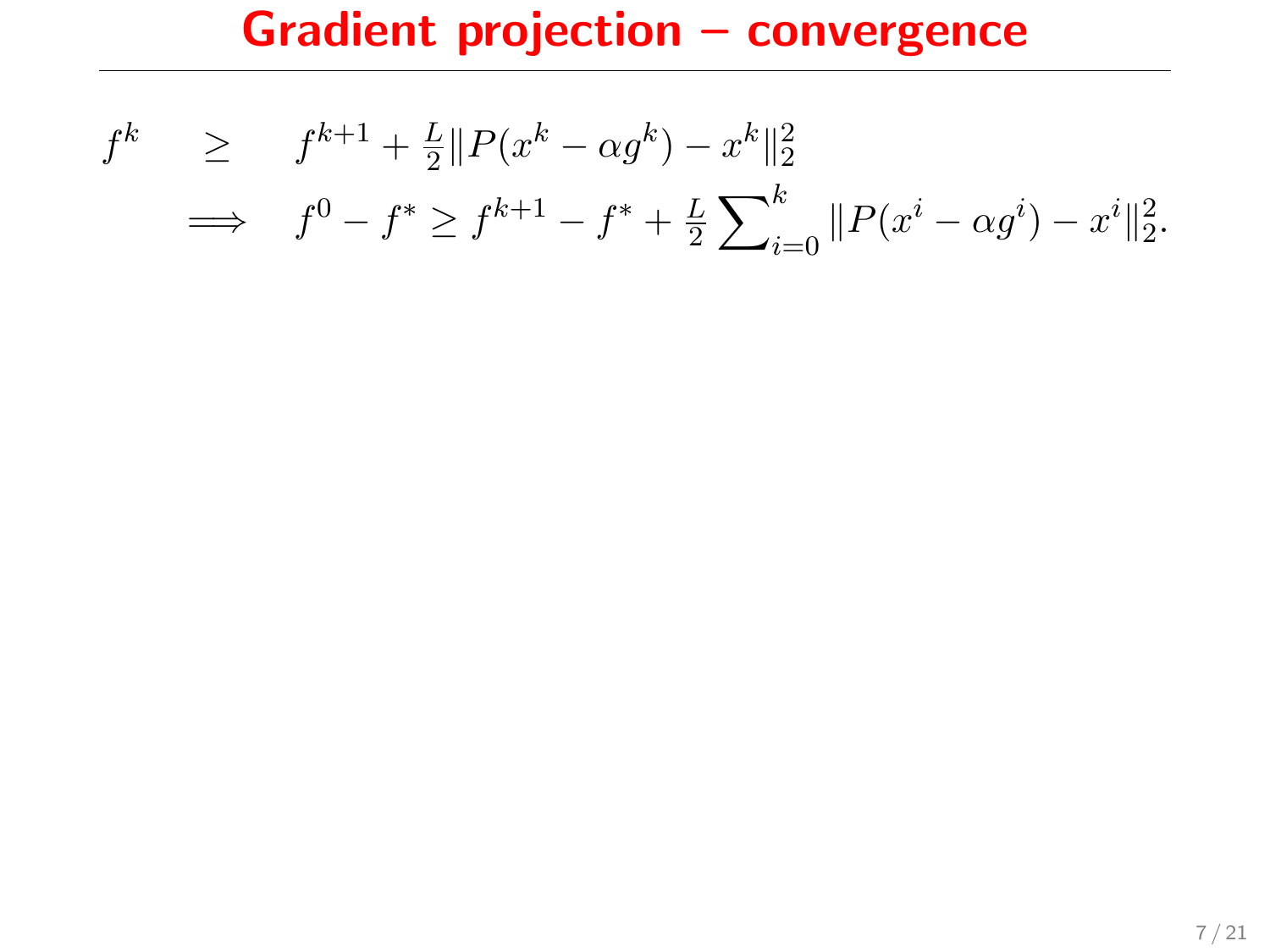$$
f^{k} \geq f^{k+1} + \frac{L}{2} ||P(x^{k} - \alpha g^{k}) - x^{k}||_{2}^{2}
$$
  
\n
$$
\implies f^{0} - f^{*} \geq f^{k+1} - f^{*} + \frac{L}{2} \sum_{i=0}^{k} ||P(x^{i} - \alpha g^{i}) - x^{i}||_{2}^{2}.
$$

▶ Since Ihs is finite, and  $f^{k+1} \geq f^*$  letting  $k \to \infty$  implies that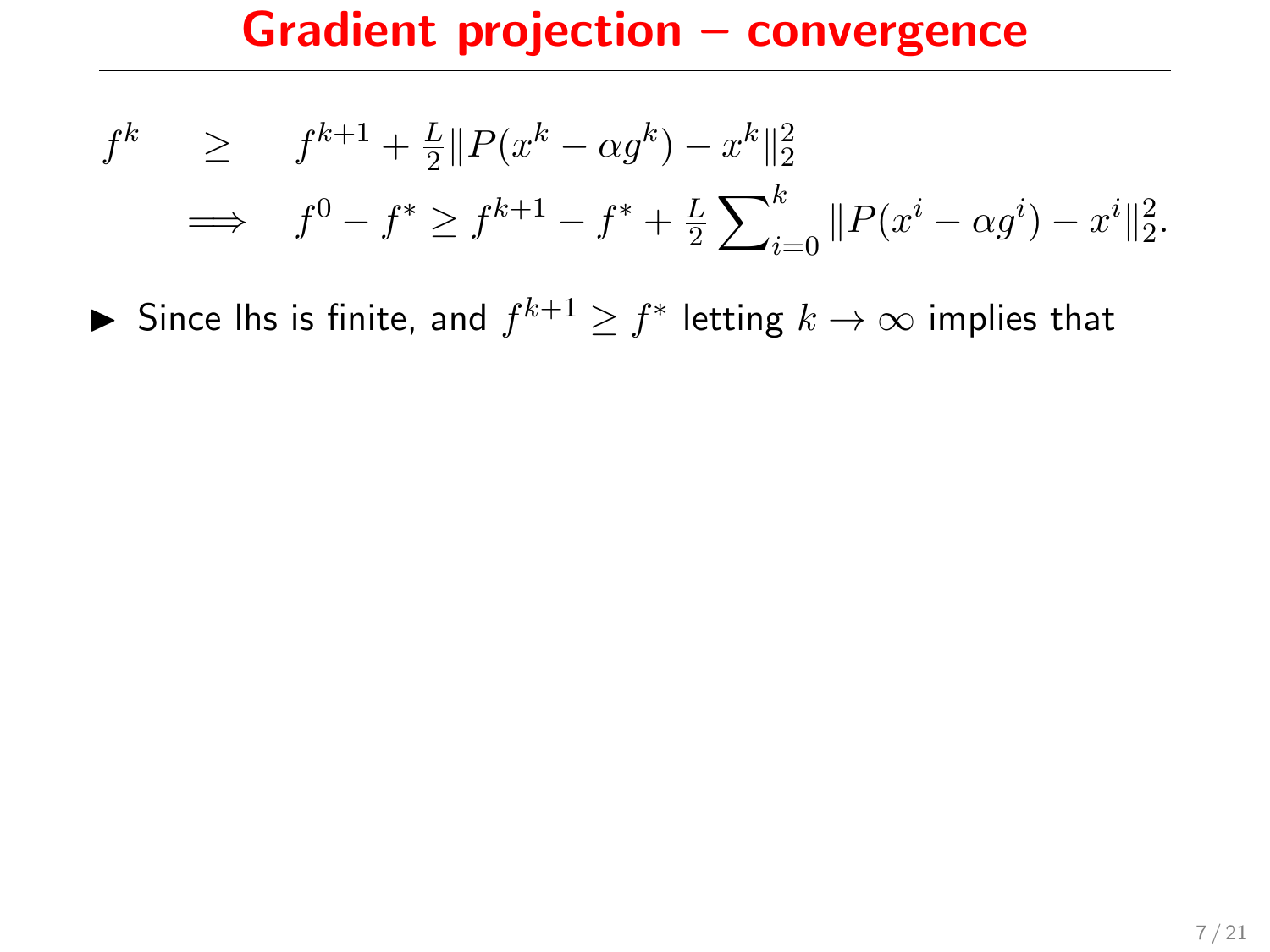$$
f^{k} \geq f^{k+1} + \frac{L}{2} ||P(x^{k} - \alpha g^{k}) - x^{k}||_{2}^{2}
$$
  
\n
$$
\implies f^{0} - f^{*} \geq f^{k+1} - f^{*} + \frac{L}{2} \sum_{i=0}^{k} ||P(x^{i} - \alpha g^{i}) - x^{i}||_{2}^{2}.
$$

▶ Since Ihs is finite, and  $f^{k+1} \geq f^*$  letting  $k \to \infty$  implies that

$$
\lim_{k \to \infty} ||P(x^k - \alpha g^k) - x^k||_2 = 0.
$$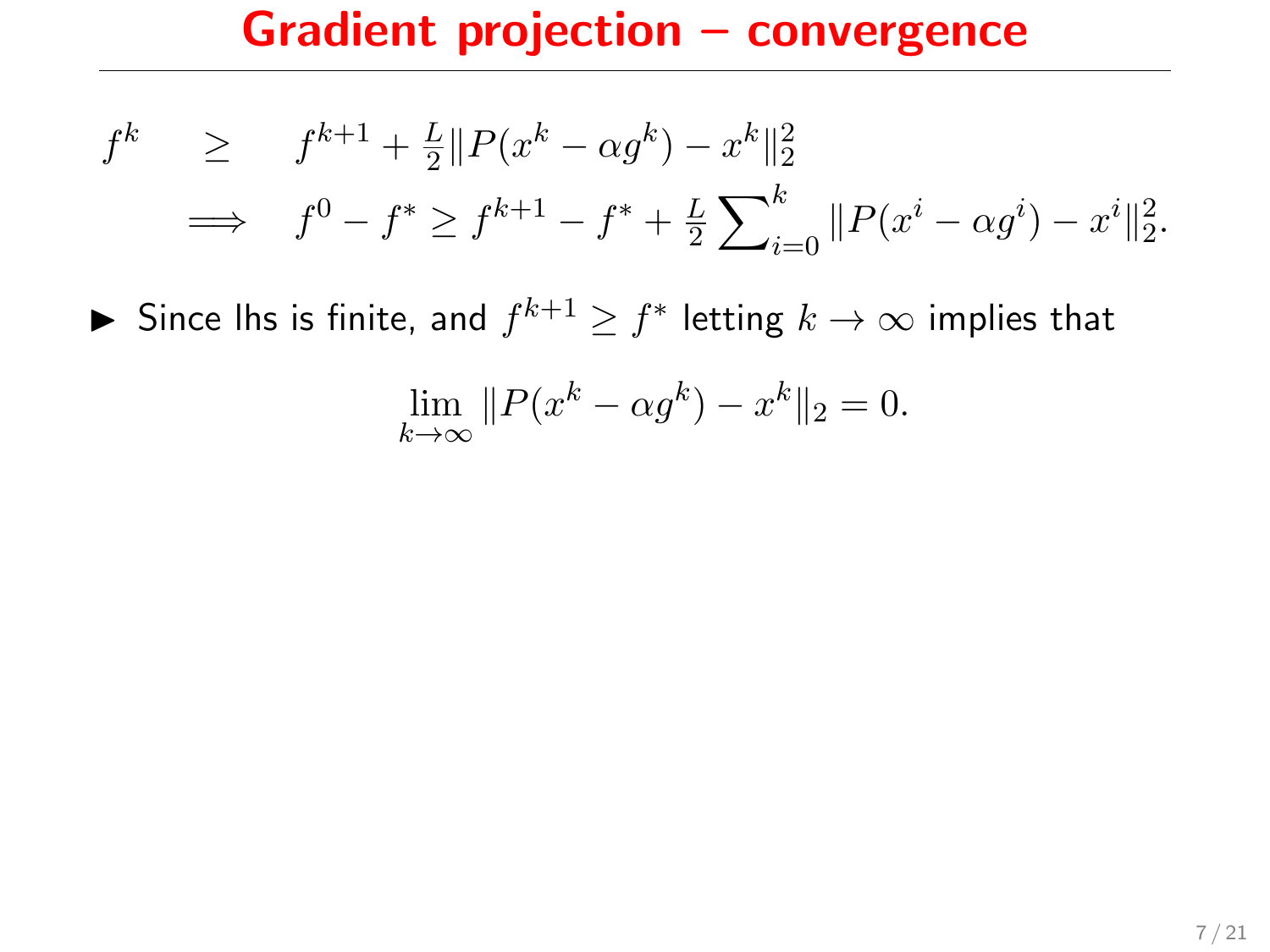$$
f^{k} \geq f^{k+1} + \frac{L}{2} ||P(x^{k} - \alpha g^{k}) - x^{k}||_{2}^{2}
$$
  
\n
$$
\implies f^{0} - f^{*} \geq f^{k+1} - f^{*} + \frac{L}{2} \sum_{i=0}^{k} ||P(x^{i} - \alpha g^{i}) - x^{i}||_{2}^{2}.
$$

▶ Since Ihs is finite, and  $f^{k+1} \geq f^*$  letting  $k \to \infty$  implies that

$$
\lim_{k \to \infty} ||P(x^k - \alpha g^k) - x^k||_2 = 0.
$$

 $\triangleright$  This is nothing but optimality condition!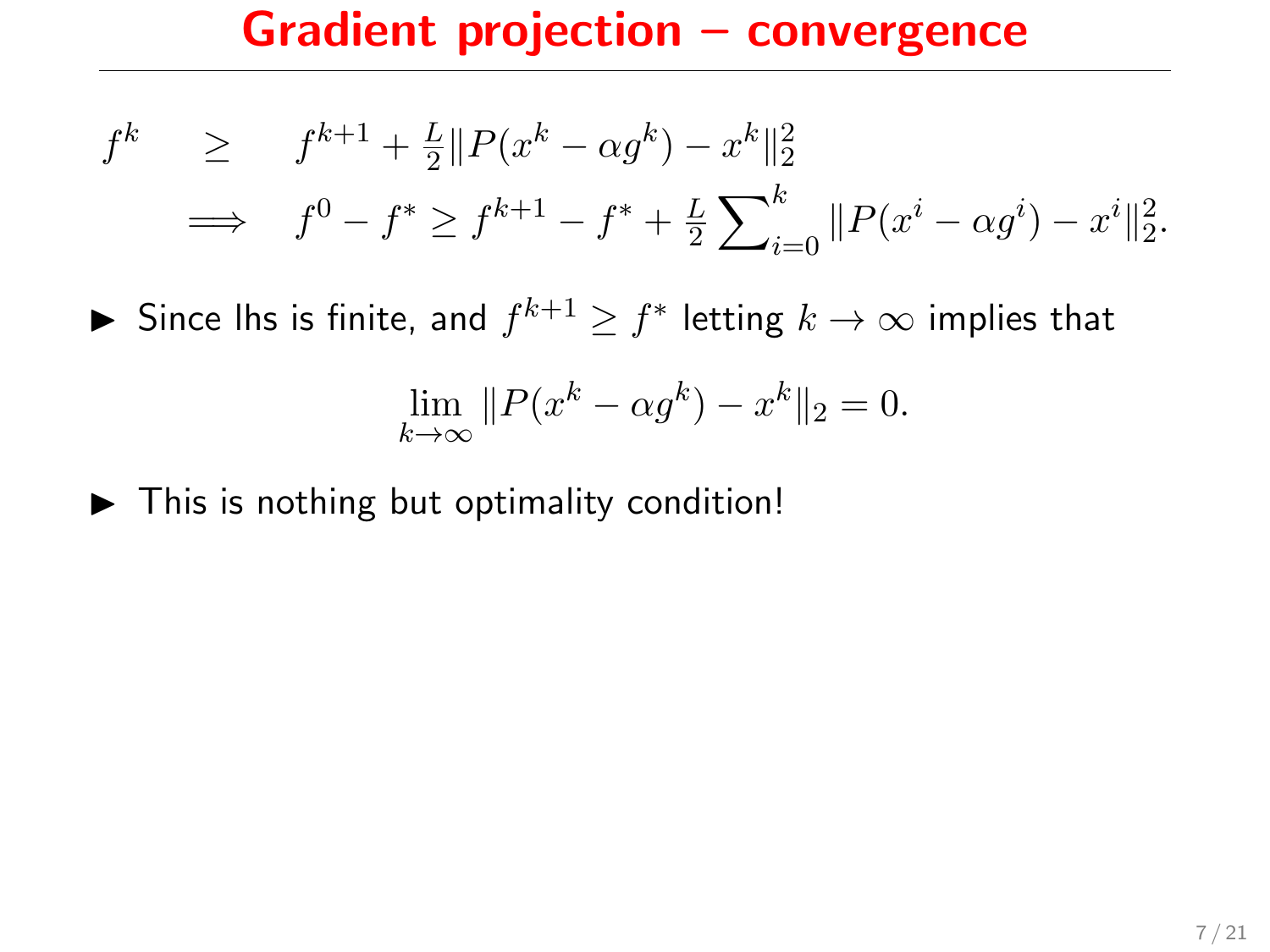$$
f^{k} \geq f^{k+1} + \frac{L}{2} ||P(x^{k} - \alpha g^{k}) - x^{k}||_{2}^{2}
$$
  
\n
$$
\implies f^{0} - f^{*} \geq f^{k+1} - f^{*} + \frac{L}{2} \sum_{i=0}^{k} ||P(x^{i} - \alpha g^{i}) - x^{i}||_{2}^{2}.
$$

▶ Since Ihs is finite, and  $f^{k+1} \geq f^*$  letting  $k \to \infty$  implies that

$$
\lim_{k \to \infty} ||P(x^k - \alpha g^k) - x^k||_2 = 0.
$$

- $\triangleright$  This is nothing but optimality condition!
- $\triangleright$  So far, we did not use convexity!
- **Rate of convergence**  $O(1/k)$  using convexity (some more ideas needed though; see notes)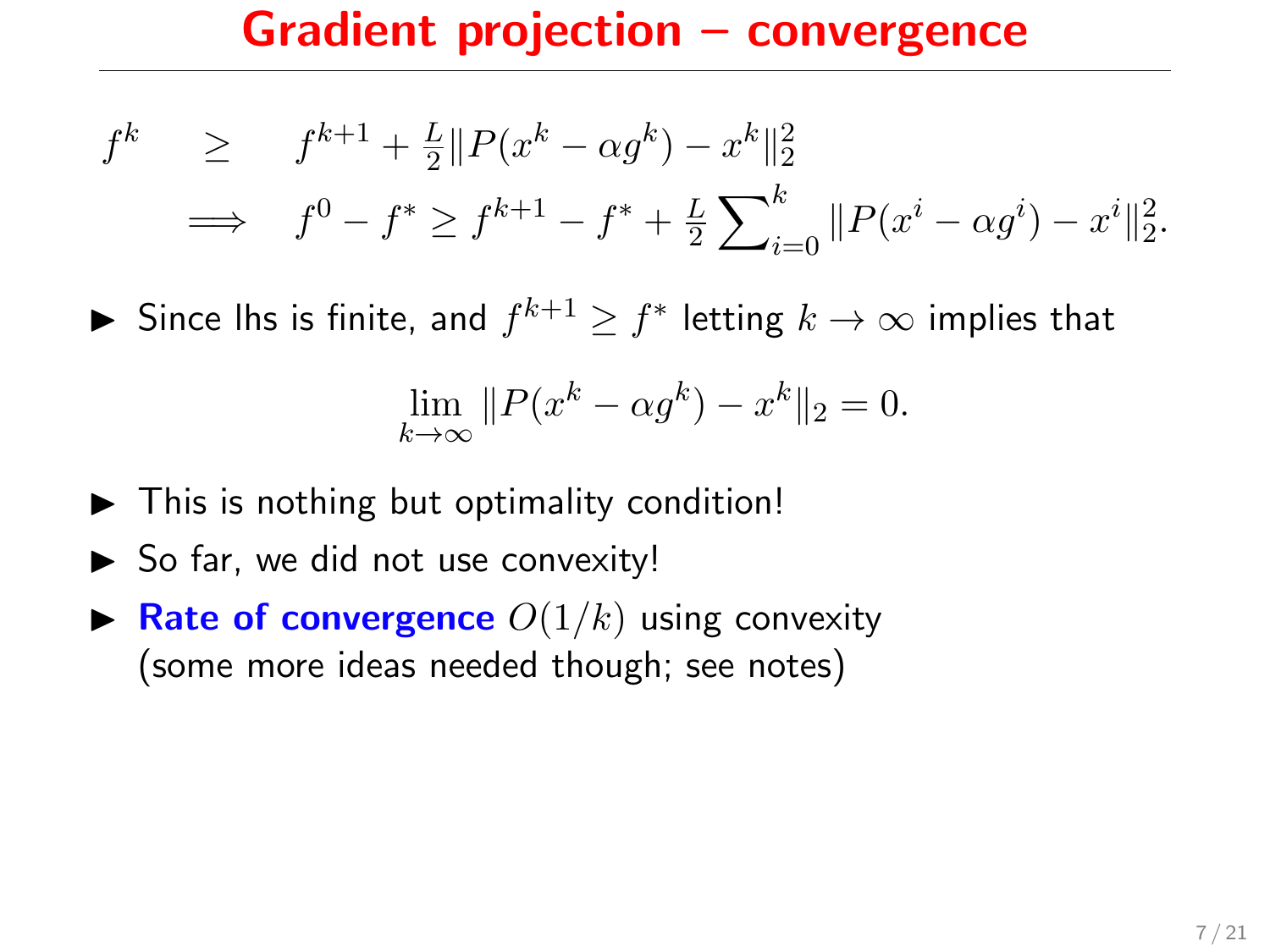## Proximal gradients – convergence

#### Proximal residual

$$
\lim_{k \to \infty} \|\text{prox}_{\alpha r}(x^k - \alpha g^k) - x^k\|_2 = 0.
$$

Proof: Essentially mimics gradient projection case (care needed).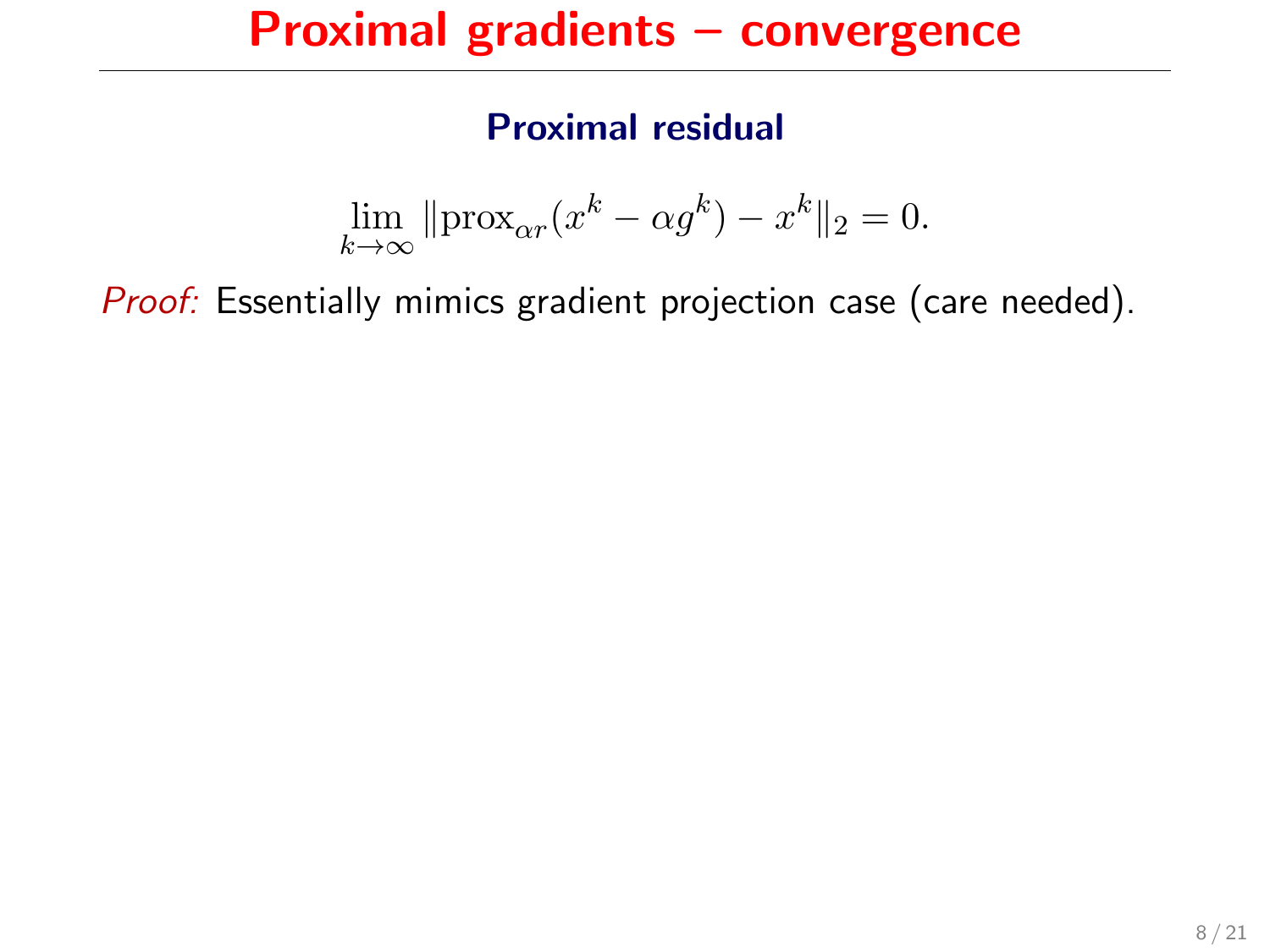## Proximal gradients – convergence

#### Proximal residual

$$
\lim_{k \to \infty} \|\text{prox}_{\alpha r}(x^k - \alpha g^k) - x^k\|_2 = 0.
$$

Proof: Essentially mimics gradient projection case (care needed).

- $\blacktriangleright$  Rate of convergence using convexity
- $\blacktriangleright$  Analysis slightly more complicated (see notes)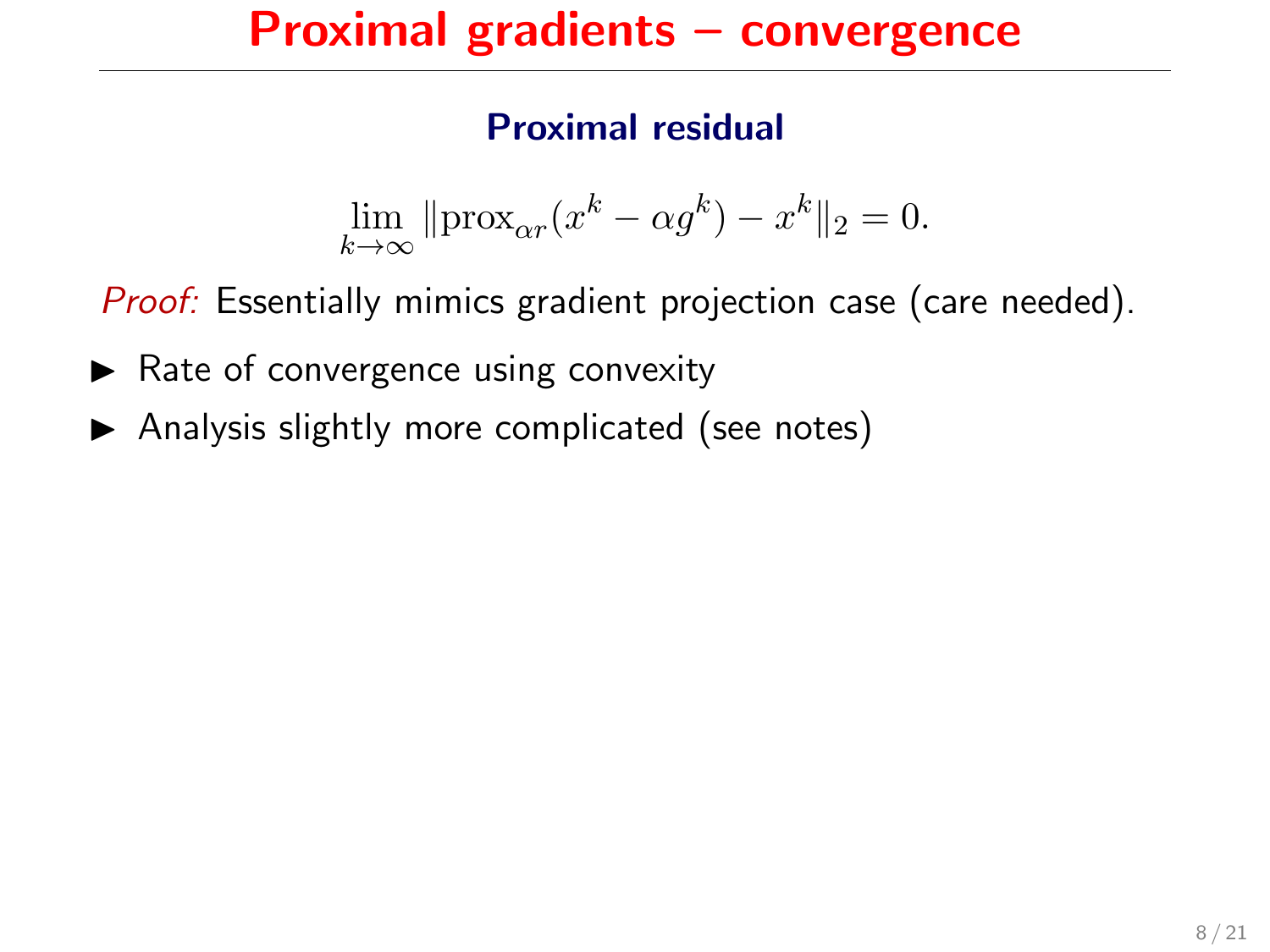- $\blacktriangleright$  Gradient method converges as  $O(1/k)$
- $\blacktriangleright$  Optimal gradient method attains  $O(1/k^2)$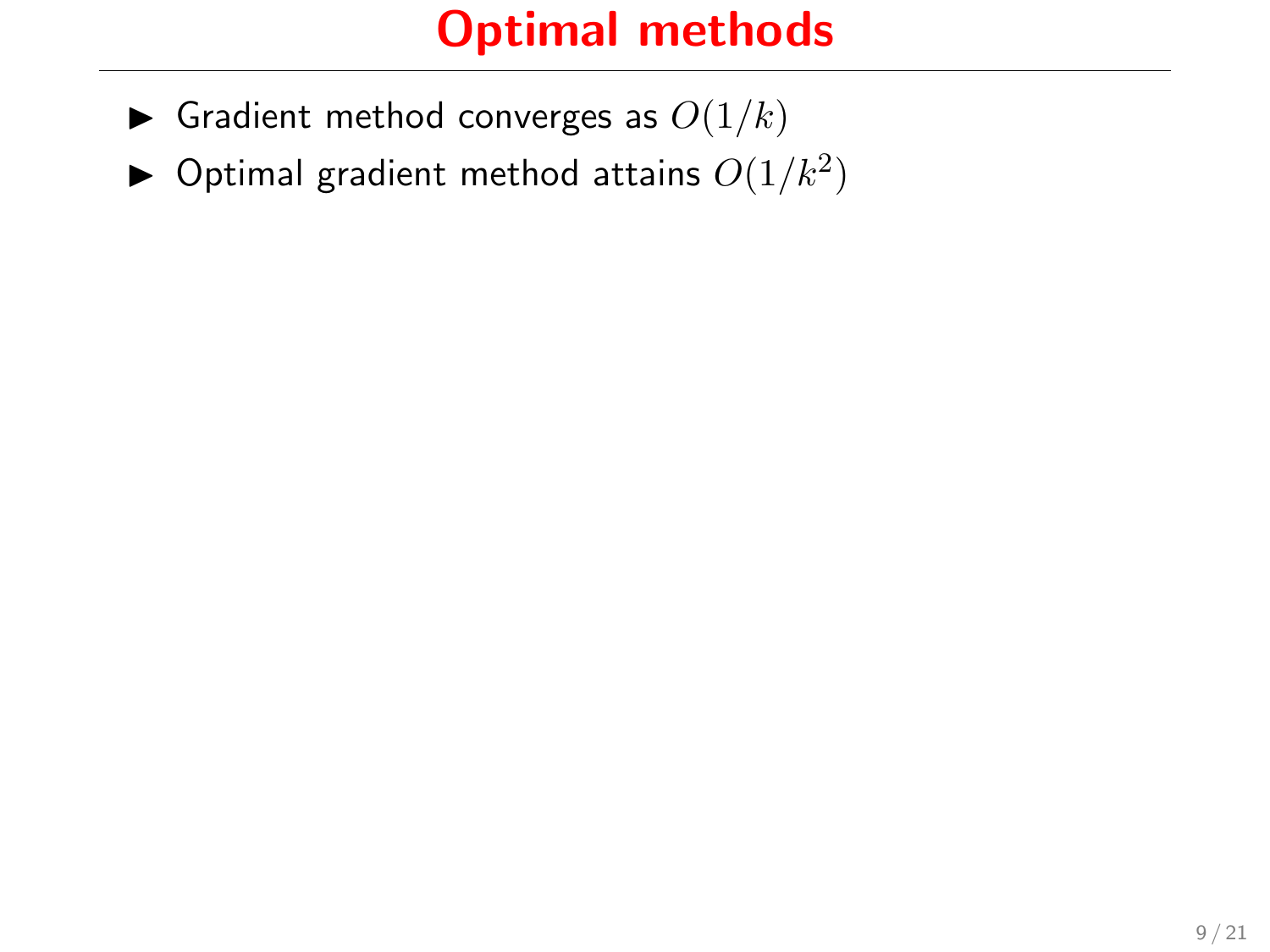- Gradient method converges as  $O(1/k)$
- $\blacktriangleright$  Optimal gradient method attains  $O(1/k^2)$
- $\blacktriangleright$  Gradient-projection method converges as  $O(1/k)$
- $\blacktriangleright$  Optimal version of gradient-projection  $O(1/k^2)$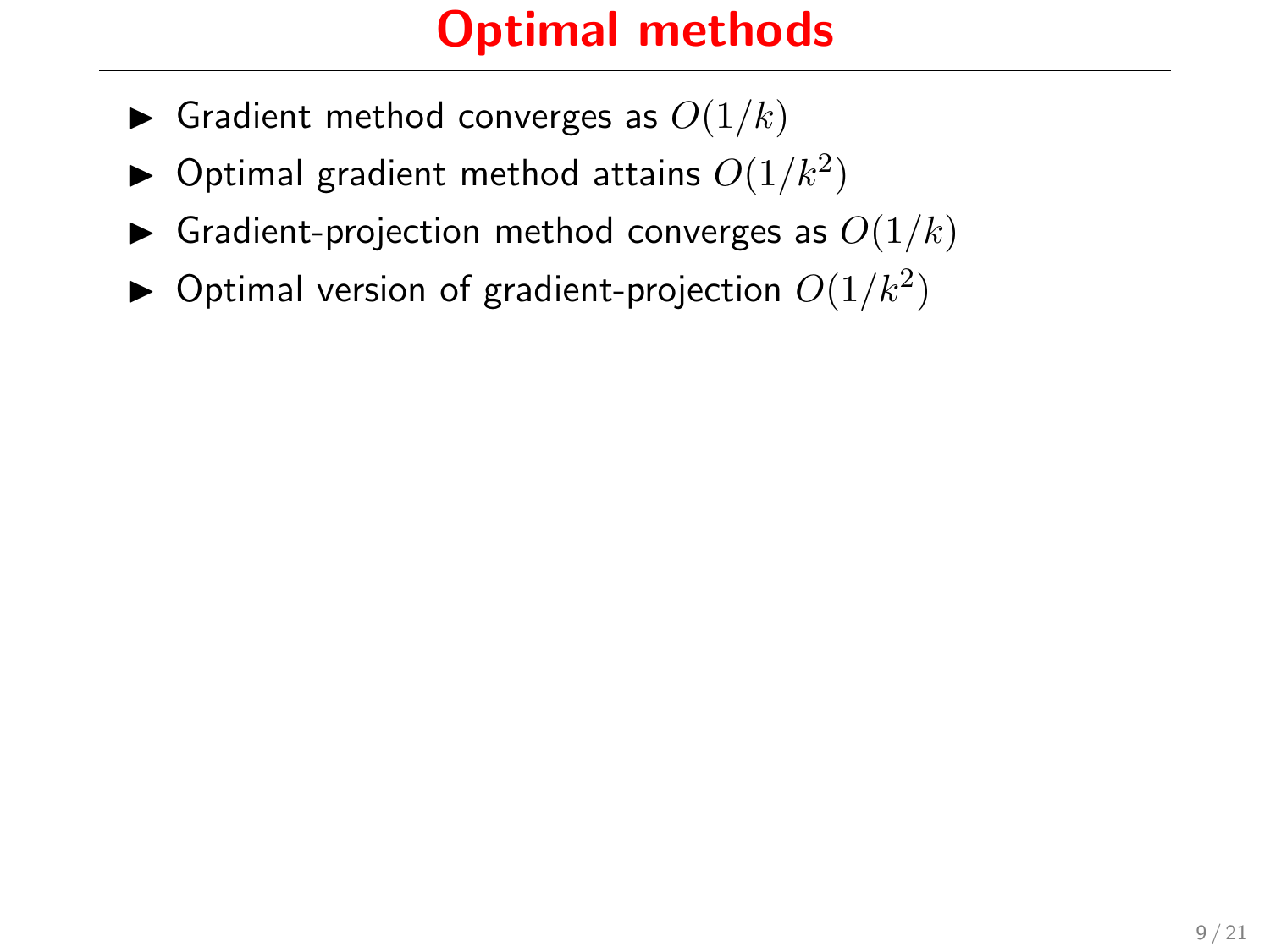- Gradient method converges as  $O(1/k)$
- $\blacktriangleright$  Optimal gradient method attains  $O(1/k^2)$
- $\triangleright$  Gradient-projection method converges as  $O(1/k)$
- $\blacktriangleright$  Optimal version of gradient-projection  $O(1/k^2)$
- $\triangleright$  Similar situation for strongly convex smooth problems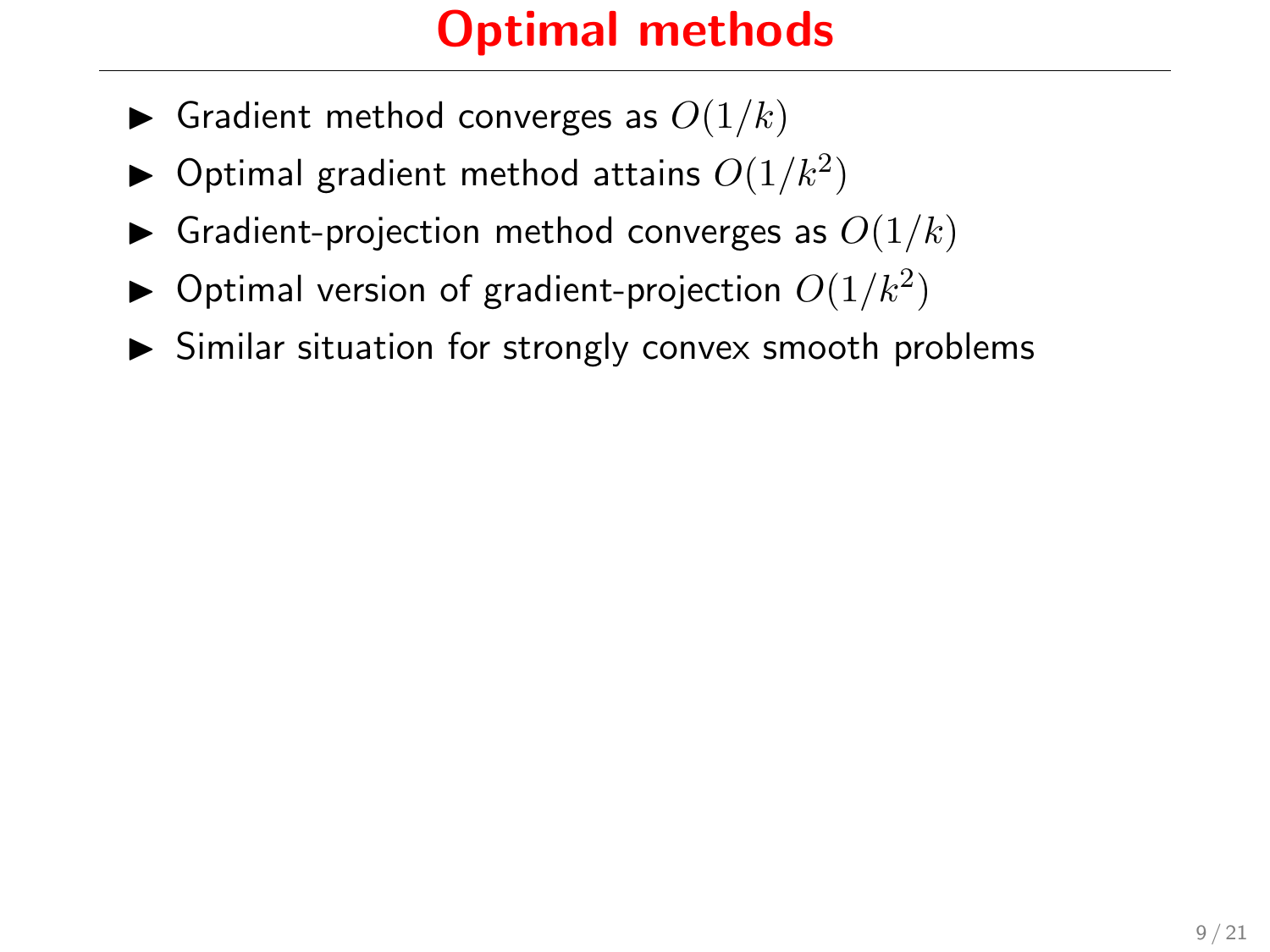- Gradient method converges as  $O(1/k)$
- $\blacktriangleright$  Optimal gradient method attains  $O(1/k^2)$
- $\triangleright$  Gradient-projection method converges as  $O(1/k)$
- $\blacktriangleright$  Optimal version of gradient-projection  $O(1/k^2)$
- $\triangleright$  Similar situation for strongly convex smooth problems
- $\blacktriangleright$  Proximal-gradients: converges as  $O(1/k)$  for  $C^1_L$  cvx
- $\blacktriangleright$  Proximal-gradients: nonoptimal linear rate for  $S^1_{L,\mu}$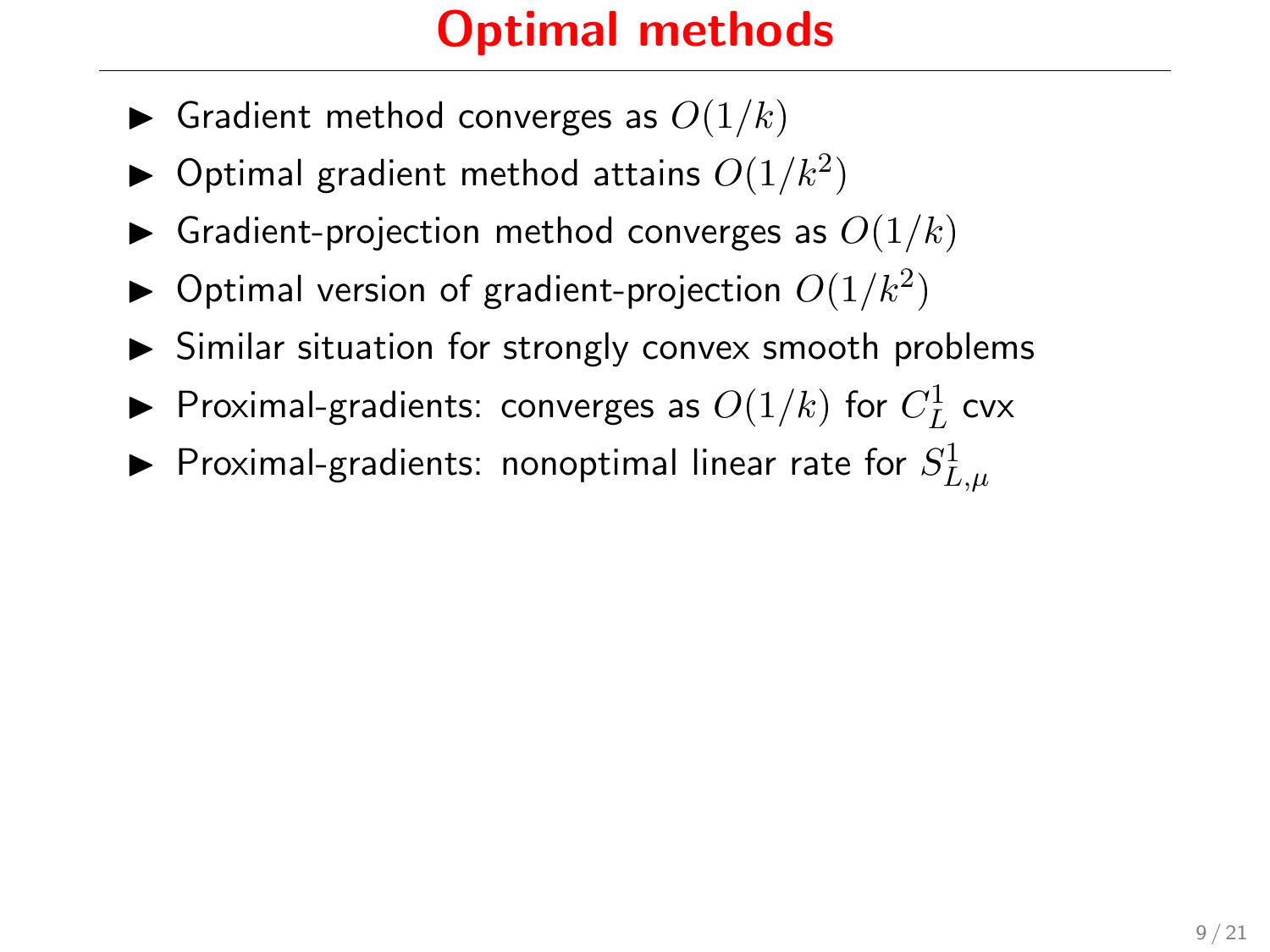- **In** Gradient method converges as  $O(1/k)$
- $\blacktriangleright$  Optimal gradient method attains  $O(1/k^2)$
- $\triangleright$  Gradient-projection method converges as  $O(1/k)$
- $\blacktriangleright$  Optimal version of gradient-projection  $O(1/k^2)$
- $\triangleright$  Similar situation for strongly convex smooth problems
- $\blacktriangleright$  Proximal-gradients: converges as  $O(1/k)$  for  $C^1_L$  cvx
- $\blacktriangleright$  Proximal-gradients: nonoptimal linear rate for  $S^1_{L,\mu}$

Can we obtain **optimal proximal-gradient** method?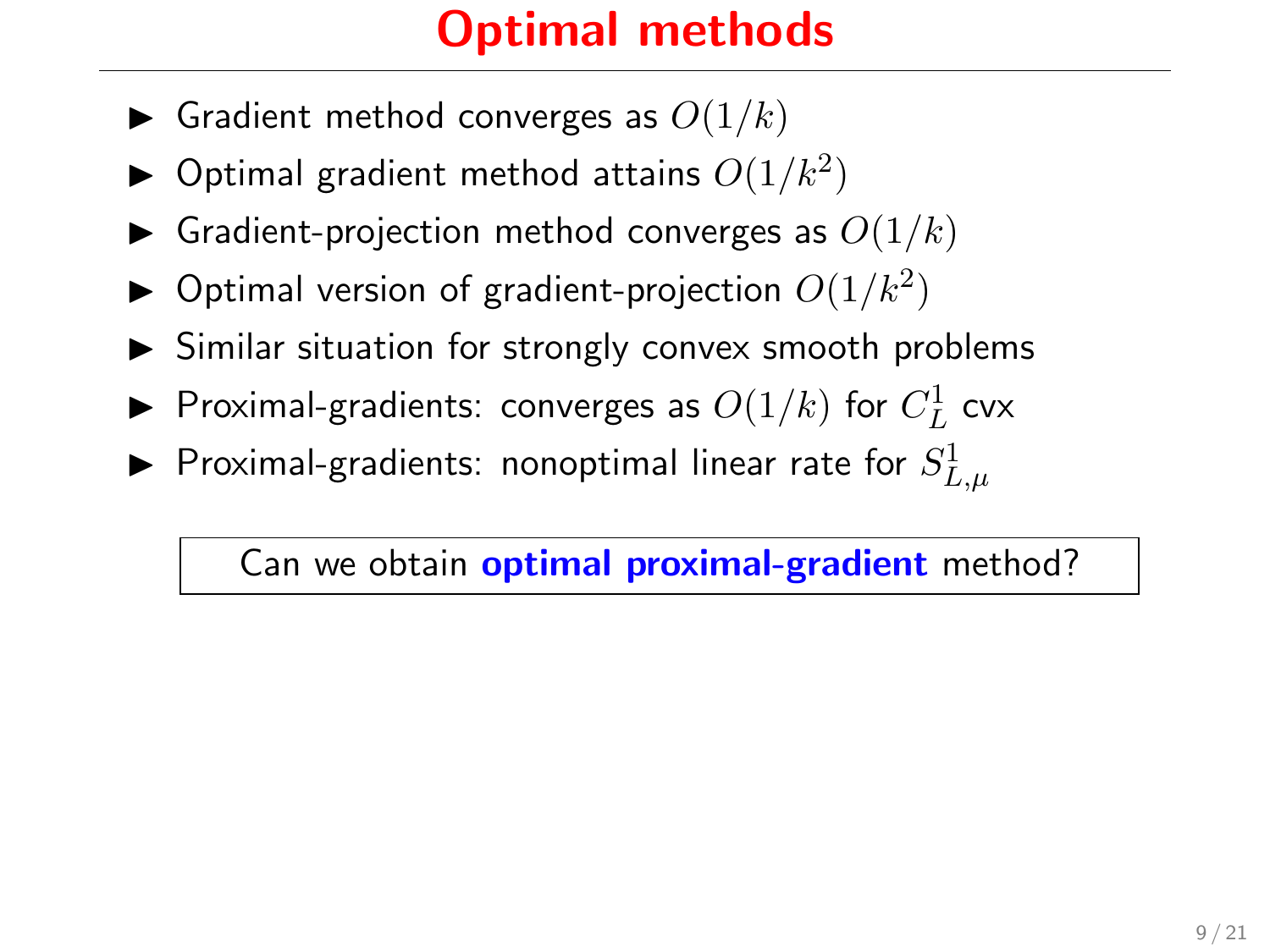|  | $\min \ell(x) + r(x)$ |  |
|--|-----------------------|--|
|--|-----------------------|--|

**1** Set  $x^0 \in \mathbb{R}^n$ ; Let  $z^0 = x^0$ ,  $t_0 = 1$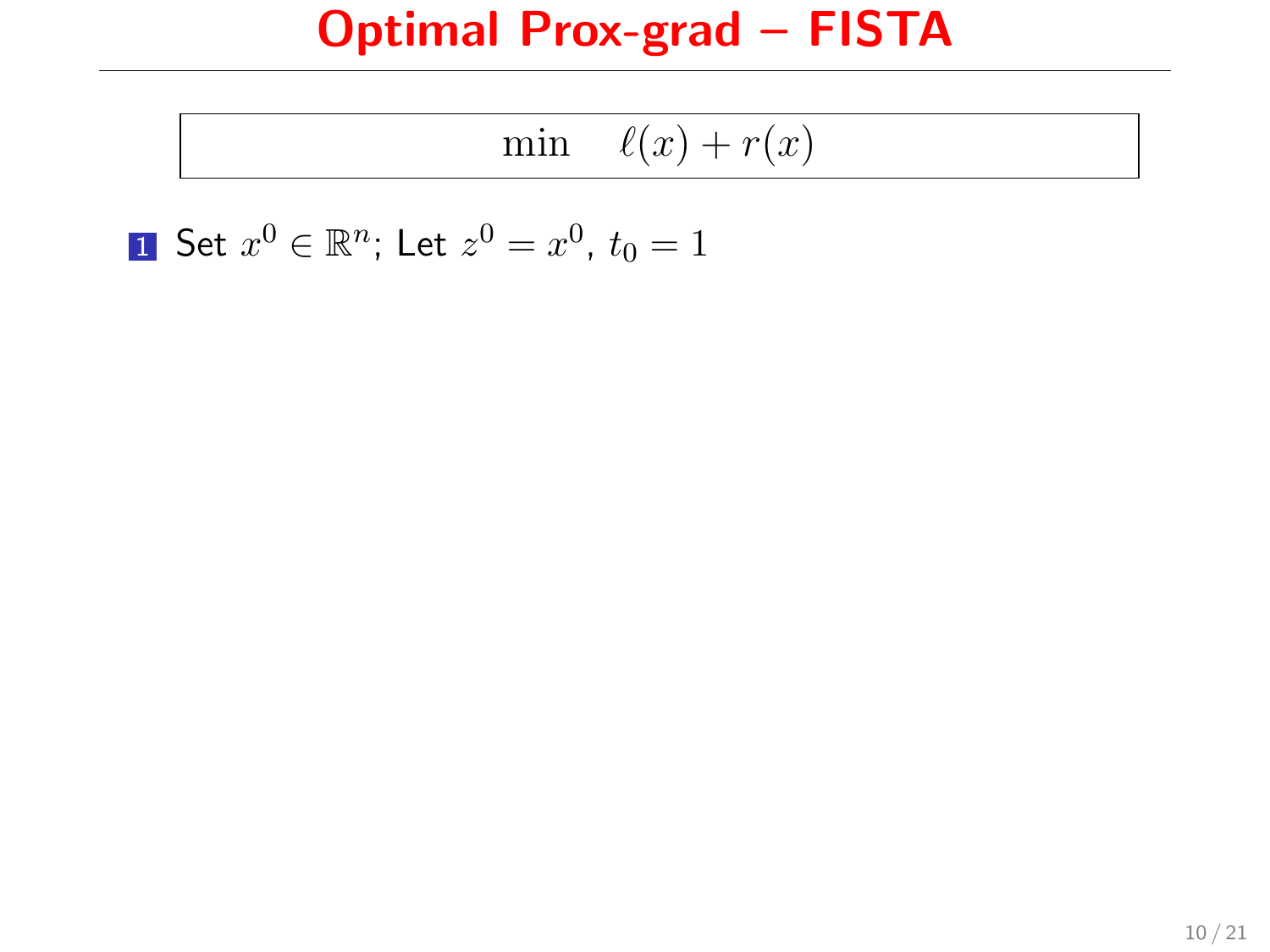|  | $\min \ell(x) + r(x)$ |  |
|--|-----------------------|--|
|--|-----------------------|--|

\n- **1** Set 
$$
x^0 \in \mathbb{R}^n
$$
; Let  $z^0 = x^0$ ,  $t_0 = 1$
\n- **2** *k*-th step  $(k \geq 0)$
\n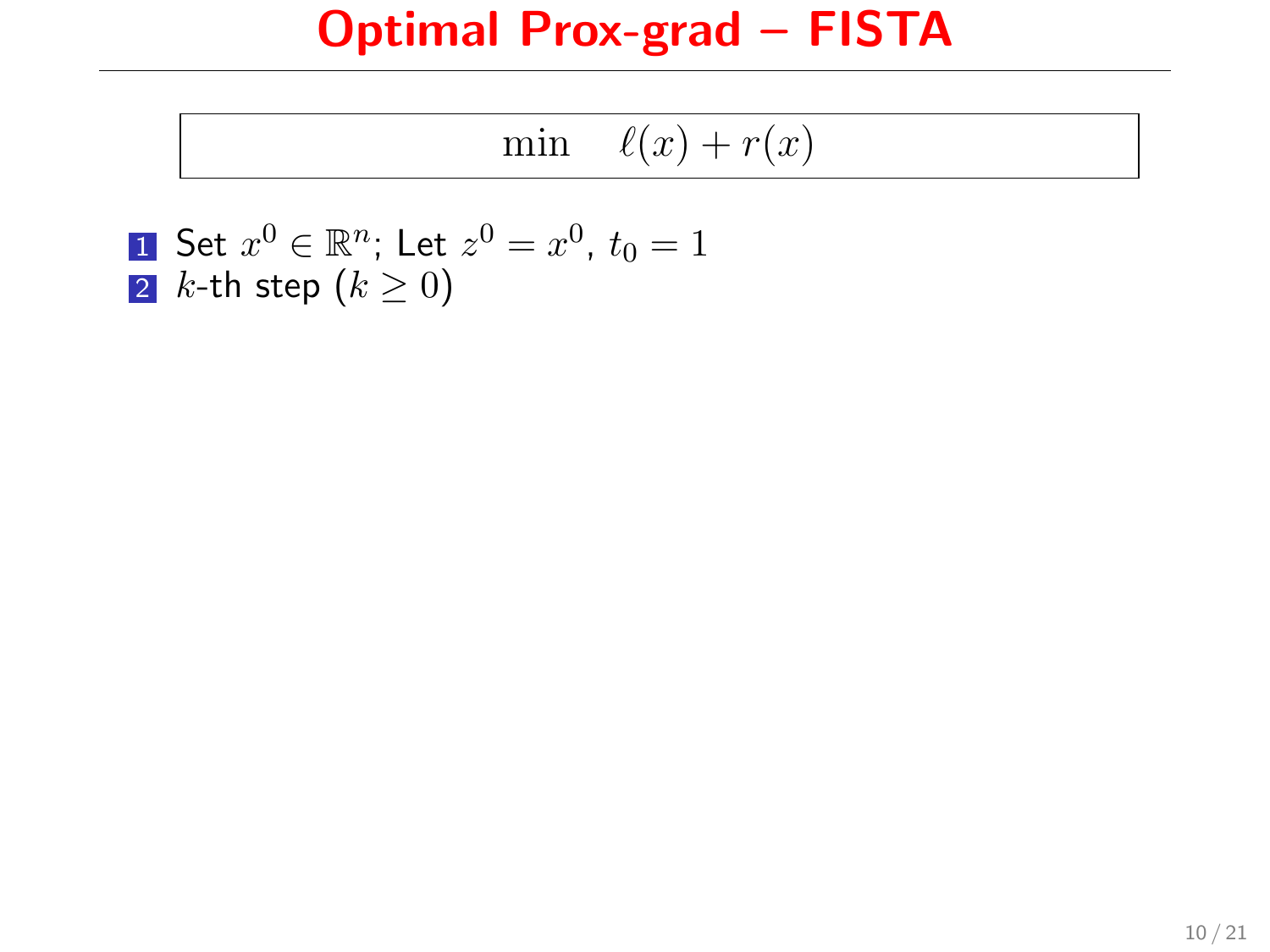|  | $\ell(x)$ +<br>m(n)<br>$\mathbf{r}$<br>--<br>v<br>∼ |  |
|--|-----------------------------------------------------|--|
|--|-----------------------------------------------------|--|

\n- **1** Set 
$$
x^0 \in \mathbb{R}^n
$$
; Let  $z^0 = x^0$ ,  $t_0 = 1$
\n- **2**  $k$ -th step  $(k \geq 0)$
\n- **a**  $x^{k+1} = \text{prox}_{\alpha_k r}(y^k - \alpha_k \nabla \ell(y^k))$
\n- **b**  $t_{k+1} = (1 + \sqrt{4t_k^2 + 1})/2$
\n- **c**  $\lambda_k = (t_{k+1} + t_k - 1)/t_{k+1}$
\n- **d**  $y^{k+1} = x^k + \lambda_k (x^{k+1} - x^k)$
\n

Remark: Achieves  $O(1/k^2)$  optimal rate (assuming Lipschitzness). Observe: Compare with optimal gradient method (very similar)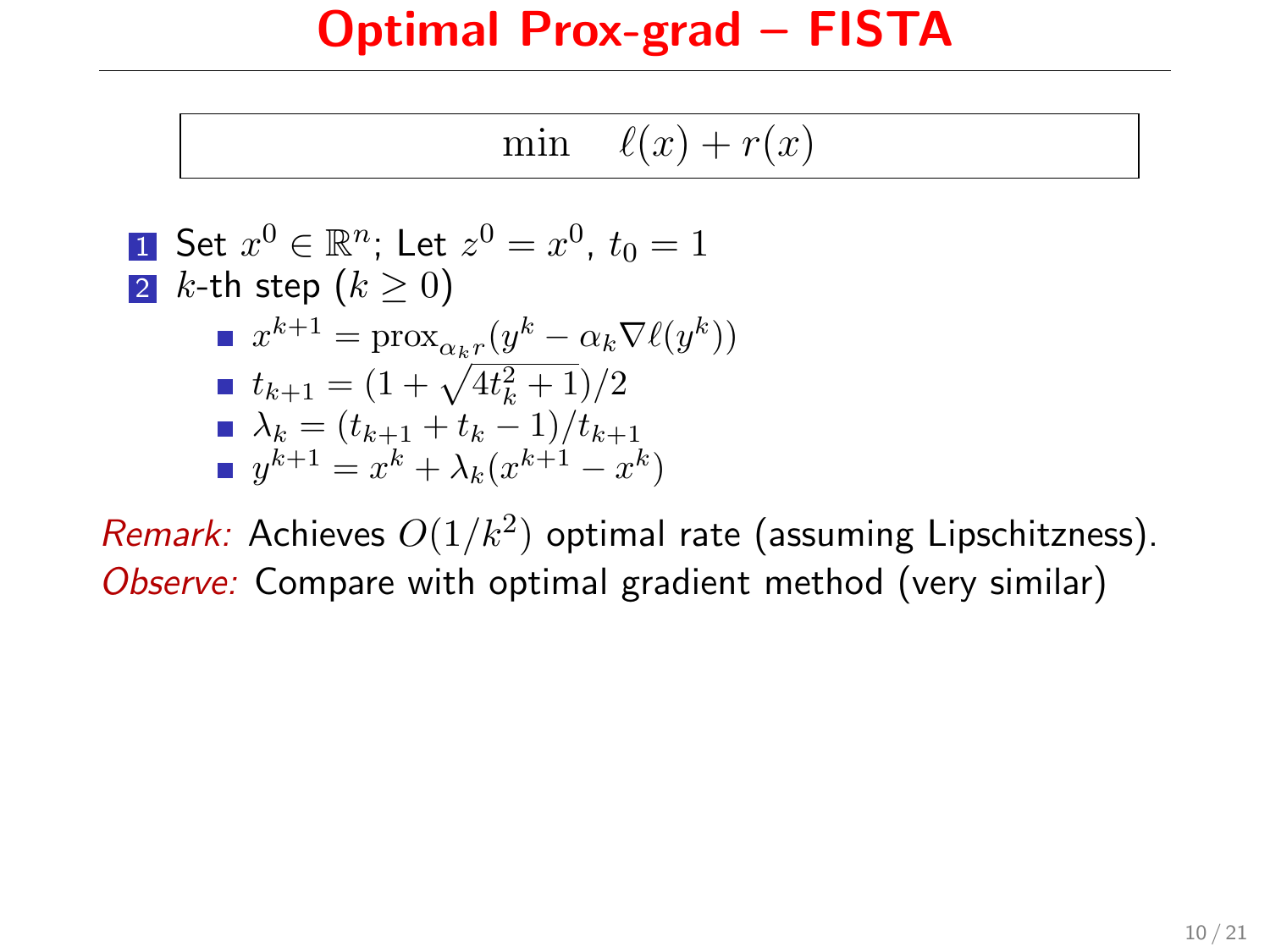| $\sim$<br>$\sim$<br>r<br>$m^{\circ}$<br>-<br>∼ |  |
|------------------------------------------------|--|
|------------------------------------------------|--|

\n- **1** Set 
$$
x^0 \in \mathbb{R}^n
$$
; Let  $z^0 = x^0$ ,  $t_0 = 1$
\n- **2** *k*-th step  $(k \geq 0)$
\n- **a**  $x^{k+1} = \text{prox}_{\alpha_k r}(y^k - \alpha_k \nabla \ell(y^k))$
\n- **b**  $t_{k+1} = (1 + \sqrt{4t_k^2 + 1})/2$
\n- **a**  $\lambda_k = (t_{k+1} + t_k - 1)/t_{k+1}$
\n- **b**  $y^{k+1} = x^k + \lambda_k (x^{k+1} - x^k)$
\n

Remark: Achieves  $O(1/k^2)$  optimal rate (assuming Lipschitzness). Observe: Compare with optimal gradient method (very similar)

More details in notes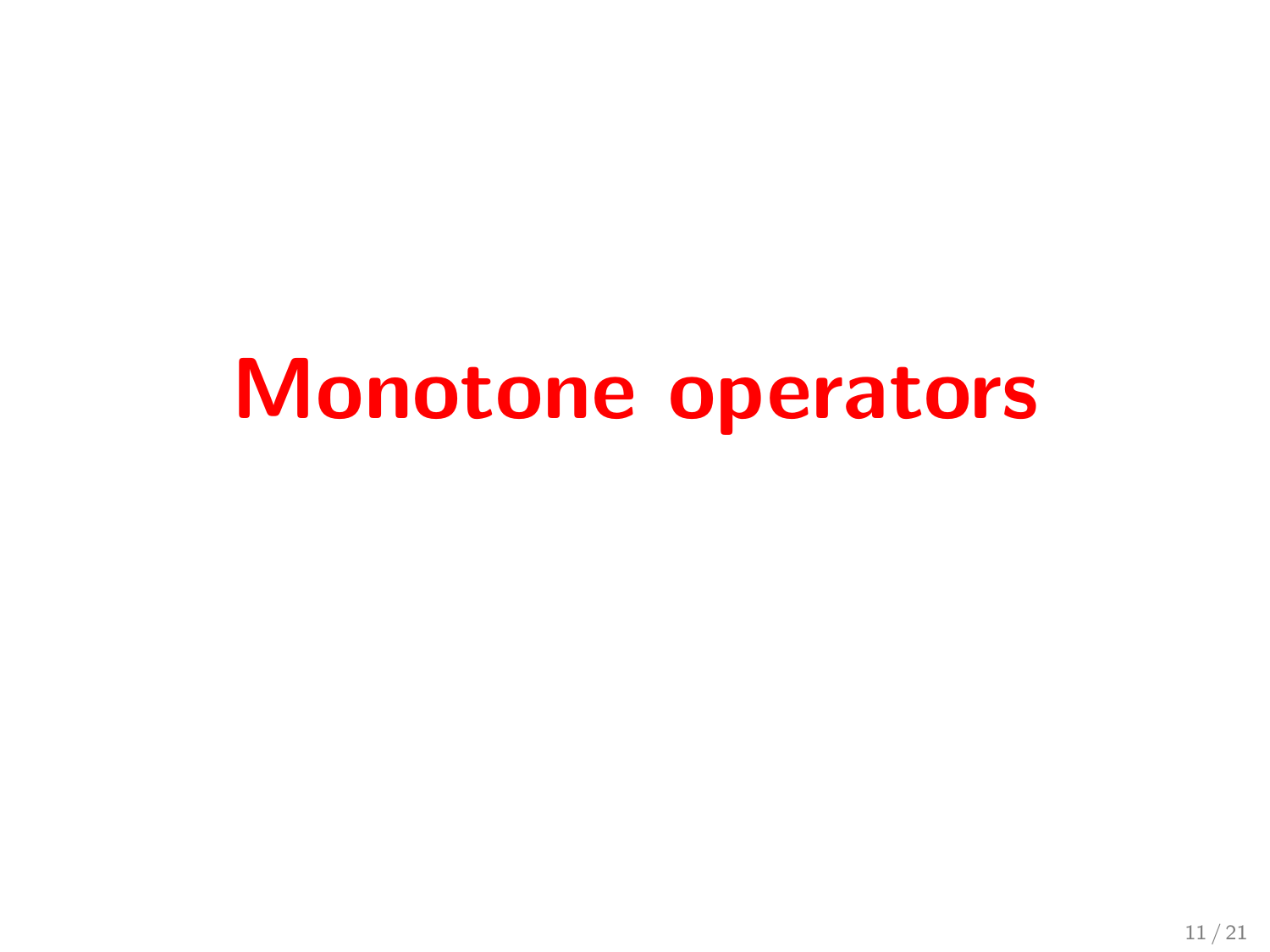# Set-valued mappings

Think of  $\partial f$  as a set-valued map

$$
\partial f = x \rightrightarrows \partial f(x).
$$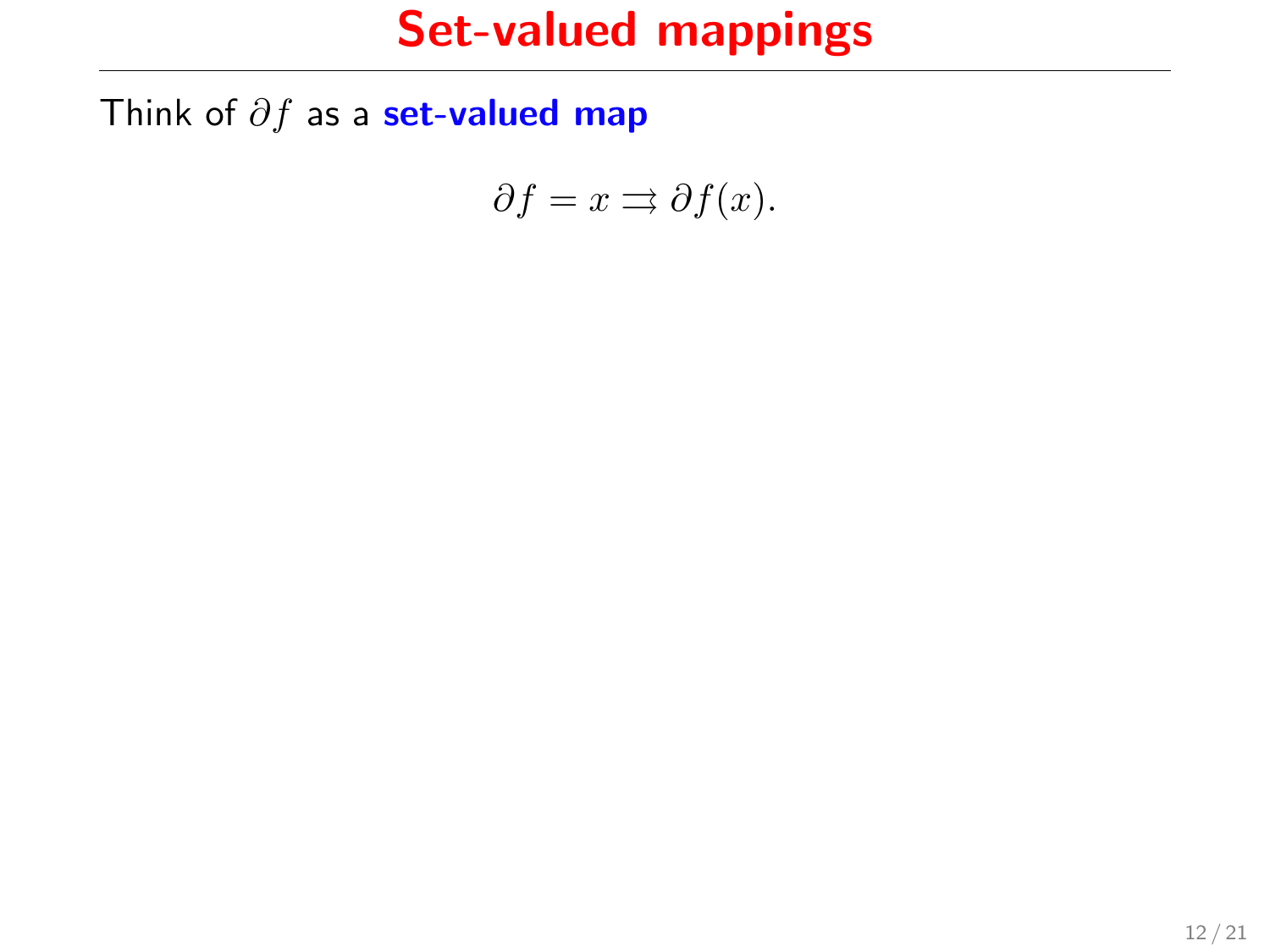# Set-valued mappings

Think of  $\partial f$  as a set-valued map

$$
\partial f = x \rightrightarrows \partial f(x).
$$

**Relation** R is a subset of  $\mathbb{R}^n \times \mathbb{R}^n$ 

- $\blacktriangleright$  Empty relation:  $\emptyset$
- $\blacktriangleright$  Identity:  $I := \{(x, x) \mid x \in \mathbb{R}^n\}$
- ► Zero:  $0 := \{(x, 0) | x \in \mathbb{R}^n\}$
- ► Subdifferential:  $\partial f := \{(x, g) \mid x \in \mathbb{R}^n, g \in \partial f(x)\}\$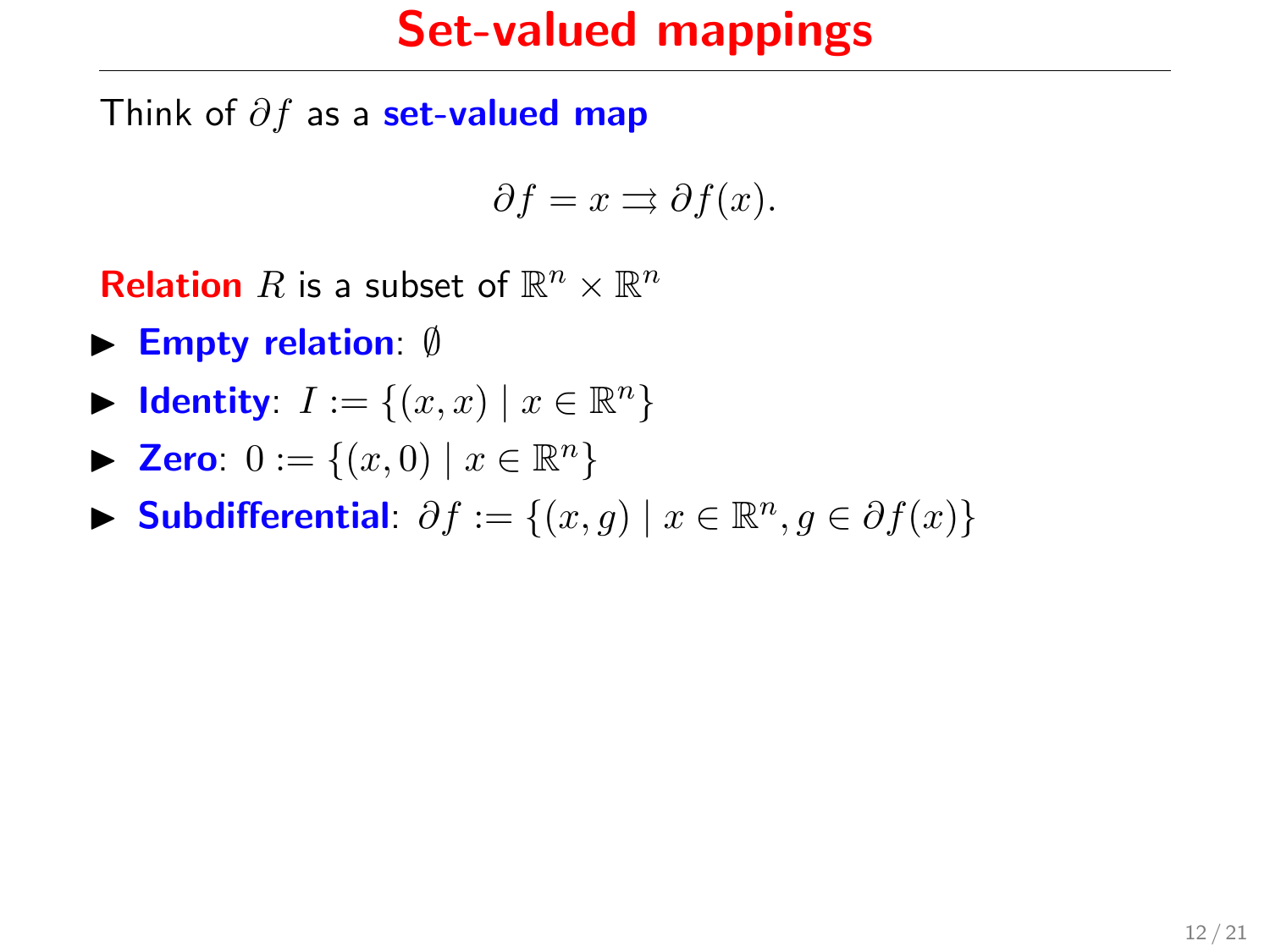# Set-valued mappings

Think of  $\partial f$  as a set-valued map

$$
\partial f = x \rightrightarrows \partial f(x).
$$

**Relation** R is a subset of  $\mathbb{R}^n \times \mathbb{R}^n$ 

- $\blacktriangleright$  Empty relation:  $\emptyset$
- $\blacktriangleright$  Identity:  $I := \{(x, x) \mid x \in \mathbb{R}^n\}$
- ► Zero:  $0 := \{(x, 0) | x \in \mathbb{R}^n\}$
- ► Subdifferential:  $\partial f := \{(x, g) \mid x \in \mathbb{R}^n, g \in \partial f(x)\}\$
- $\blacktriangleright$  We write  $R(x)$  to mean  $\{y \mid (x, y) \in R\}.$
- ► Example:  $\partial f(x) = \{g \mid (x, g) \in \partial f\}$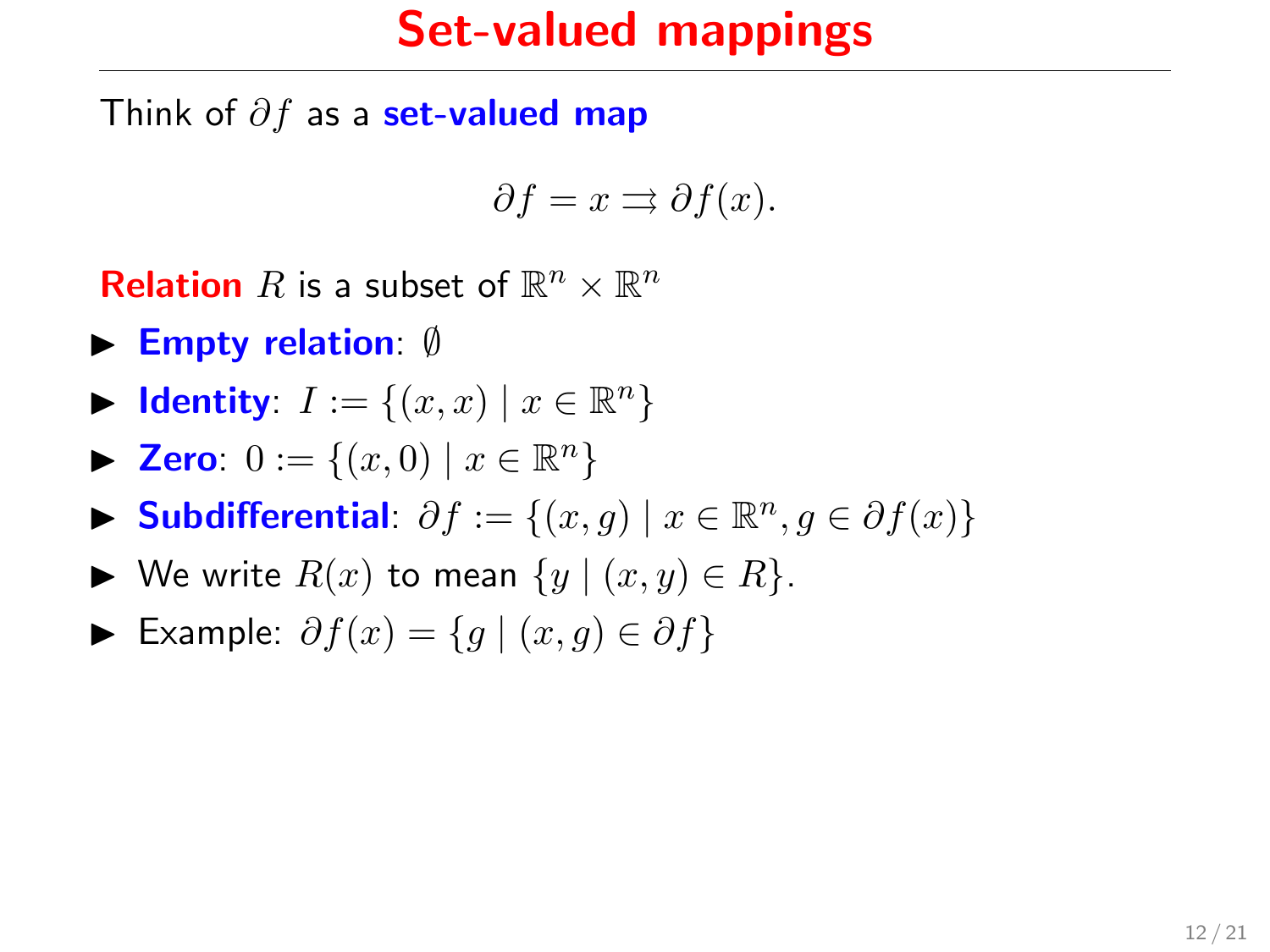# Generalized equations

- ► Goal: solve generalized equation  $0 \in R(x)$
- ► That is, find  $x \in \mathbb{R}^n$  such that  $(x, 0) \in R$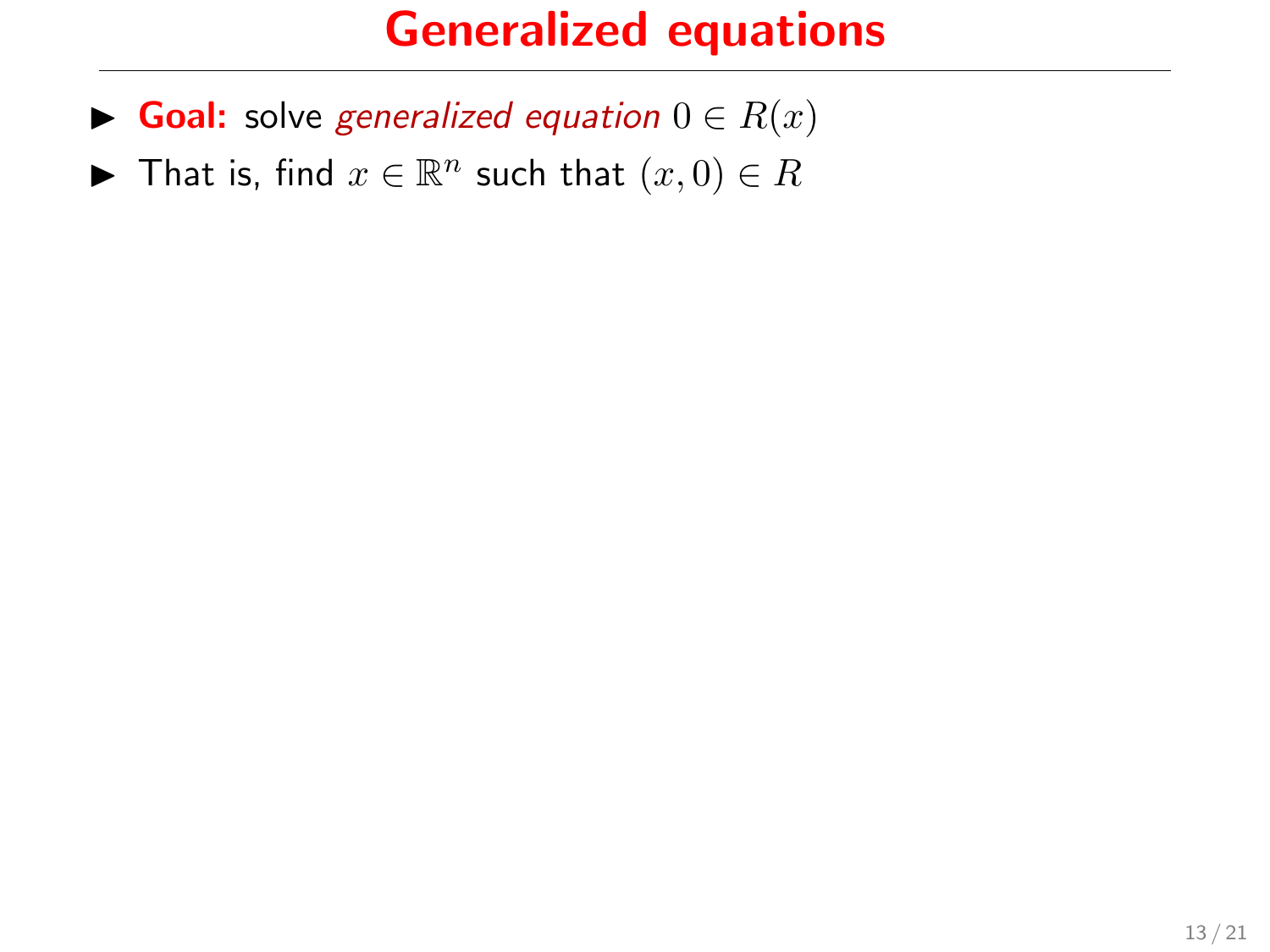# Generalized equations

- ► Goal: solve generalized equation  $0 \in R(x)$
- ► That is, find  $x \in \mathbb{R}^n$  such that  $(x, 0) \in R$
- **► Example:** Say  $R \equiv \partial f$ , then goal

$$
0 \in R(x) = \partial f(x),
$$

means we want to find an  $x$  that minimizes  $f$ .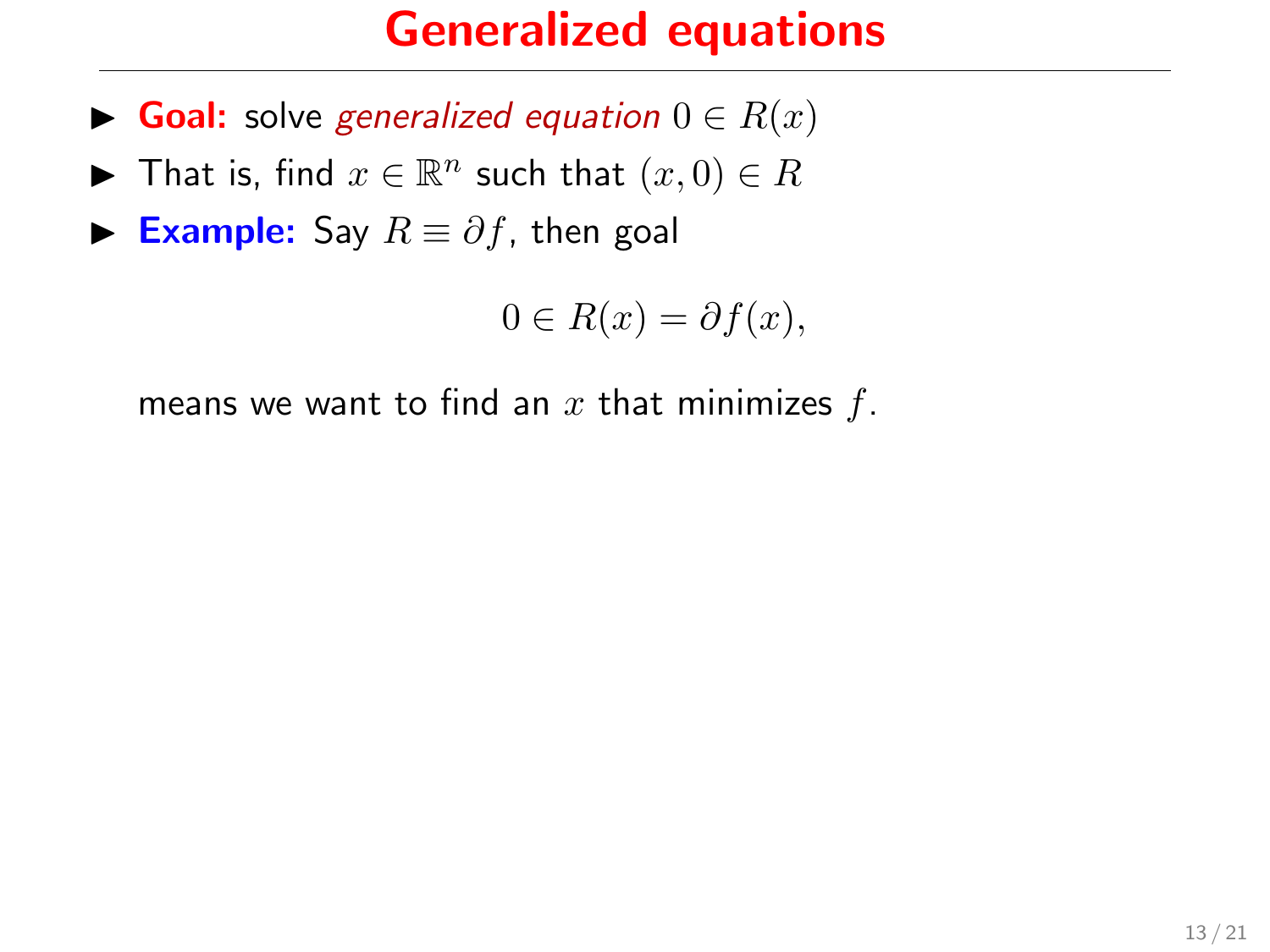**► Inverse:**  $R^{-1} := \{(y, x) | (x, y) \in R\}$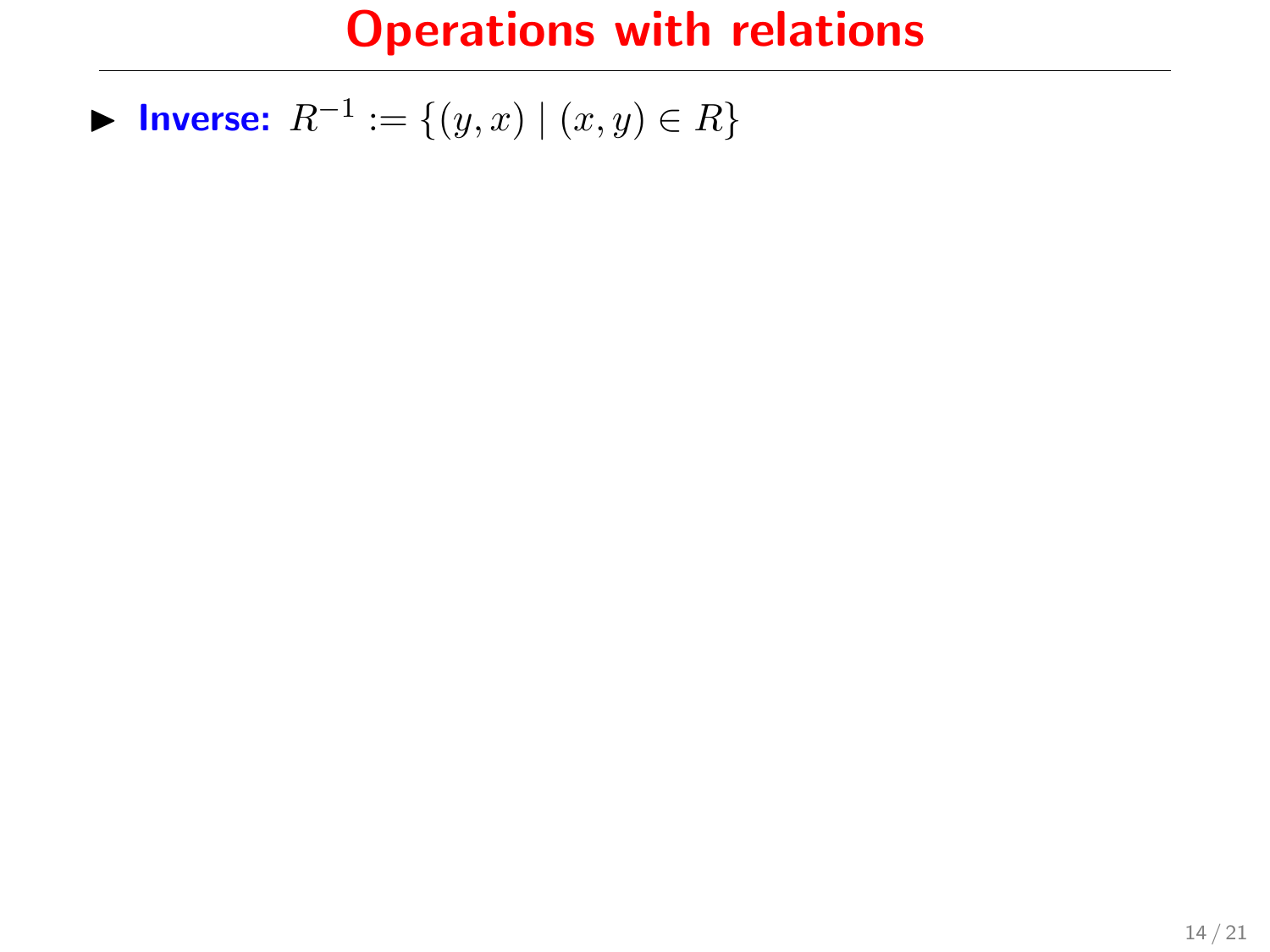- **► Inverse:**  $R^{-1} := \{(y, x) | (x, y) \in R\}$
- ▶ Addition:  $R + S := \{(x, y + z) | (x, y) \in R, (x, z) \in S\}$
- ► Example:  $I + R := \{(x, x + y) | (x, y) \in R\}$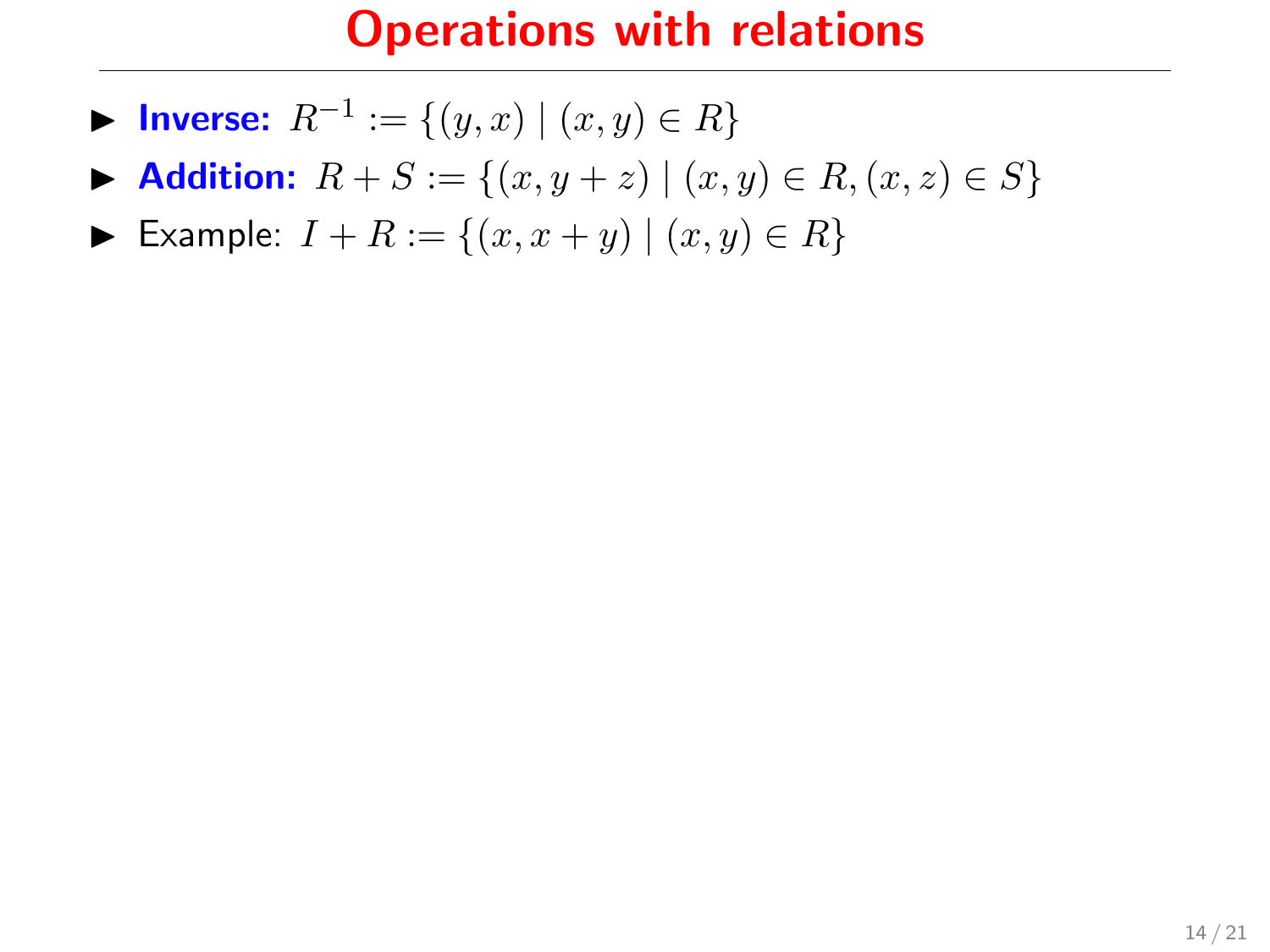- **► Inverse:**  $R^{-1} := \{(y, x) | (x, y) \in R\}$
- $\triangleright$  Addition:  $R + S := \{(x, y + z) \mid (x, y) \in R, (x, z) \in S\}$
- ► Example:  $I + R := \{(x, x + y) | (x, y) \in R\}$
- $\blacktriangleright$  Scaling:  $\lambda R = \{(x, \lambda y) \mid (x, y) \in R\}$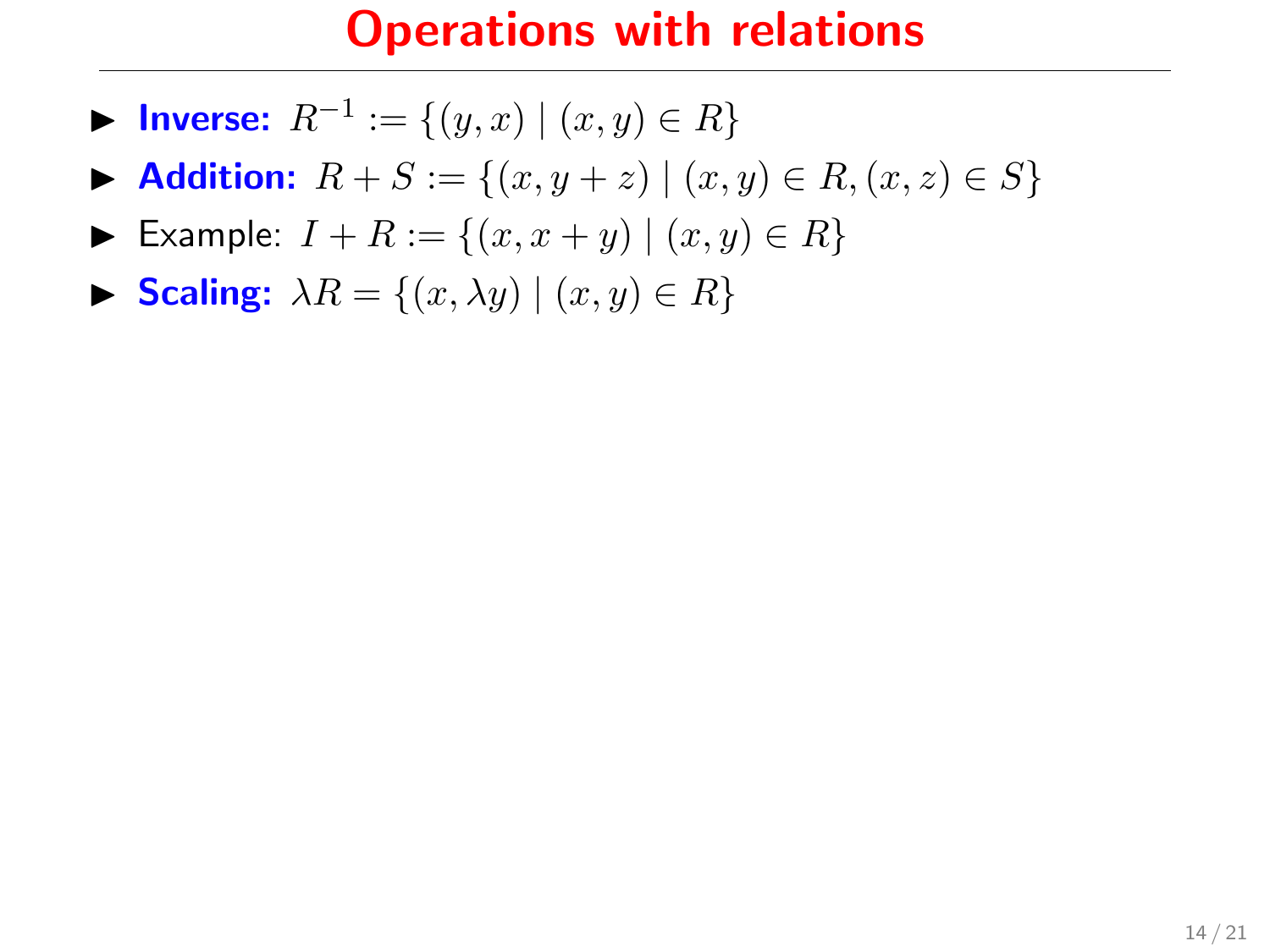- **► Inverse:**  $R^{-1} := \{(y, x) | (x, y) \in R\}$
- Addition:  $R + S := \{(x, y + z) | (x, y) \in R, (x, z) \in S\}$
- ► Example:  $I + R := \{(x, x + y) | (x, y) \in R\}$
- $\blacktriangleright$  Scaling:  $\lambda R = \{(x, \lambda y) \mid (x, y) \in R\}$
- **IF Resolvent:** For relation R with parameter  $\lambda \in \mathbb{R}$

$$
S := (I + \lambda R)^{-1}
$$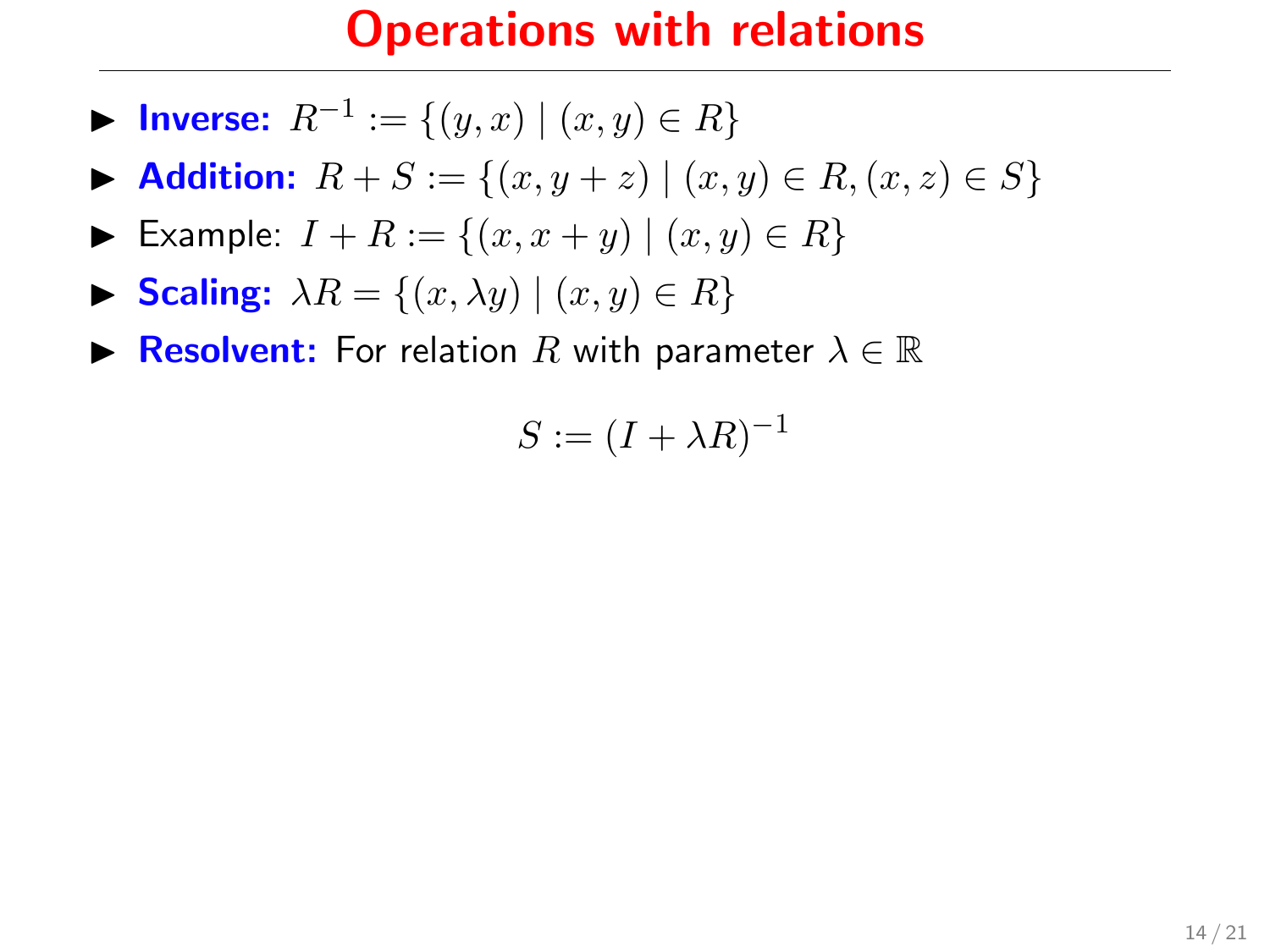- **► Inverse:**  $R^{-1} := \{(y, x) | (x, y) \in R\}$
- Addition:  $R + S := \{(x, y + z) | (x, y) \in R, (x, z) \in S\}$
- ► Example:  $I + R := \{(x, x + y) | (x, y) \in R\}$
- $\blacktriangleright$  Scaling:  $\lambda R = \{(x, \lambda y) \mid (x, y) \in R\}$
- **IF Resolvent:** For relation R with parameter  $\lambda \in \mathbb{R}$

$$
S := (I + \lambda R)^{-1}
$$

 $\blacktriangleright$   $I + \lambda R = \{(x, x + \lambda y) \mid (x, y) \in R\}$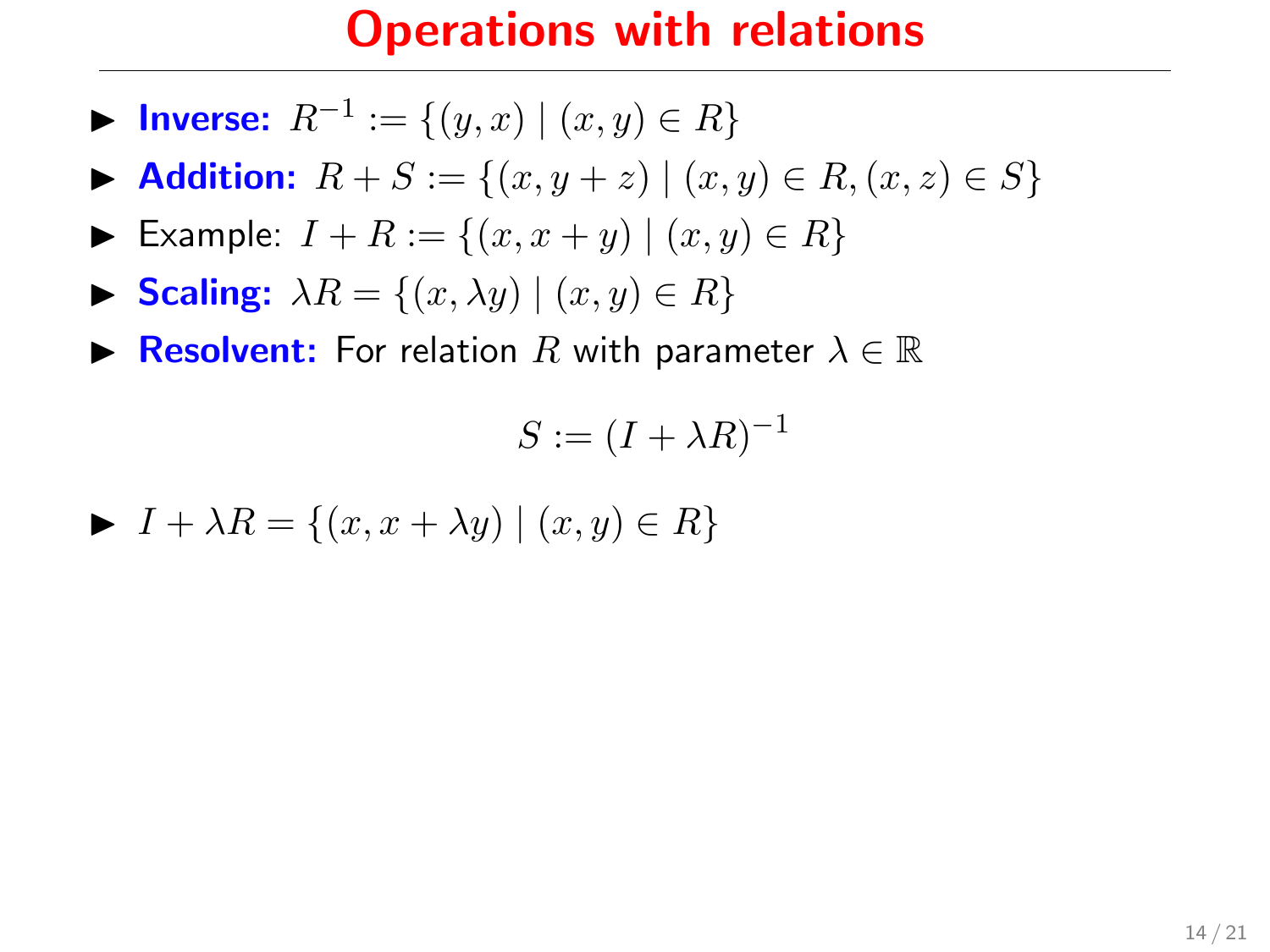- **► Inverse:**  $R^{-1} := \{(y, x) | (x, y) \in R\}$
- Addition:  $R + S := \{(x, y + z) | (x, y) \in R, (x, z) \in S\}$
- ► Example:  $I + R := \{(x, x + y) | (x, y) \in R\}$
- $\blacktriangleright$  Scaling:  $\lambda R = \{(x, \lambda y) \mid (x, y) \in R\}$
- **IF Resolvent:** For relation R with parameter  $\lambda \in \mathbb{R}$

$$
S := (I + \lambda R)^{-1}
$$

$$
\begin{aligned} \blacktriangleright \quad & I + \lambda R = \{ (x, x + \lambda y) \mid (x, y) \in R \} \\ \blacktriangleright \quad & S = \{ (x + \lambda y, x) \mid (x, y) \in R \} \end{aligned}
$$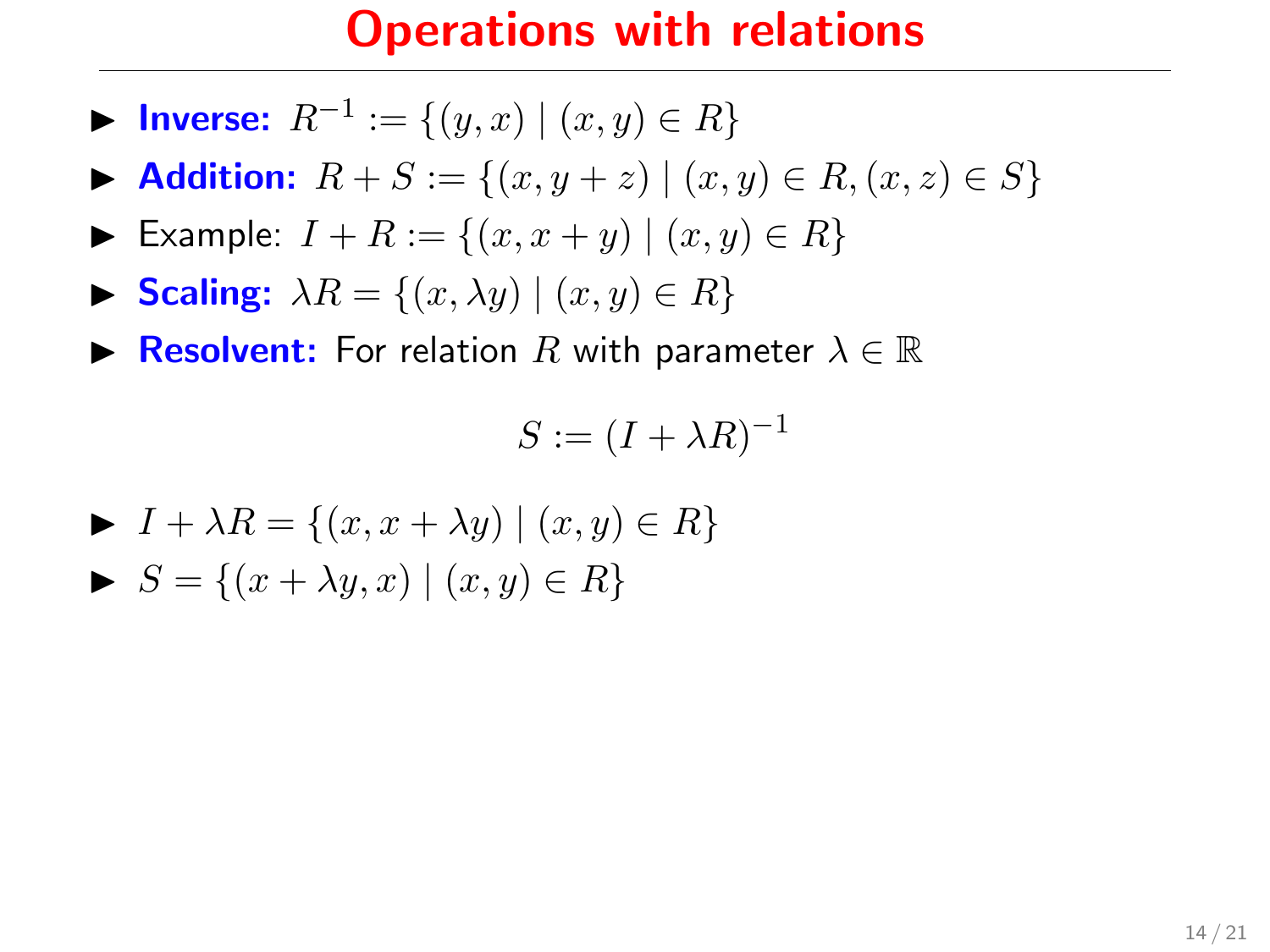- **► Inverse:**  $R^{-1} := \{(y, x) | (x, y) \in R\}$
- Addition:  $R + S := \{(x, y + z) | (x, y) \in R, (x, z) \in S\}$
- ► Example:  $I + R := \{(x, x + y) | (x, y) \in R\}$
- $\blacktriangleright$  Scaling:  $\lambda R = \{(x, \lambda y) \mid (x, y) \in R\}$
- **IF Resolvent:** For relation R with parameter  $\lambda \in \mathbb{R}$

$$
S := (I + \lambda R)^{-1}
$$

\n- \n
$$
I + \lambda R = \{(x, x + \lambda y) \mid (x, y) \in R\}
$$
\n
\n- \n $S = \{(x + \lambda y, x) \mid (x, y) \in R\}$ \n
\n- \n $|f \lambda \neq 0, \text{ shorthand } (x \leftarrow v, y \leftarrow (u - v) / \lambda)$ \n
\n- \n $S := \{(u, v) \mid (u - v) / \lambda \in R(v)\}$ \n
\n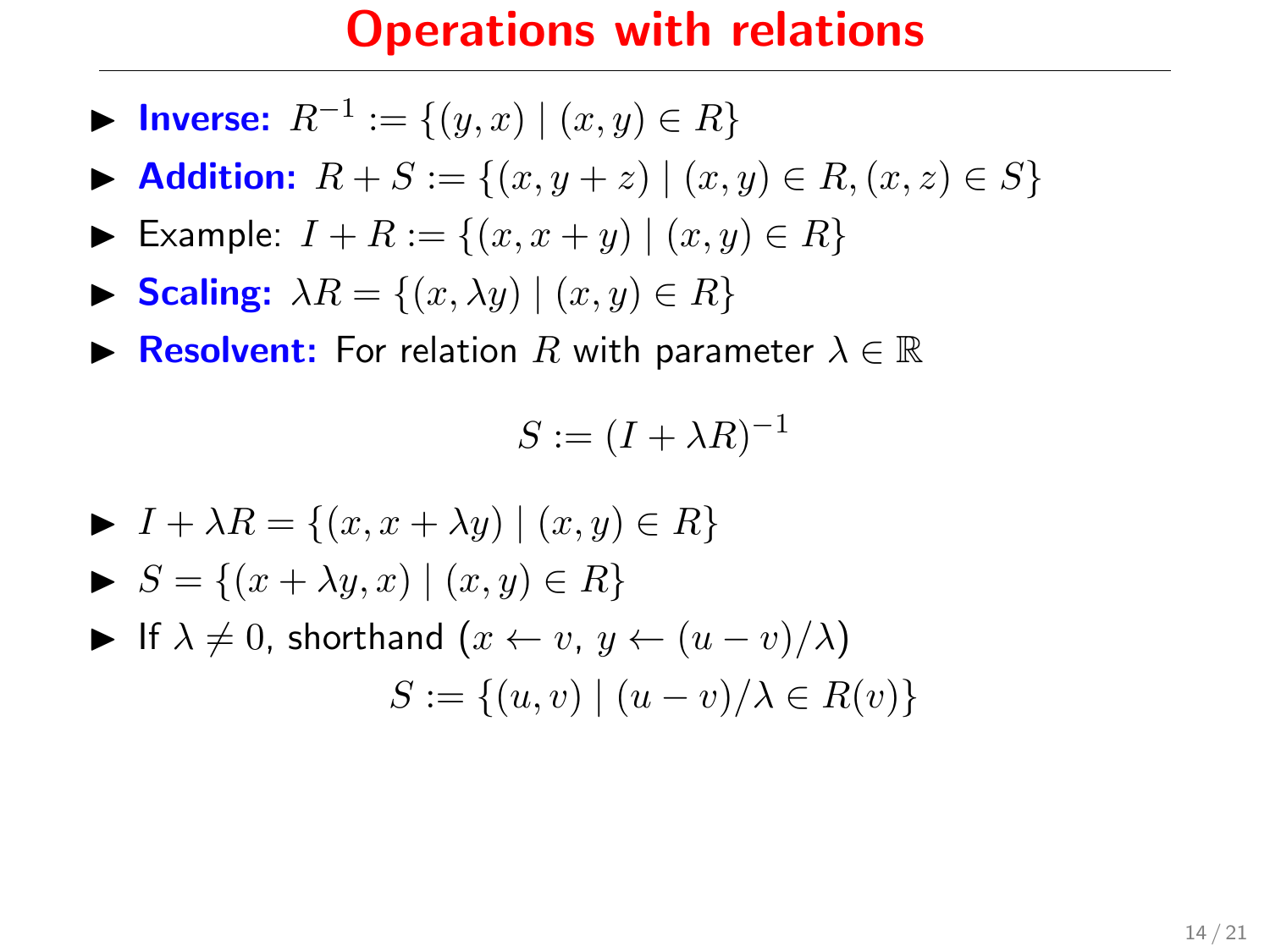**Def.** The set valued operator  $R \subset \mathbb{R}^n \times \mathbb{R}^n$  is called **monotone** if

$$
\langle R(x) - R(y), x - y \rangle \ge 0, \quad x, y \in \mathbb{R}^n.
$$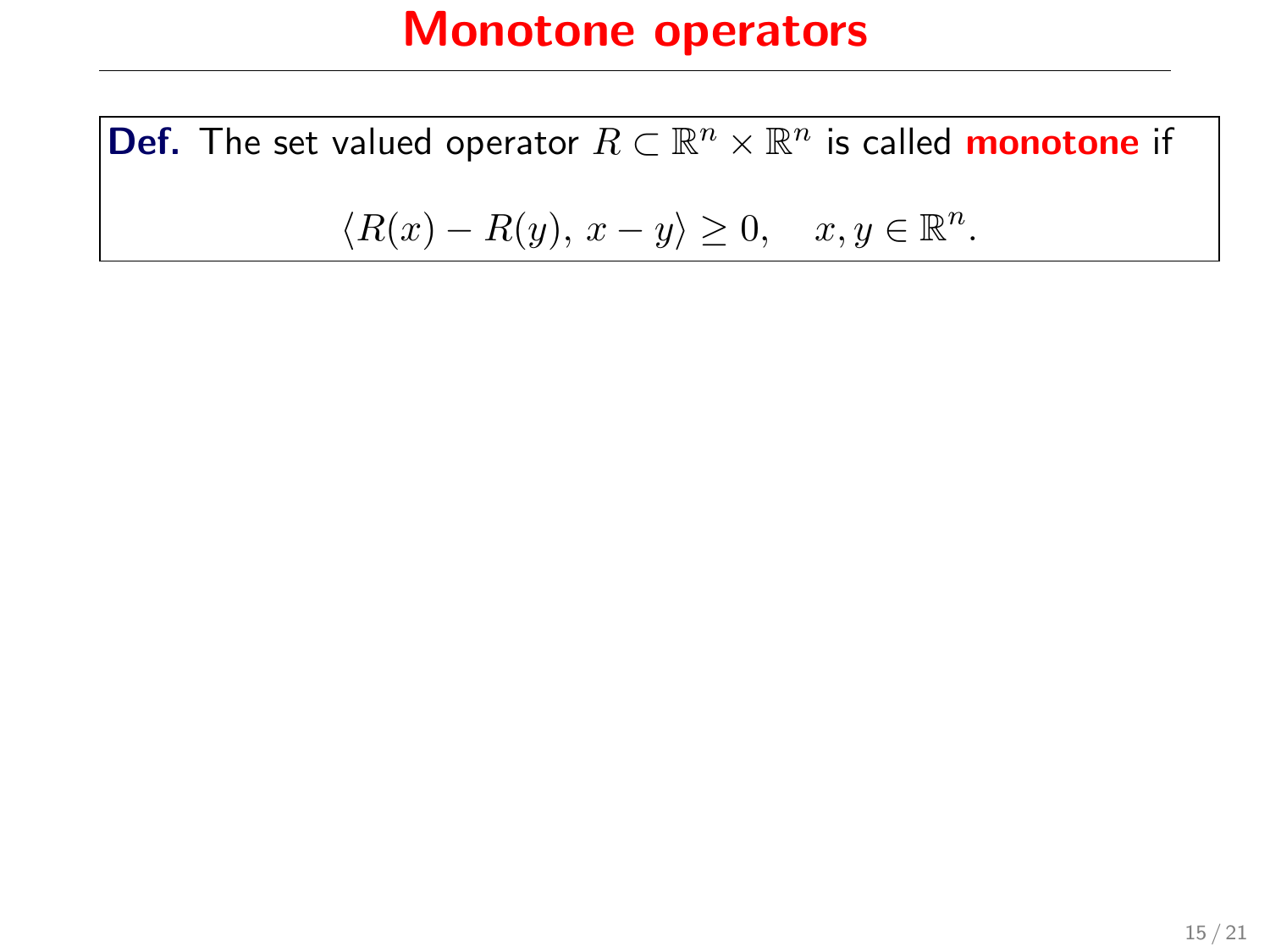**Def.** The set valued operator  $R \subset \mathbb{R}^n \times \mathbb{R}^n$  is called **monotone** if  $\langle R(x) - R(y), x - y \rangle \geq 0, \quad x, y \in \mathbb{R}^n.$ 

#### Examples:

Any positive semidefinite matrix  $\langle Ax - Ay, x - y \rangle \ge 0$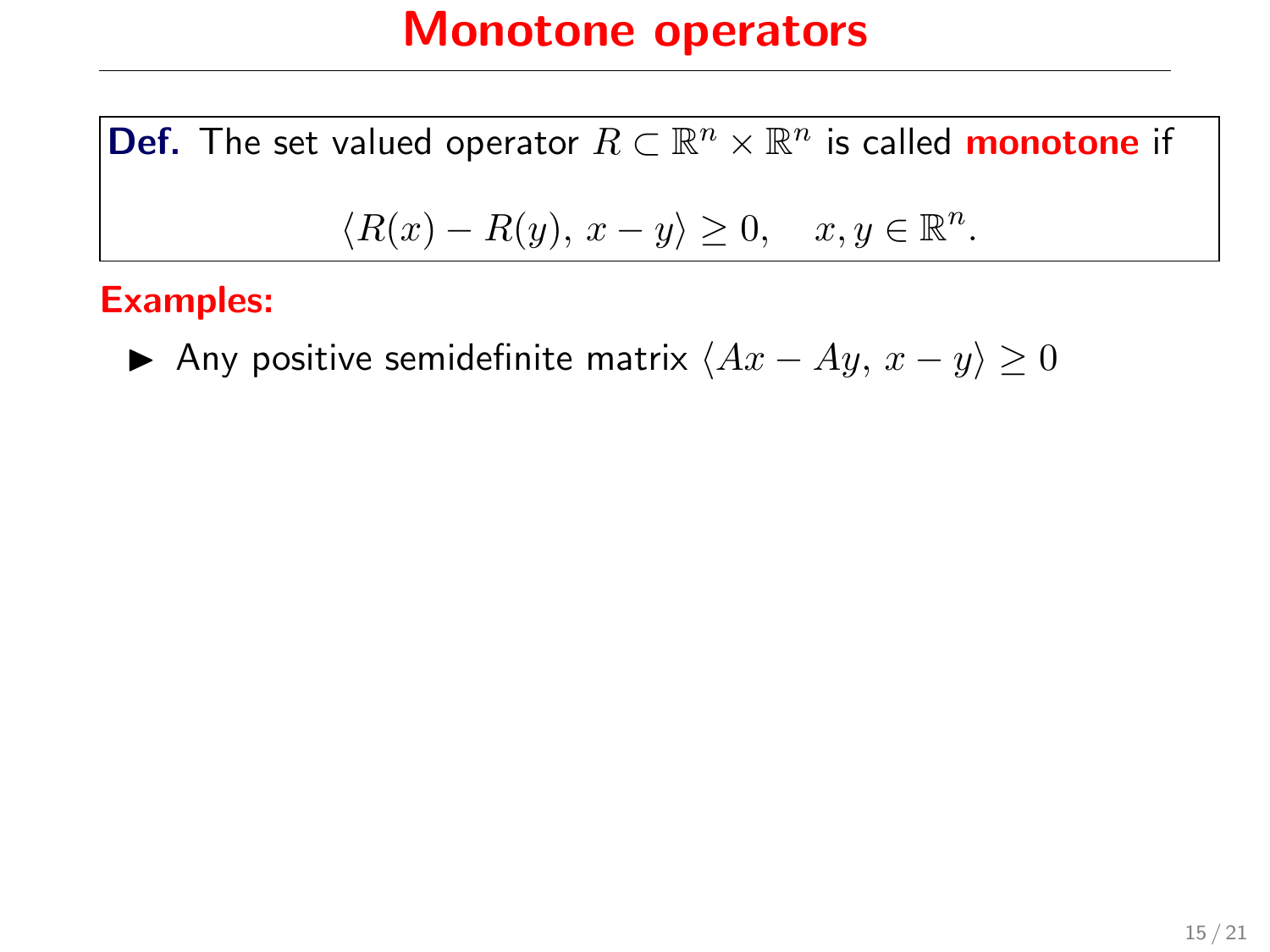**Def.** The set valued operator  $R \subset \mathbb{R}^n \times \mathbb{R}^n$  is called **monotone** if  $\langle R(x) - R(y), x - y \rangle \geq 0, \quad x, y \in \mathbb{R}^n.$ 

#### Examples:

- Any positive semidefinite matrix  $\langle Ax Ay, x y \rangle \ge 0$
- ► The subdifferential  $\partial f$  of a convex function (verify!)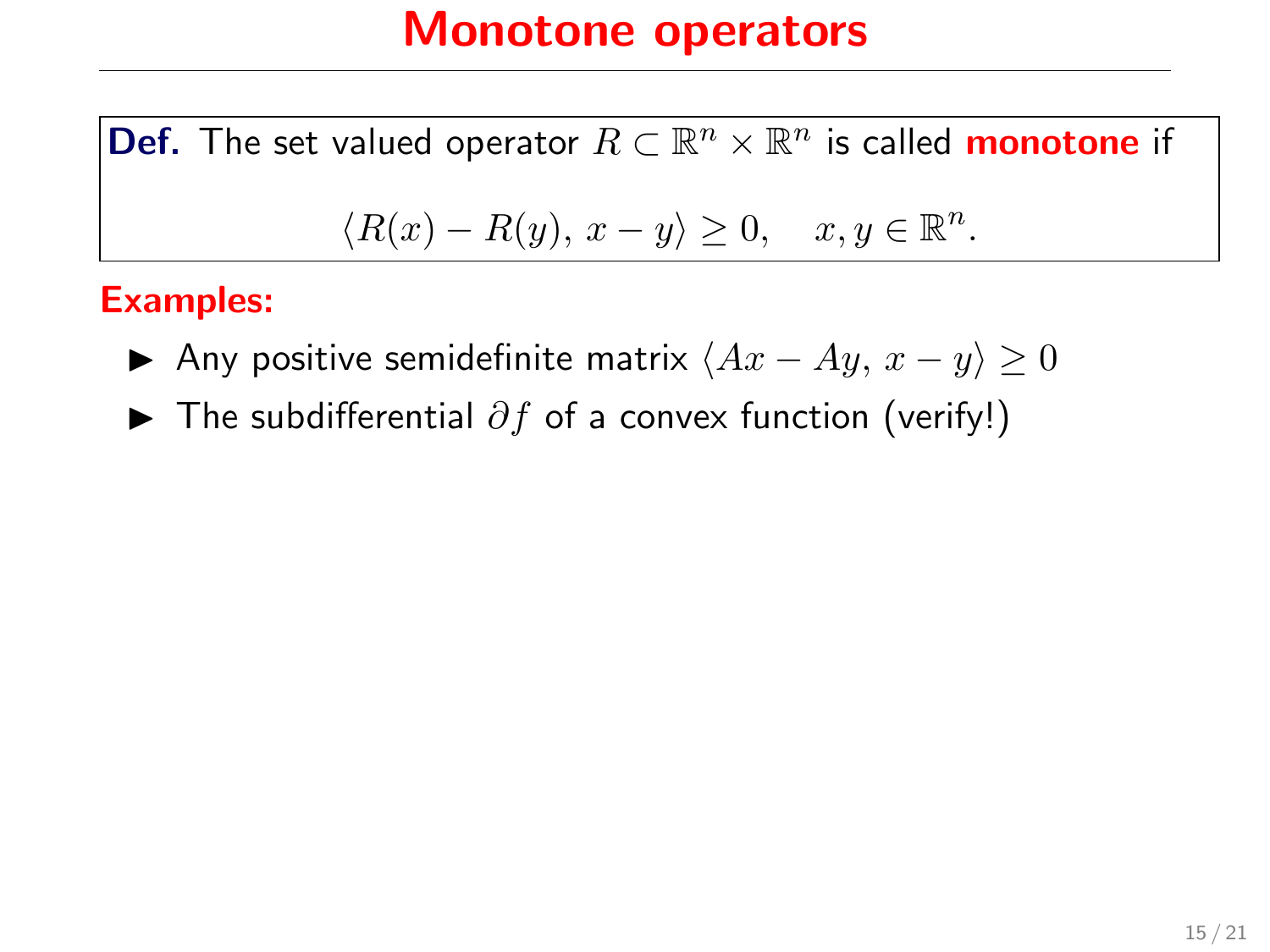**Def.** The set valued operator  $R \subset \mathbb{R}^n \times \mathbb{R}^n$  is called **monotone** if  $\langle R(x) - R(y), x - y \rangle \geq 0, \quad x, y \in \mathbb{R}^n.$ 

#### Examples:

- Any positive semidefinite matrix  $\langle Ax Ay, x y \rangle \ge 0$
- **►** The subdifferential  $\partial f$  of a convex function (verify!)
- Any monotonically nondecreasing function  $T : \mathbb{R} \to \mathbb{R}$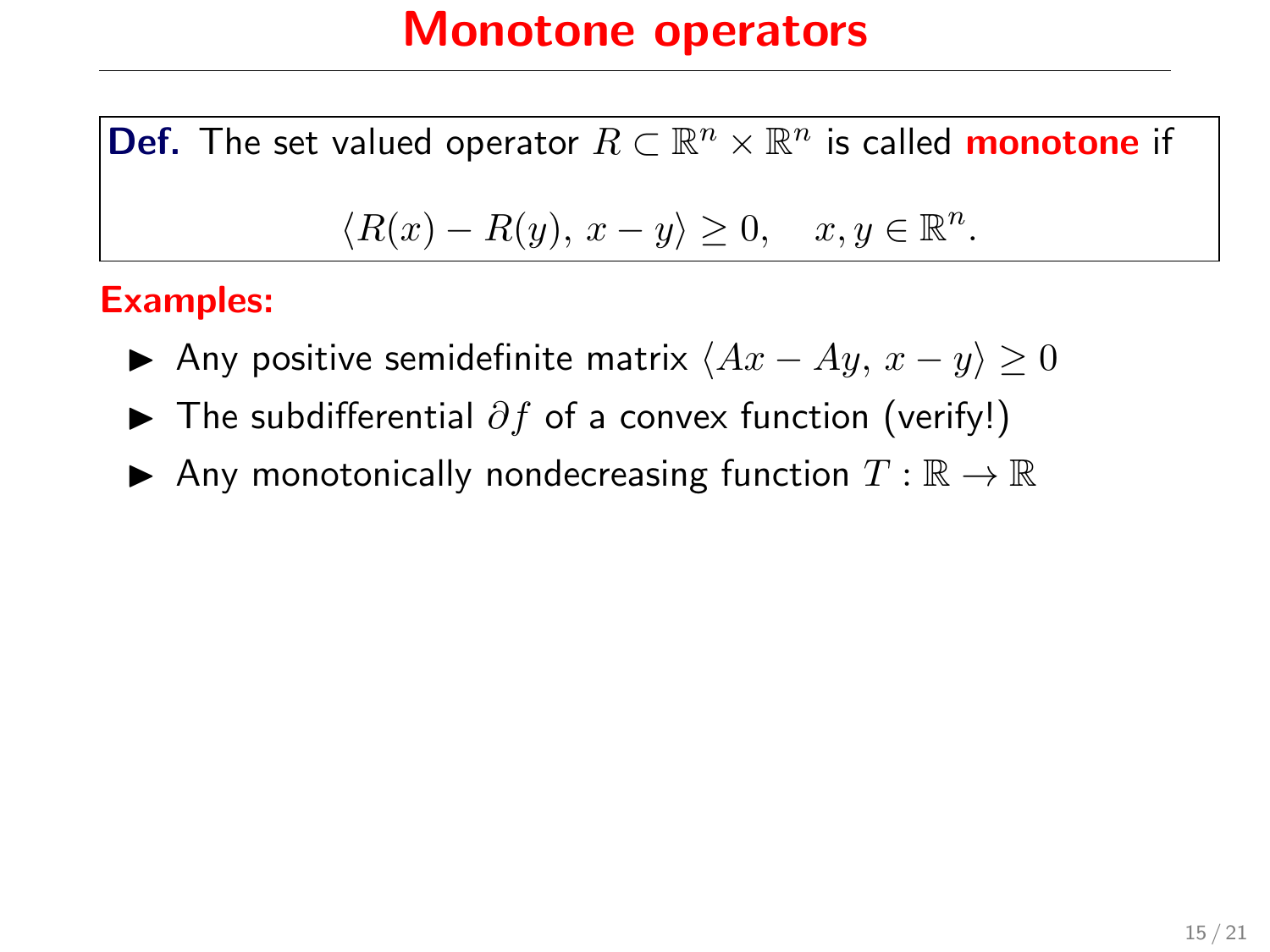**Def.** The set valued operator  $R \subset \mathbb{R}^n \times \mathbb{R}^n$  is called **monotone** if

$$
\langle R(x) - R(y), x - y \rangle \ge 0, \quad x, y \in \mathbb{R}^n.
$$

#### Examples:

- Any positive semidefinite matrix  $\langle Ax Ay, x y \rangle \ge 0$
- $\blacktriangleright$  The subdifferential  $\partial f$  of a convex function (verify!)
- Any monotonically nondecreasing function  $T : \mathbb{R} \to \mathbb{R}$
- $\triangleright$  Projection and proximity operators (recall firm nonexpansivity)

Generalize notion of monotonicity to vector world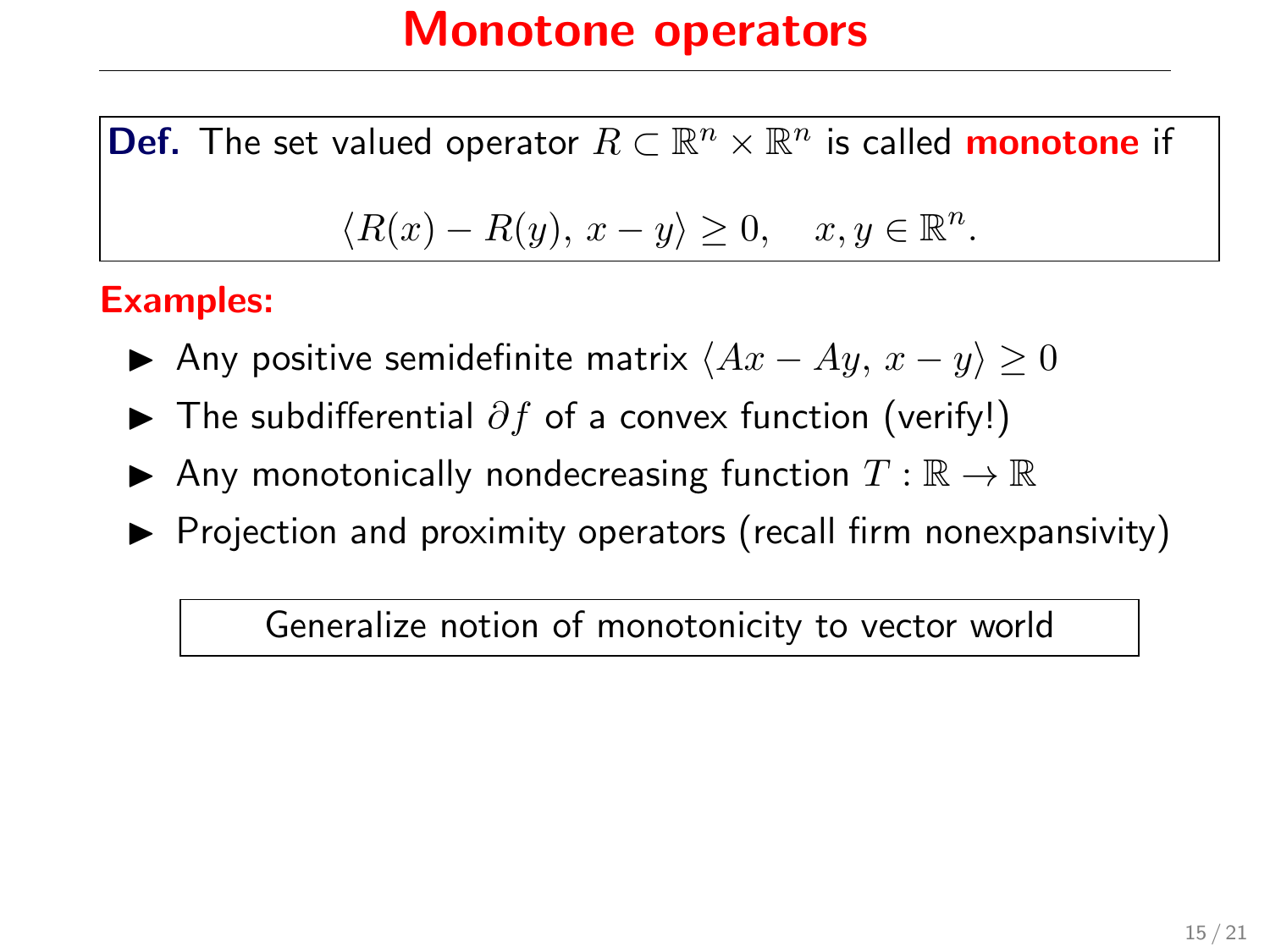**Exercise:** Prove  $\alpha R$  monotone if R monotone and  $\alpha > 0$ **Exercise:** Prove  $R^{-1}$  monotone, if R is monotone **Exercise:** If R, S monotone, and  $\alpha > 0$ , then  $R + \alpha S$  is monotone.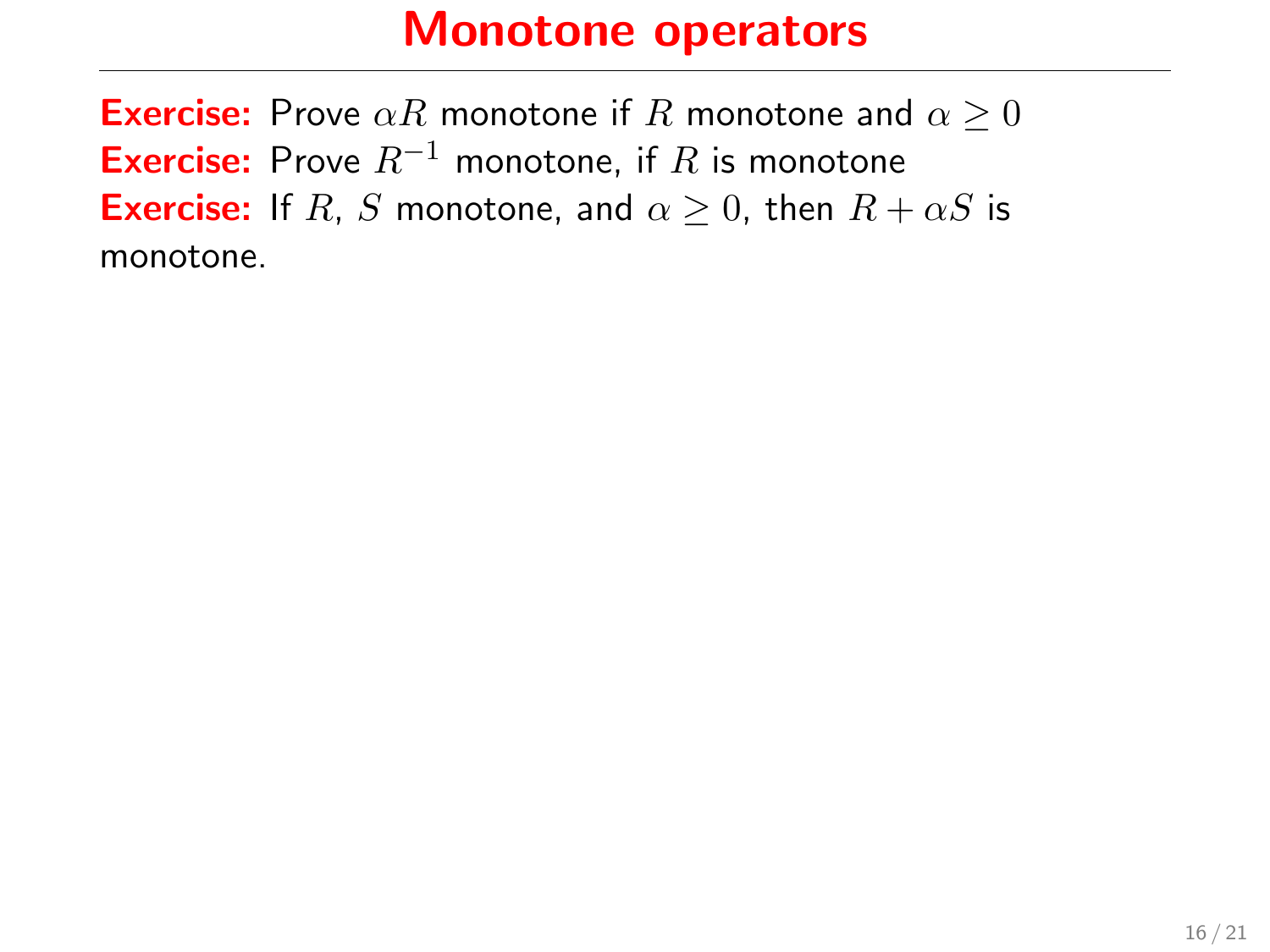**Exercise:** Prove  $\alpha R$  monotone if R monotone and  $\alpha \geq 0$ **Exercise:** Prove  $R^{-1}$  monotone, if R is monotone **Exercise:** If R, S monotone, and  $\alpha > 0$ , then  $R + \alpha S$  is monotone.

Corollary: Resolvent operator of monotone operator is monotone.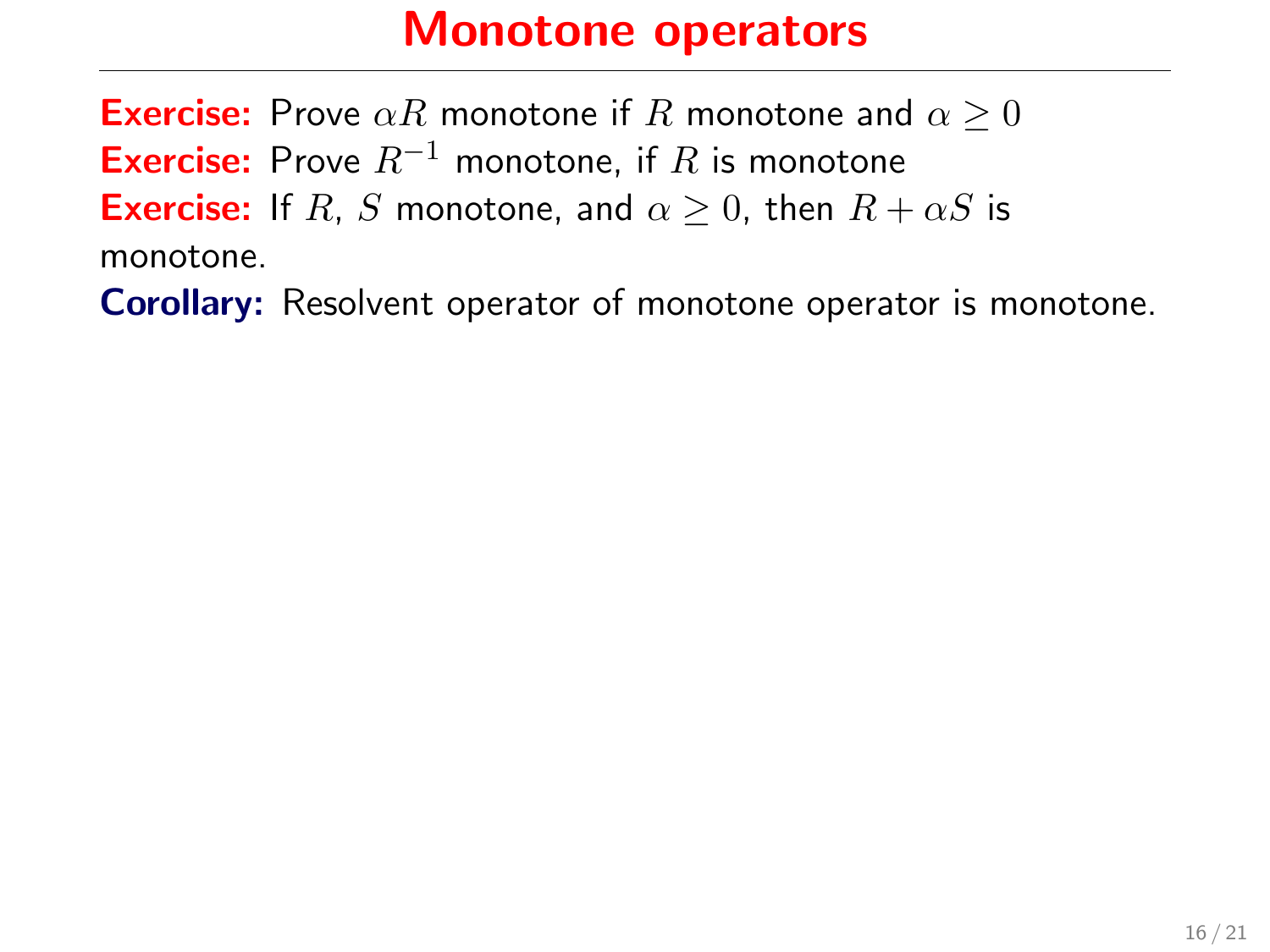Solve generalized equation

 $0 \in R(x)$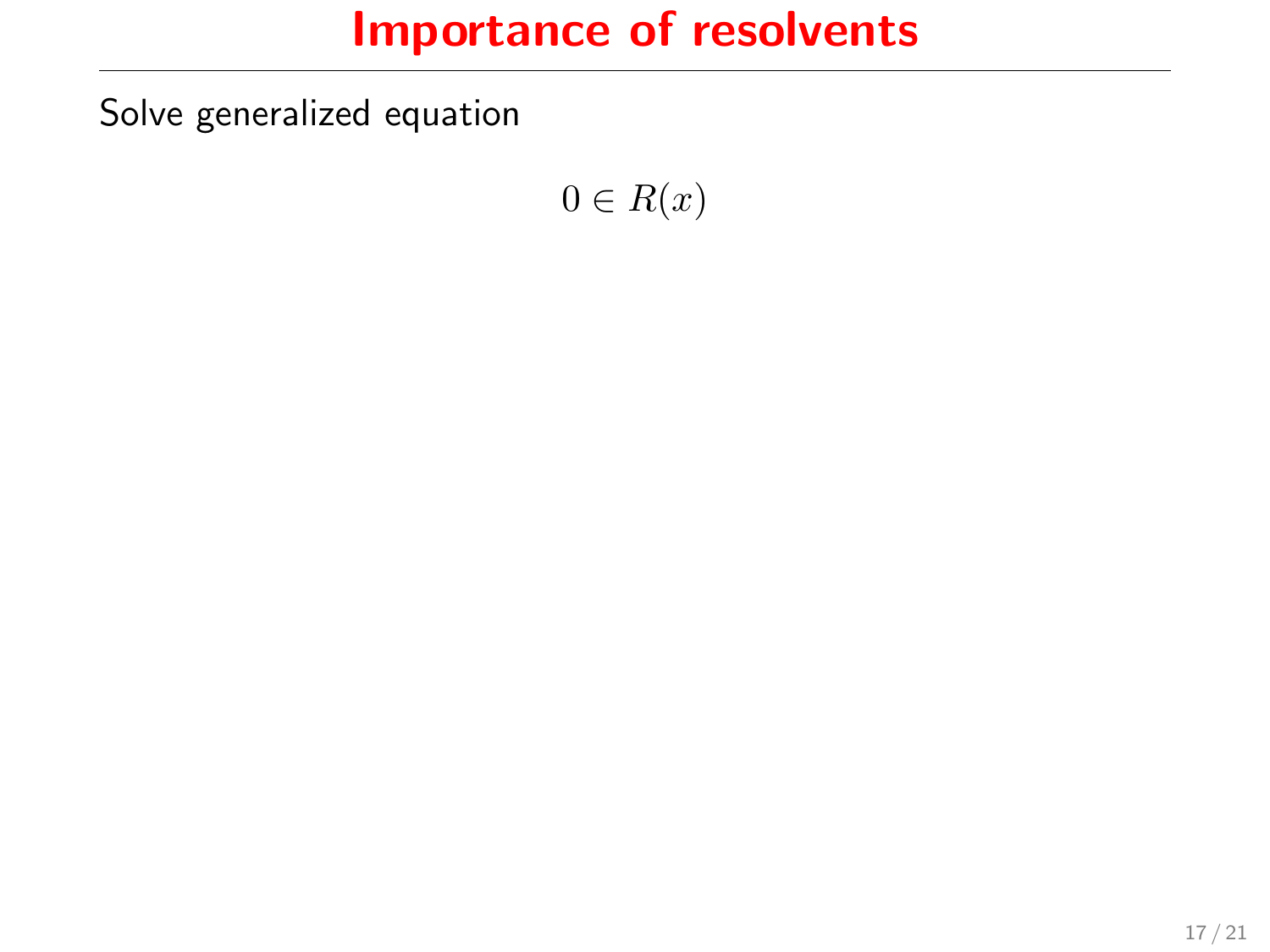Solve generalized equation

 $0 \in R(x)$ 

Theorem The solutions to the generalized equation coincide with points that satisfy the resolvent equation  $x=(I+\alpha R)^{-1}(x)$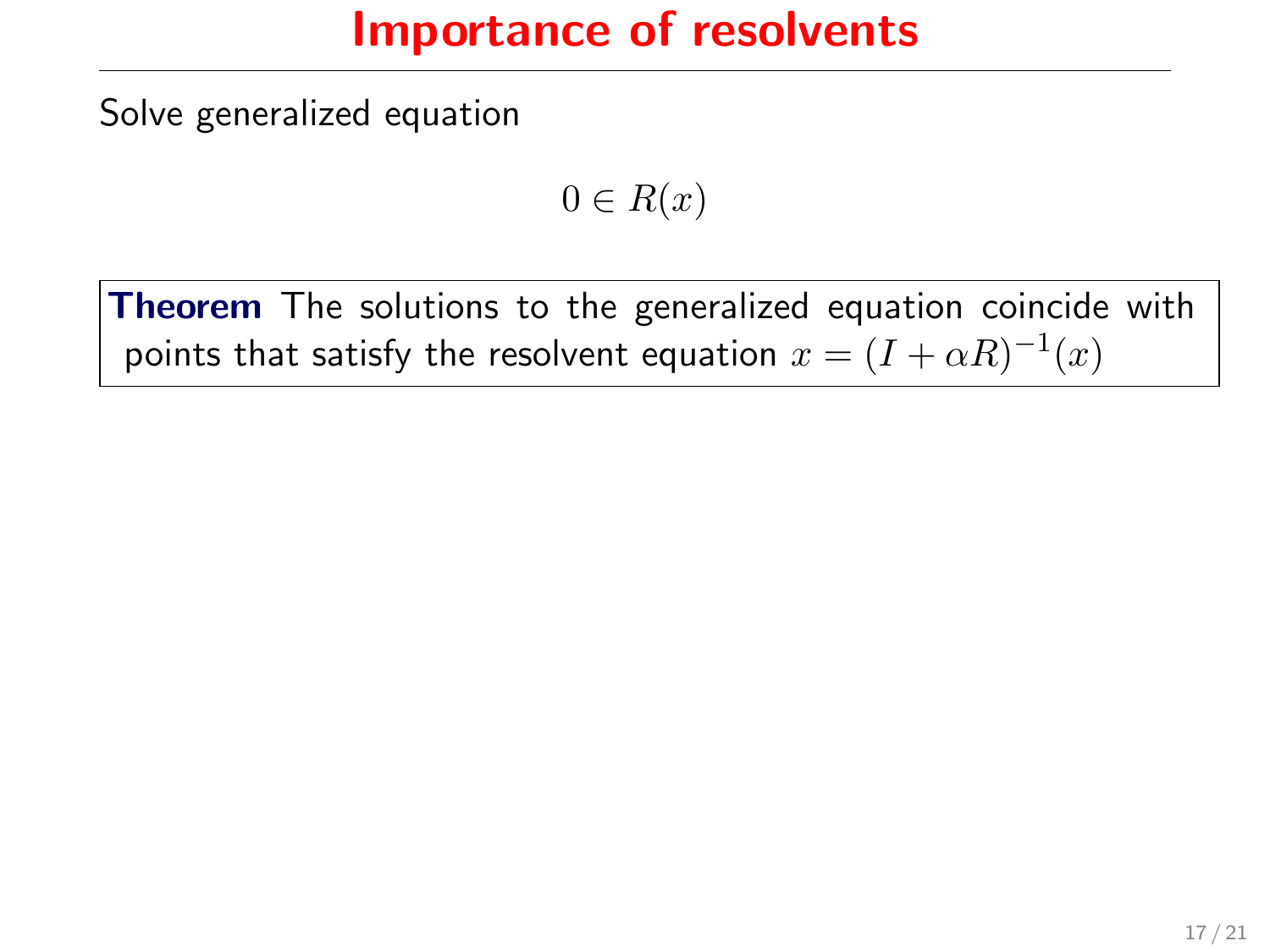Solve generalized equation

 $0 \in R(x)$ 

Theorem The solutions to the generalized equation coincide with points that satisfy the resolvent equation  $x=(I+\alpha R)^{-1}(x)$ 

#### Proof:

 $0 \in R(x)$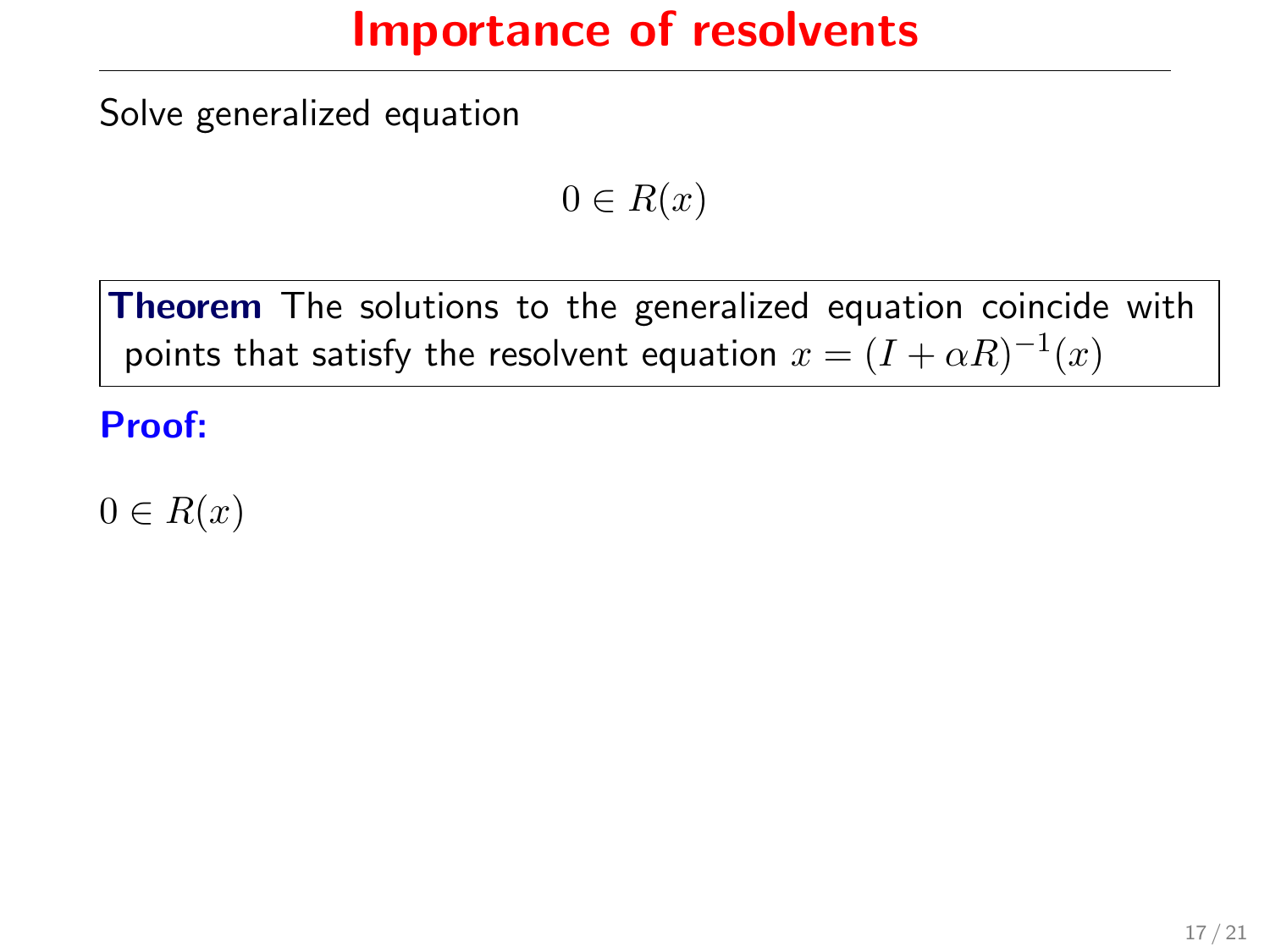Solve generalized equation

 $0 \in R(x)$ 

Theorem The solutions to the generalized equation coincide with points that satisfy the resolvent equation  $x=(I+\alpha R)^{-1}(x)$ 

#### Proof:

 $0 \in R(x) \leftrightarrow 0 \in \alpha R(x)$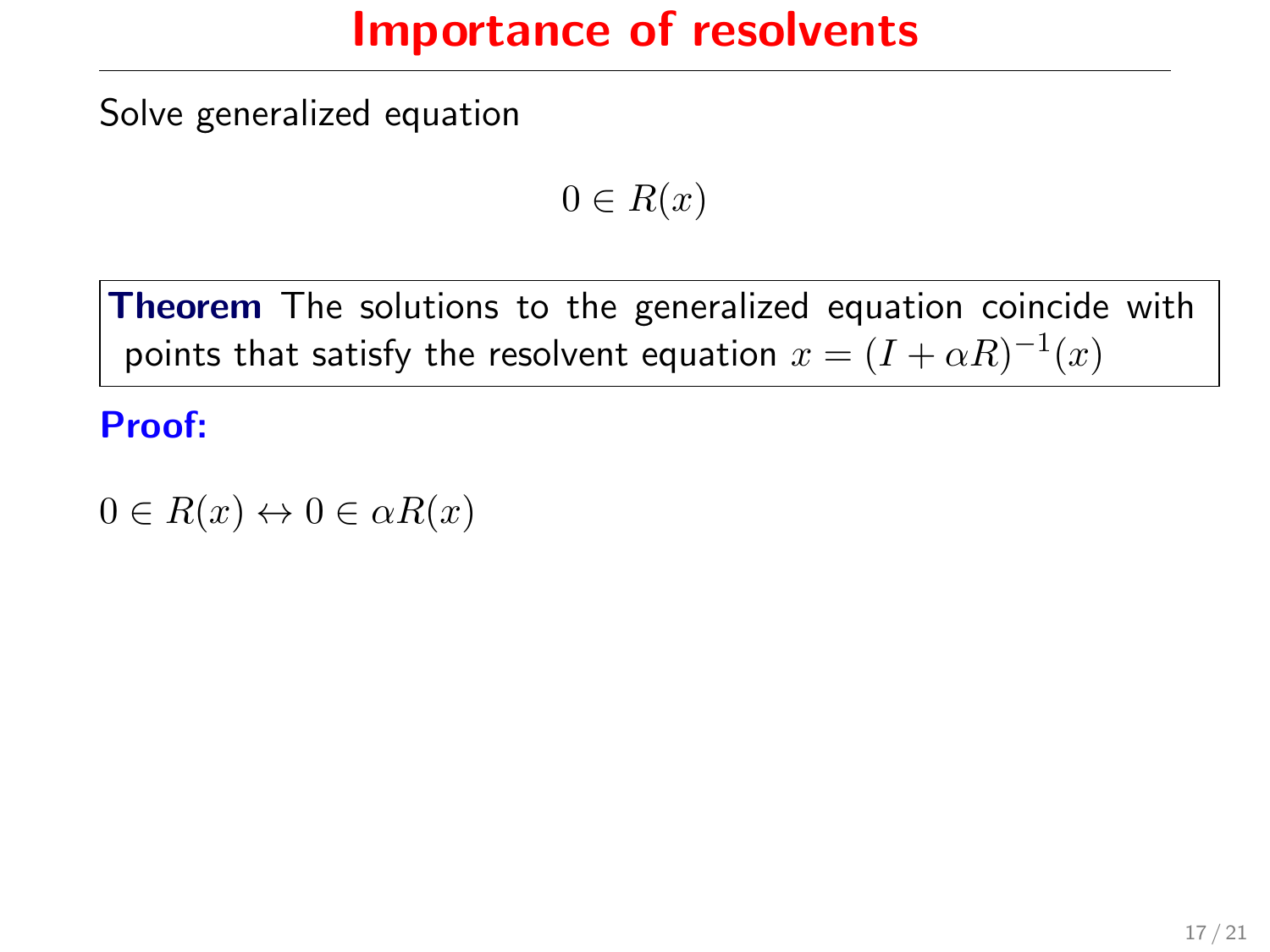Solve generalized equation

 $0 \in R(x)$ 

Theorem The solutions to the generalized equation coincide with points that satisfy the resolvent equation  $x=(I+\alpha R)^{-1}(x)$ 

#### Proof:

 $0 \in R(x) \leftrightarrow 0 \in \alpha R(x) \leftrightarrow x \in (I + \alpha R)(x)$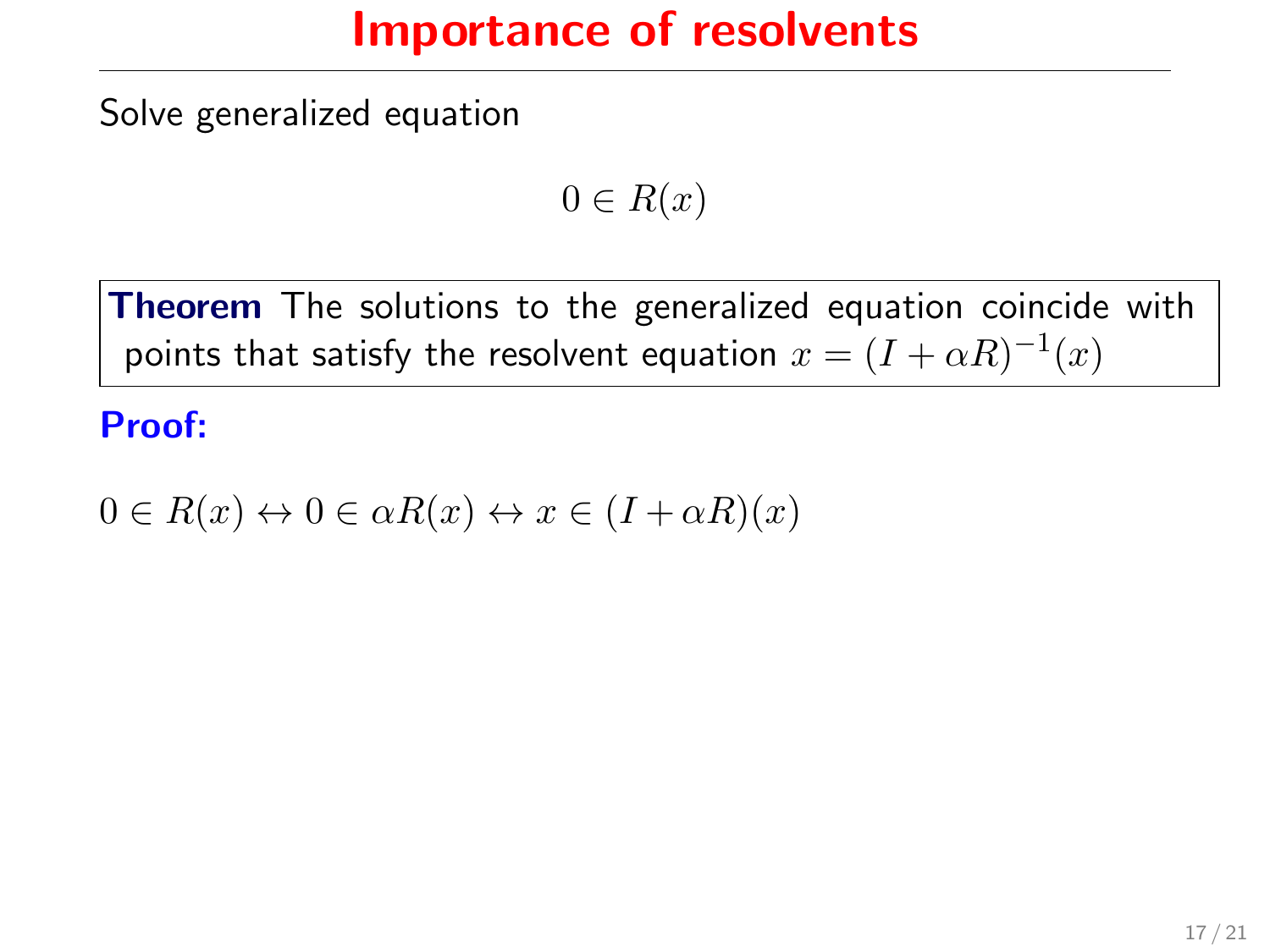Solve generalized equation

 $0 \in R(x)$ 

**Theorem** The solutions to the generalized equation coincide with points that satisfy the resolvent equation  $x=(I+\alpha R)^{-1}(x)$ 

#### Proof:

 $0 \in R(x) \leftrightarrow 0 \in \alpha R(x) \leftrightarrow x \in (I + \alpha R)(x) \leftrightarrow x = (I + \alpha R)^{-1}(x)$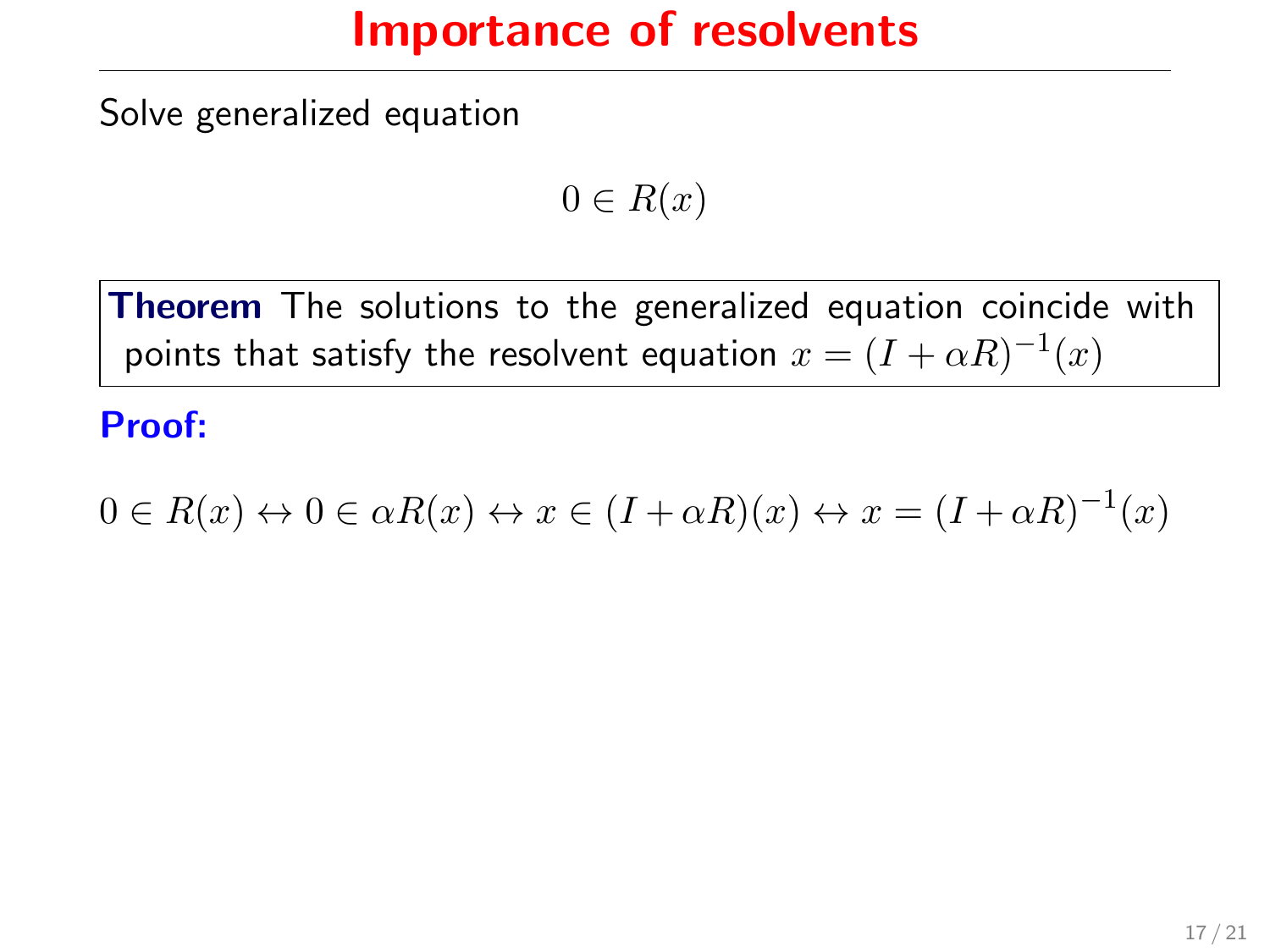**Theorem** Let f be a closed convex function, and  $\lambda > 0$ , then

$$
(I + \lambda \partial f)^{-1}(y) = \text{prox}_{\lambda f}(y).
$$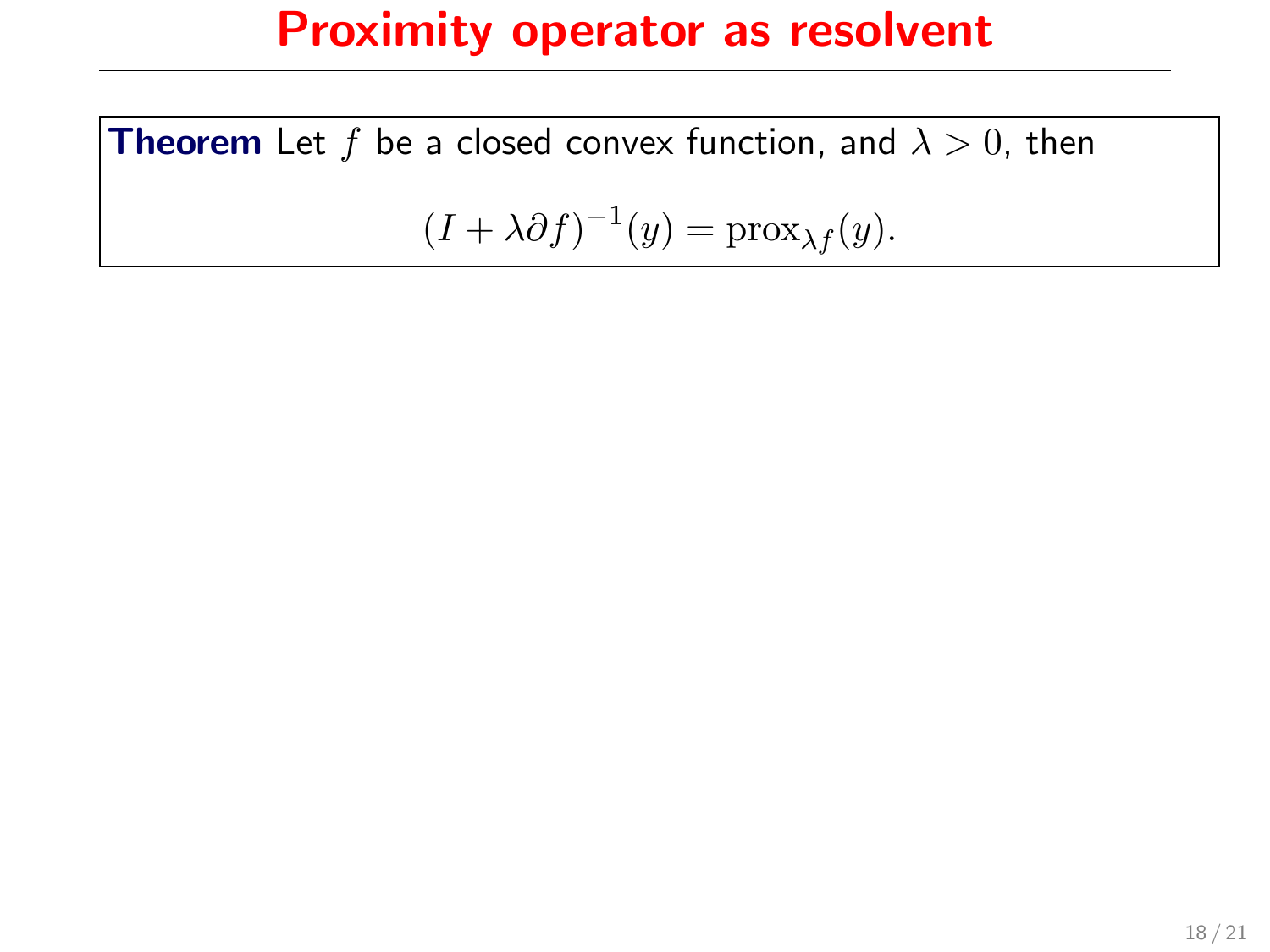**Theorem** Let f be a closed convex function, and  $\lambda > 0$ , then  $(I + \lambda \partial f)^{-1}(y) = \text{prox}_{\lambda f}(y).$ 

► Suppose  $(I + \lambda \partial f)^{-1}$  is single valued  $(\partial f$  is monotone)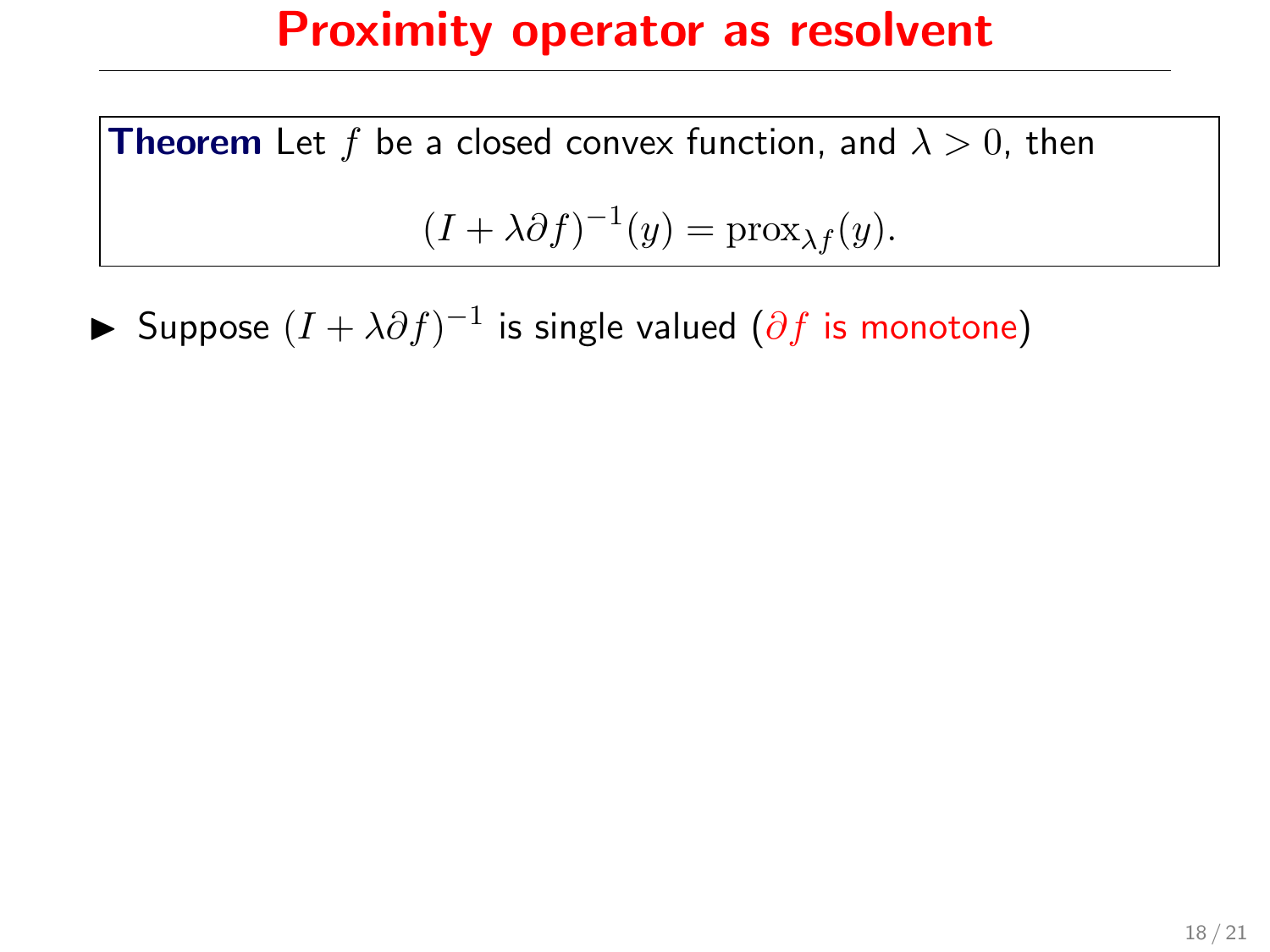- ► Suppose  $(I + \lambda \partial f)^{-1}$  is single valued  $(\partial f$  is monotone)
- $\blacktriangleright$  Then,  $x = (I + \lambda \partial f)^{-1}(y) \implies y \in (I + \lambda \partial f)(x)$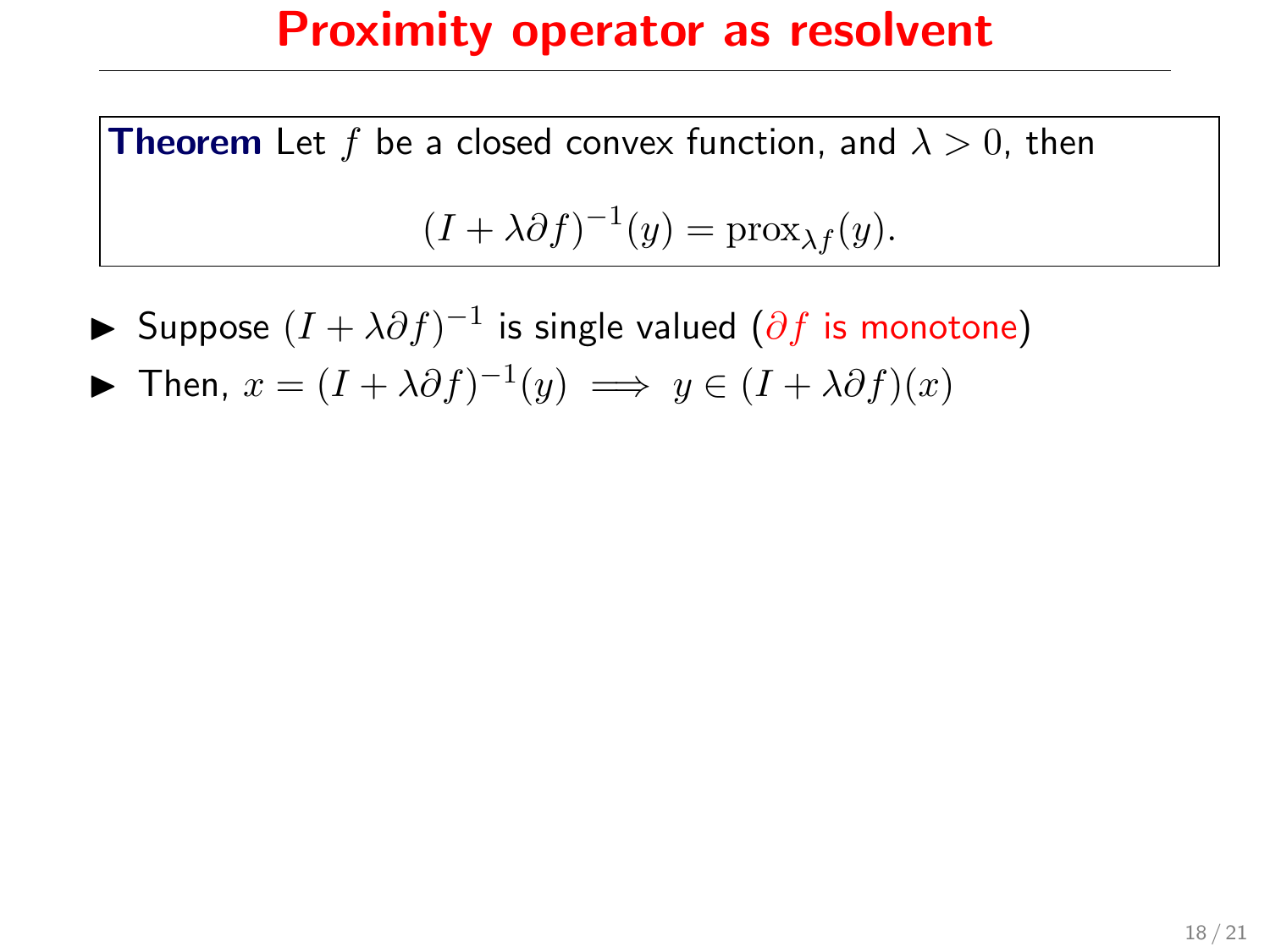- ► Suppose  $(I + \lambda \partial f)^{-1}$  is single valued  $(\partial f$  is monotone)
- $\blacktriangleright$  Then,  $x = (I + \lambda \partial f)^{-1}(y) \implies y \in (I + \lambda \partial f)(x)$
- $\blacktriangleright$  That is,  $y \in x + \lambda \partial f(x)$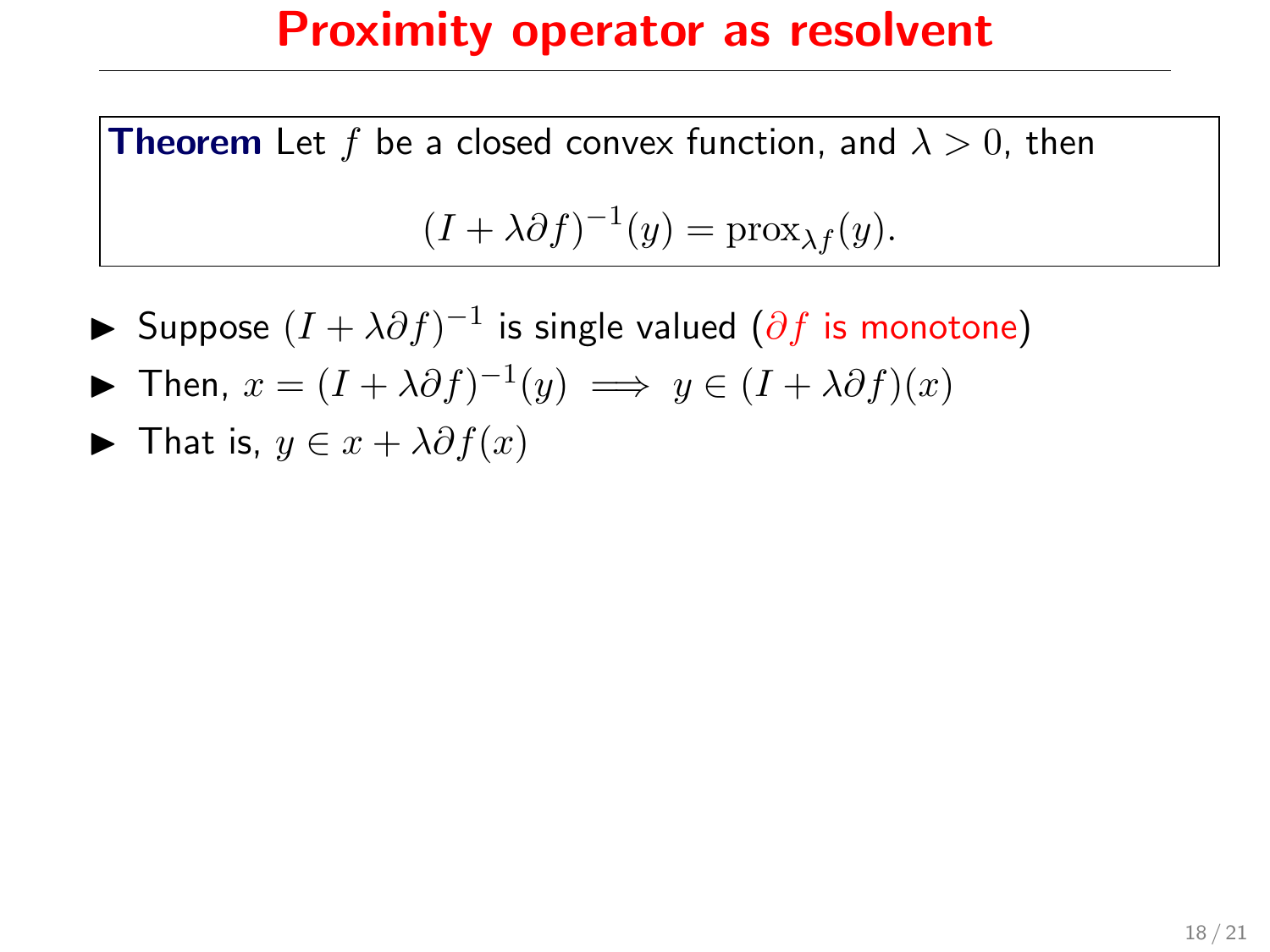- ► Suppose  $(I + \lambda \partial f)^{-1}$  is single valued  $(\partial f$  is monotone)
- $\blacktriangleright$  Then,  $x = (I + \lambda \partial f)^{-1}(y) \implies y \in (I + \lambda \partial f)(x)$
- $\blacktriangleright$  That is,  $y \in x + \lambda \partial f(x)$
- $\blacktriangleright$  Equivalently,  $x y + \lambda \partial f(x) \ni 0$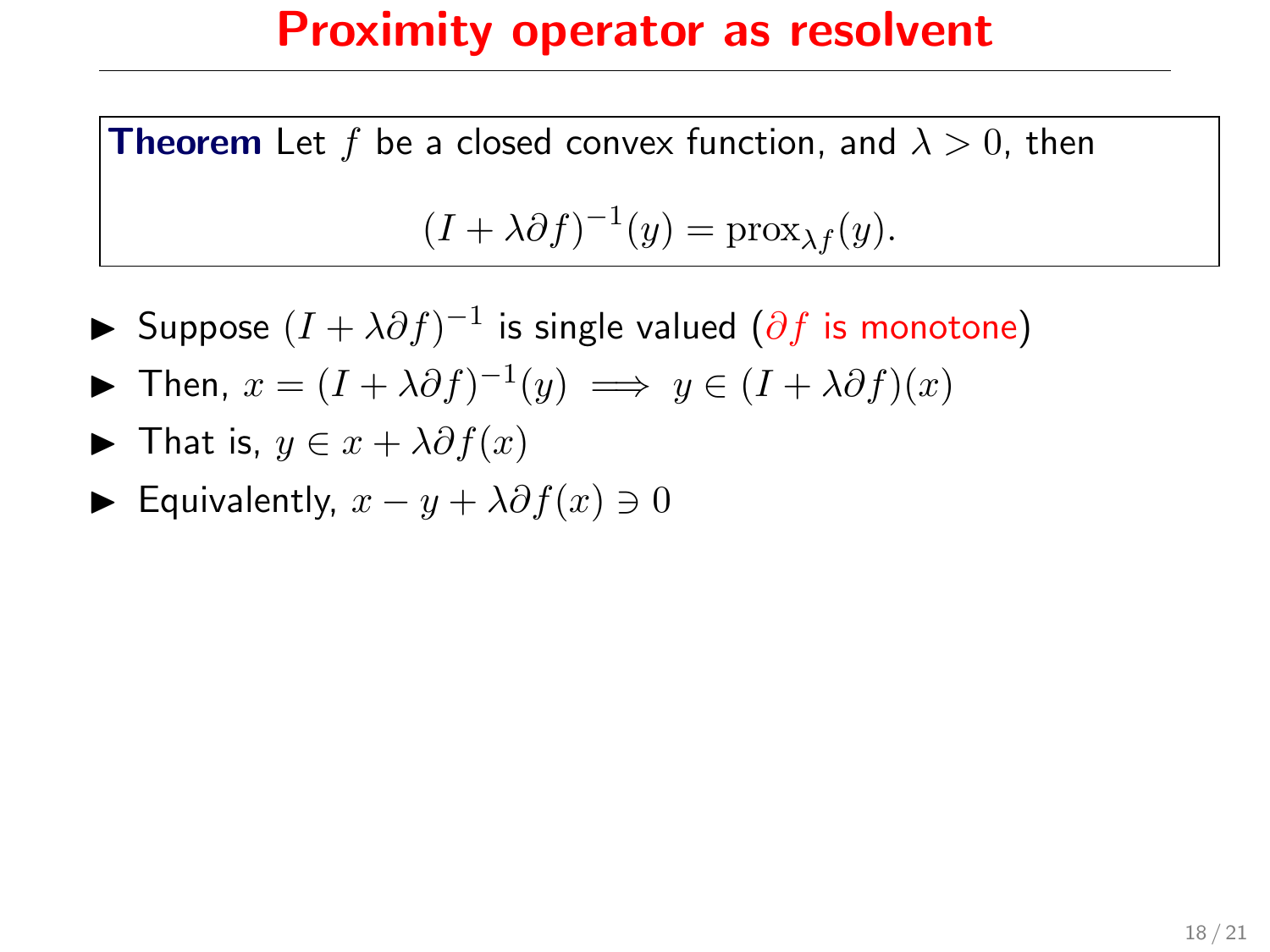- ► Suppose  $(I + \lambda \partial f)^{-1}$  is single valued  $(\partial f$  is monotone)
- $\blacktriangleright$  Then,  $x = (I + \lambda \partial f)^{-1}(y) \implies y \in (I + \lambda \partial f)(x)$

$$
\blacktriangleright \text{ That is, } y \in x + \lambda \partial f(x)
$$

- **►** Equivalently,  $x y + \lambda \partial f(x) \ni 0$
- $\triangleright$  Nothing other than optimality condition for prox-operator!

$$
\operatorname{prox}_{\lambda f}(y) \equiv y \mapsto \operatorname*{argmin}_{x} \frac{1}{2} ||x - y||_2^2 + \lambda f(x)
$$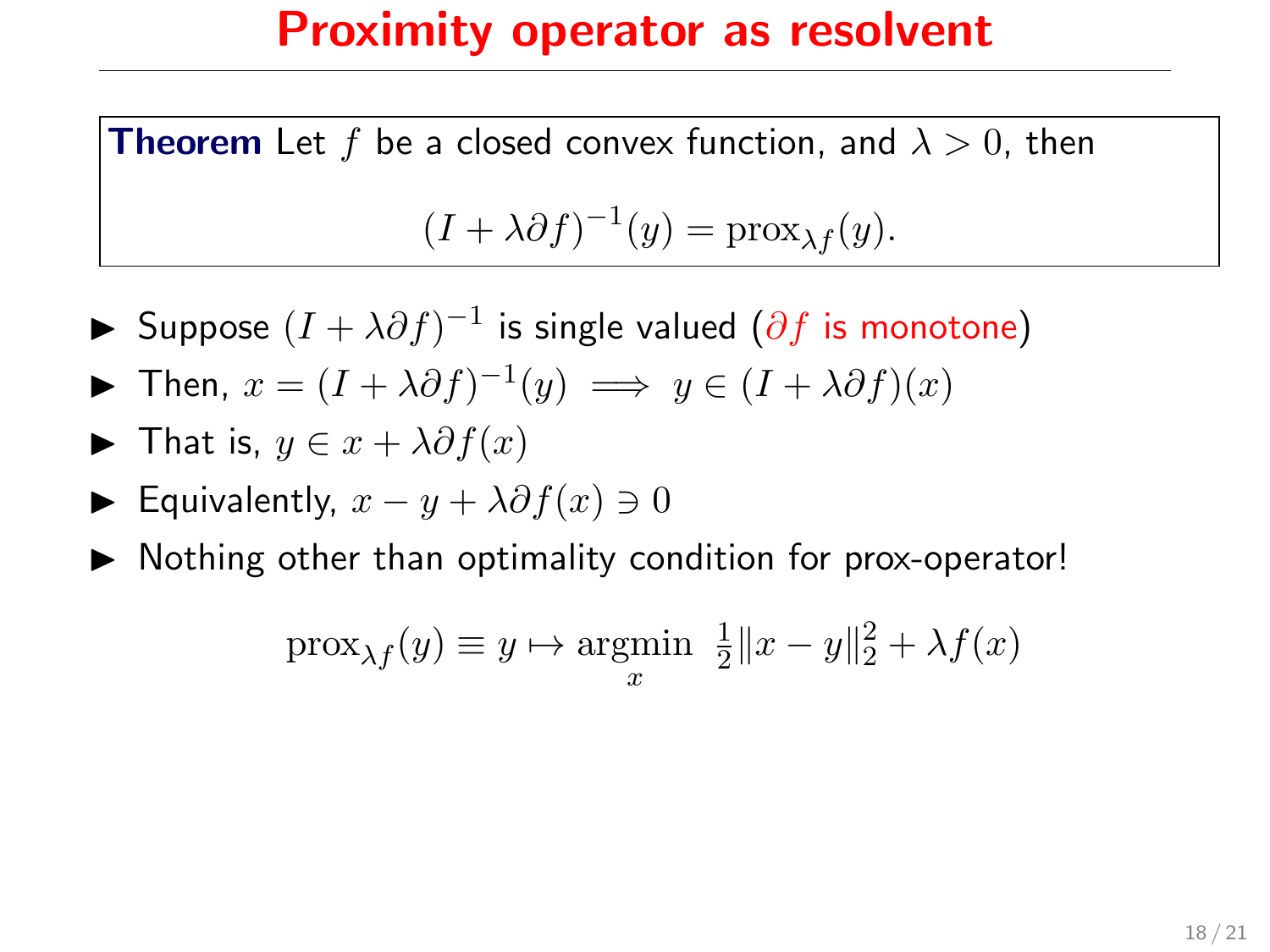min  $\ell(x) + \lambda r(x)$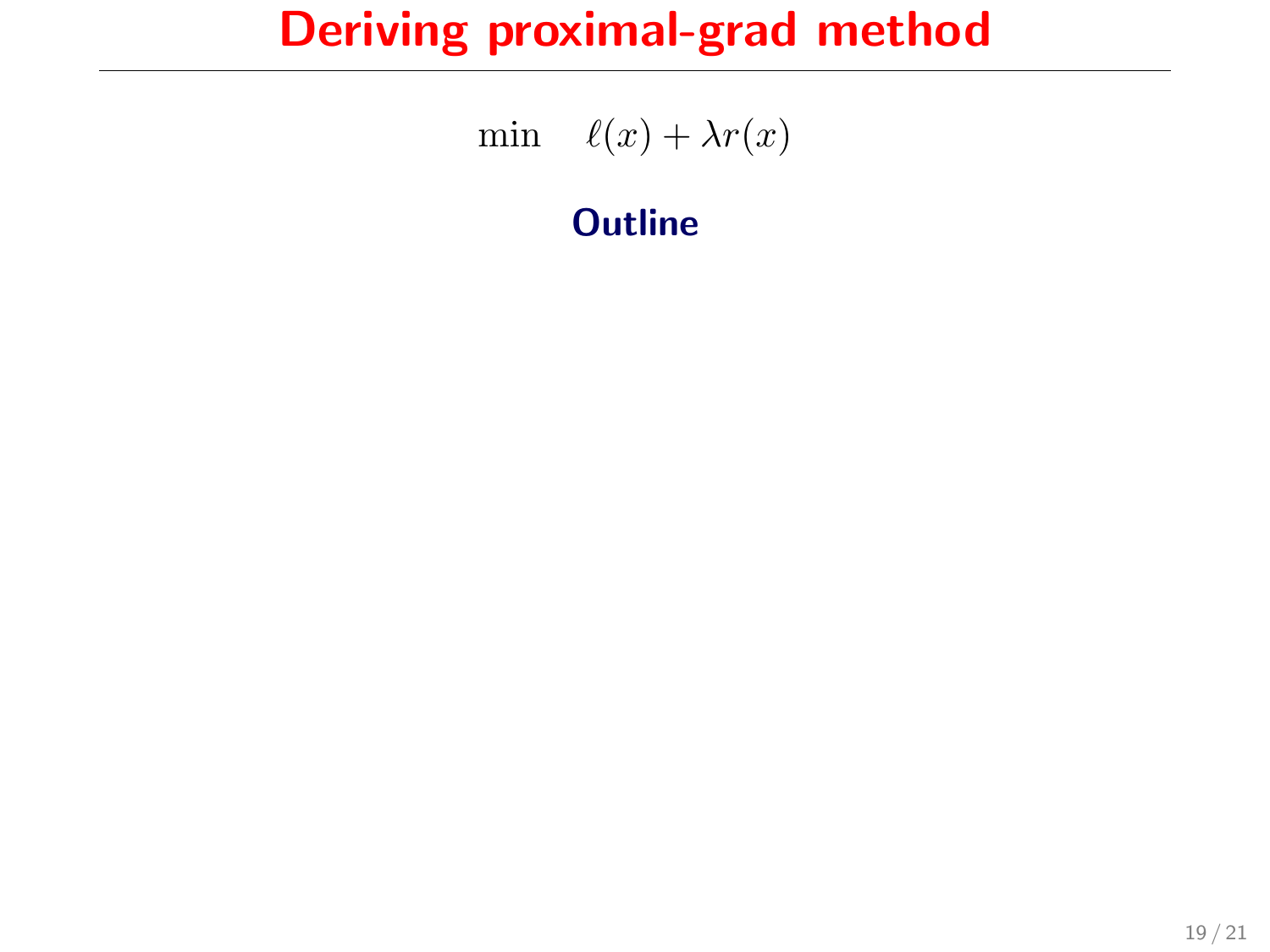min  $\ell(x) + \lambda r(x)$ 

$$
0 \in \nabla \ell(x) + \lambda \partial r(x)
$$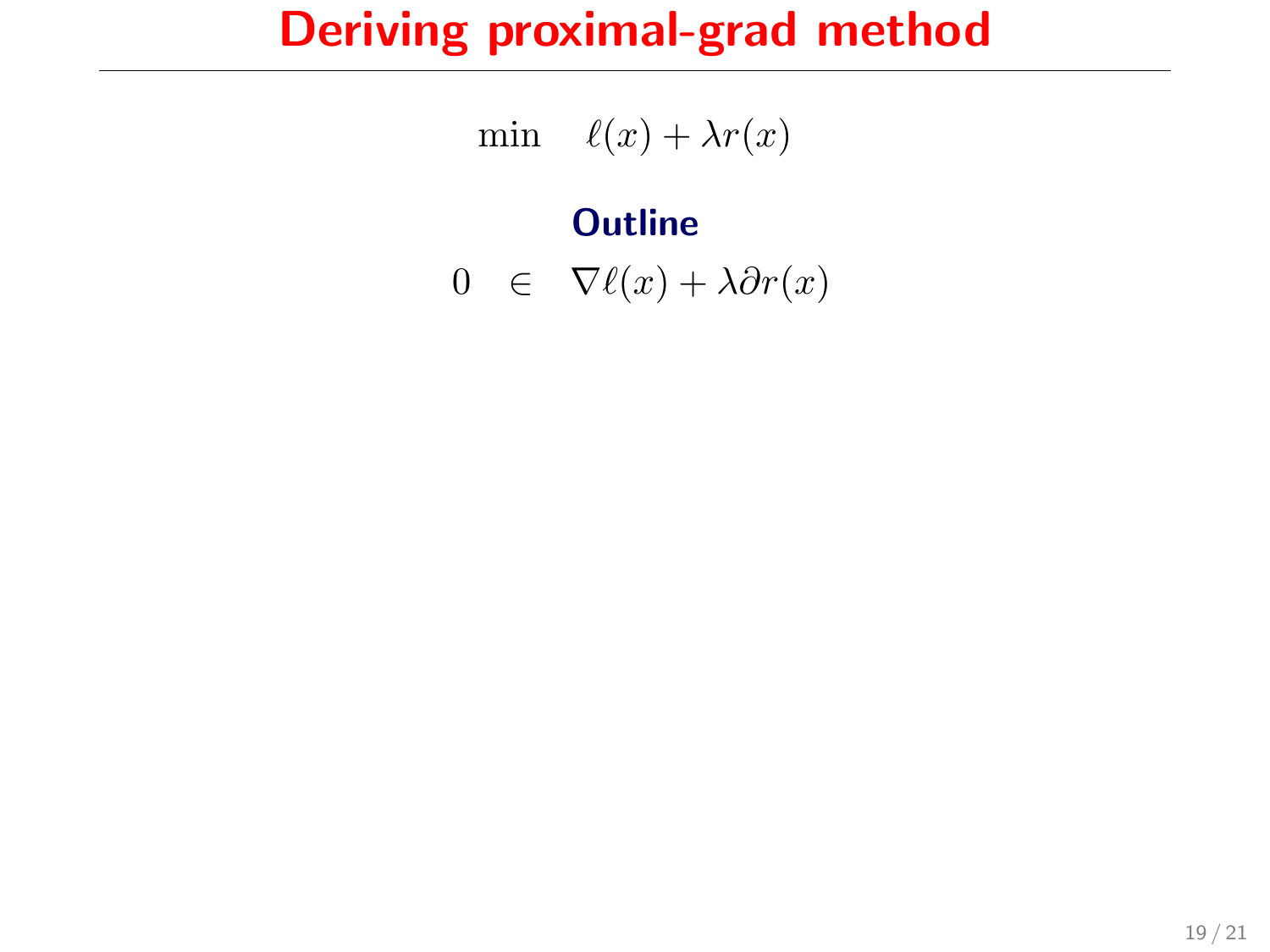min  $\ell(x) + \lambda r(x)$ 

$$
0 \in \nabla \ell(x) + \lambda \partial r(x)
$$

$$
x \in \nabla \ell(x) + (I + \lambda \partial r)(x)
$$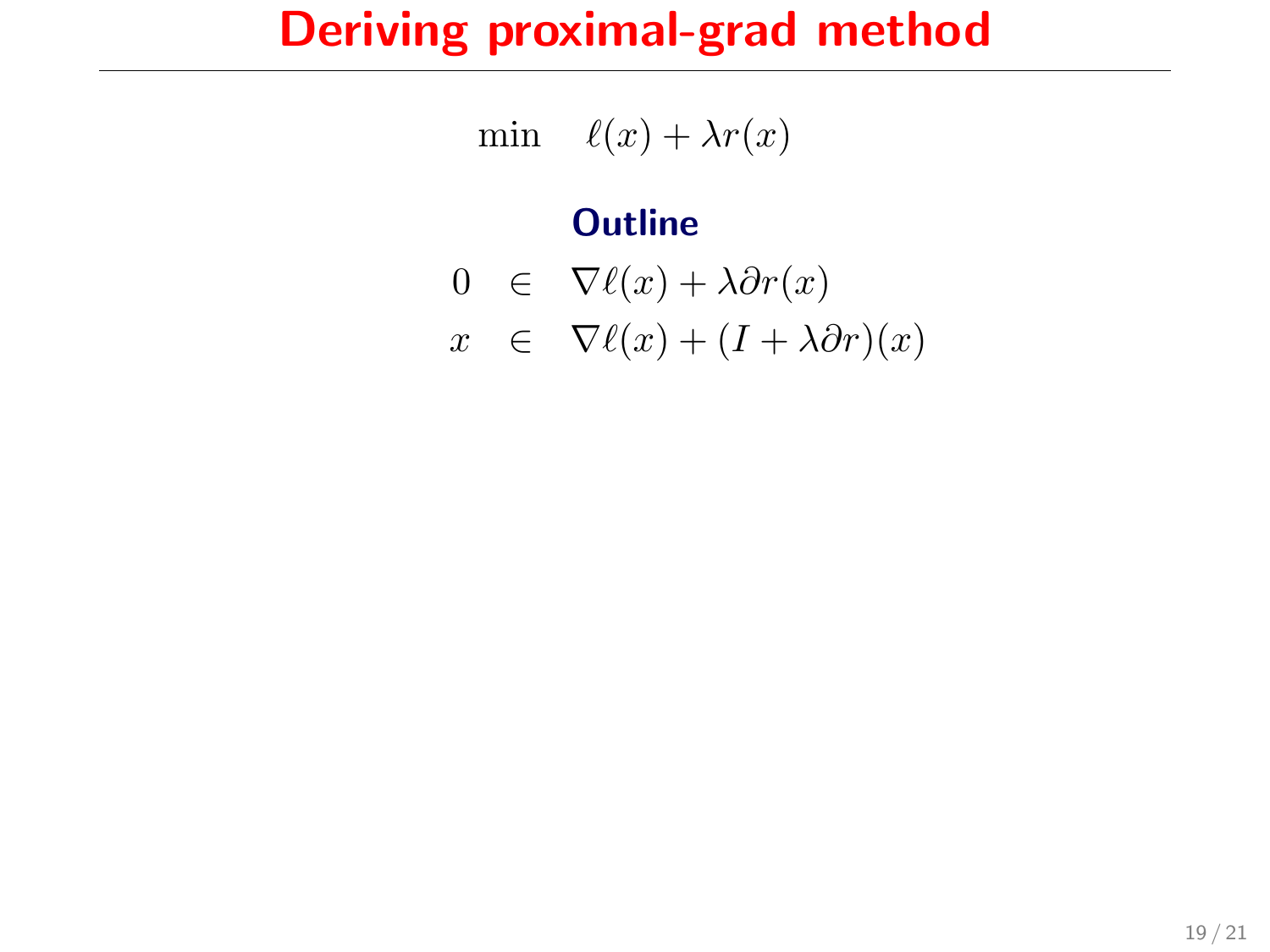$$
\min \quad \ell(x) + \lambda r(x)
$$

$$
0 \in \nabla \ell(x) + \lambda \partial r(x)
$$
  
\n
$$
x \in \nabla \ell(x) + (I + \lambda \partial r)(x)
$$
  
\n
$$
x - \nabla \ell(x) \in (I + \lambda \partial r)(x)
$$
  
\n
$$
x = (I + \lambda \partial r)^{-1}(x - \nabla \ell(x))
$$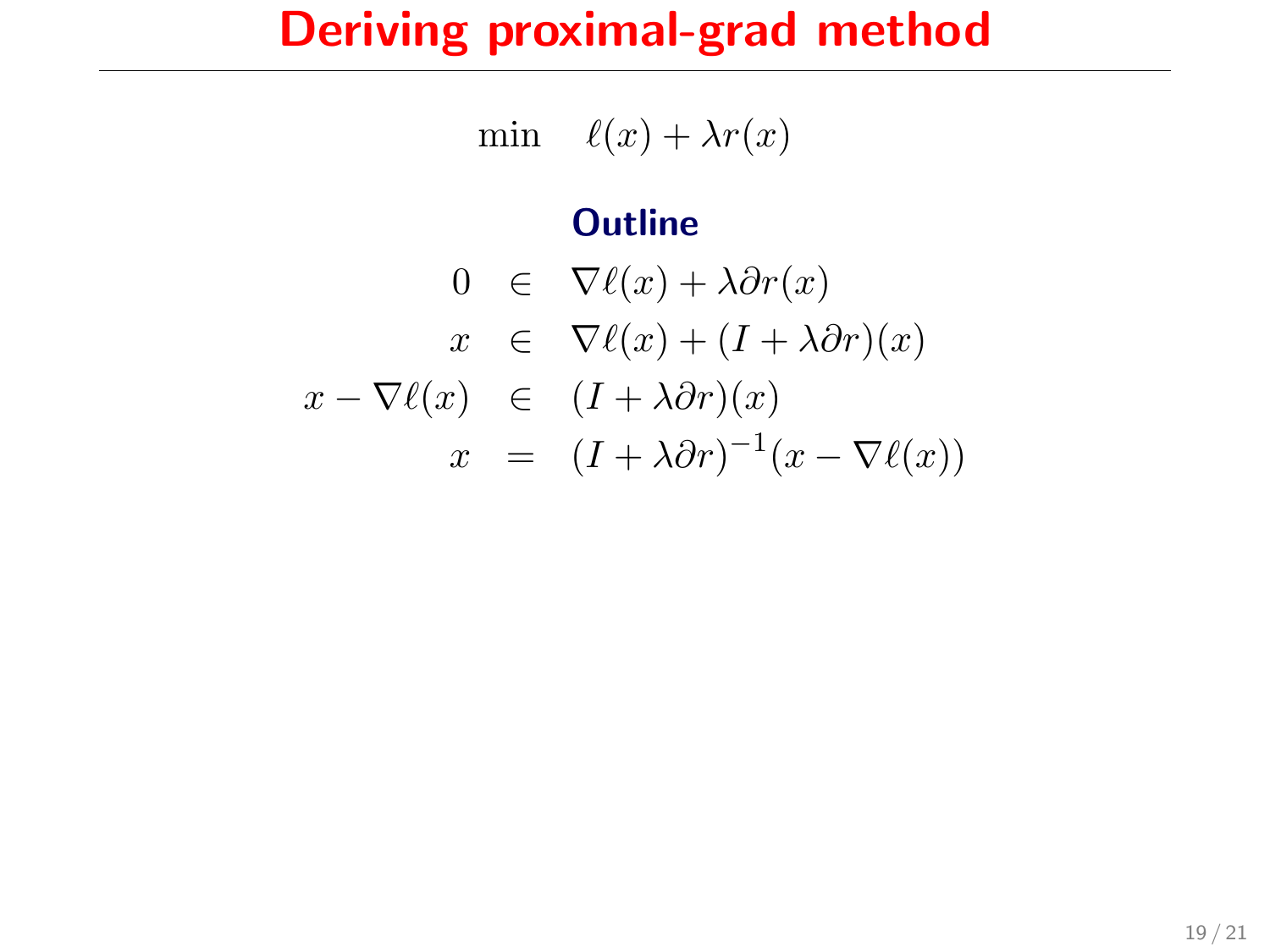$$
\min \quad \ell(x) + \lambda r(x)
$$

$$
0 \in \nabla \ell(x) + \lambda \partial r(x)
$$
  
\n
$$
x \in \nabla \ell(x) + (I + \lambda \partial r)(x)
$$
  
\n
$$
x - \nabla \ell(x) \in (I + \lambda \partial r)(x)
$$
  
\n
$$
x = (I + \lambda \partial r)^{-1}(x - \nabla \ell(x))
$$
  
\n
$$
x = \text{prox}_{\lambda r}(x - \nabla \ell(x))
$$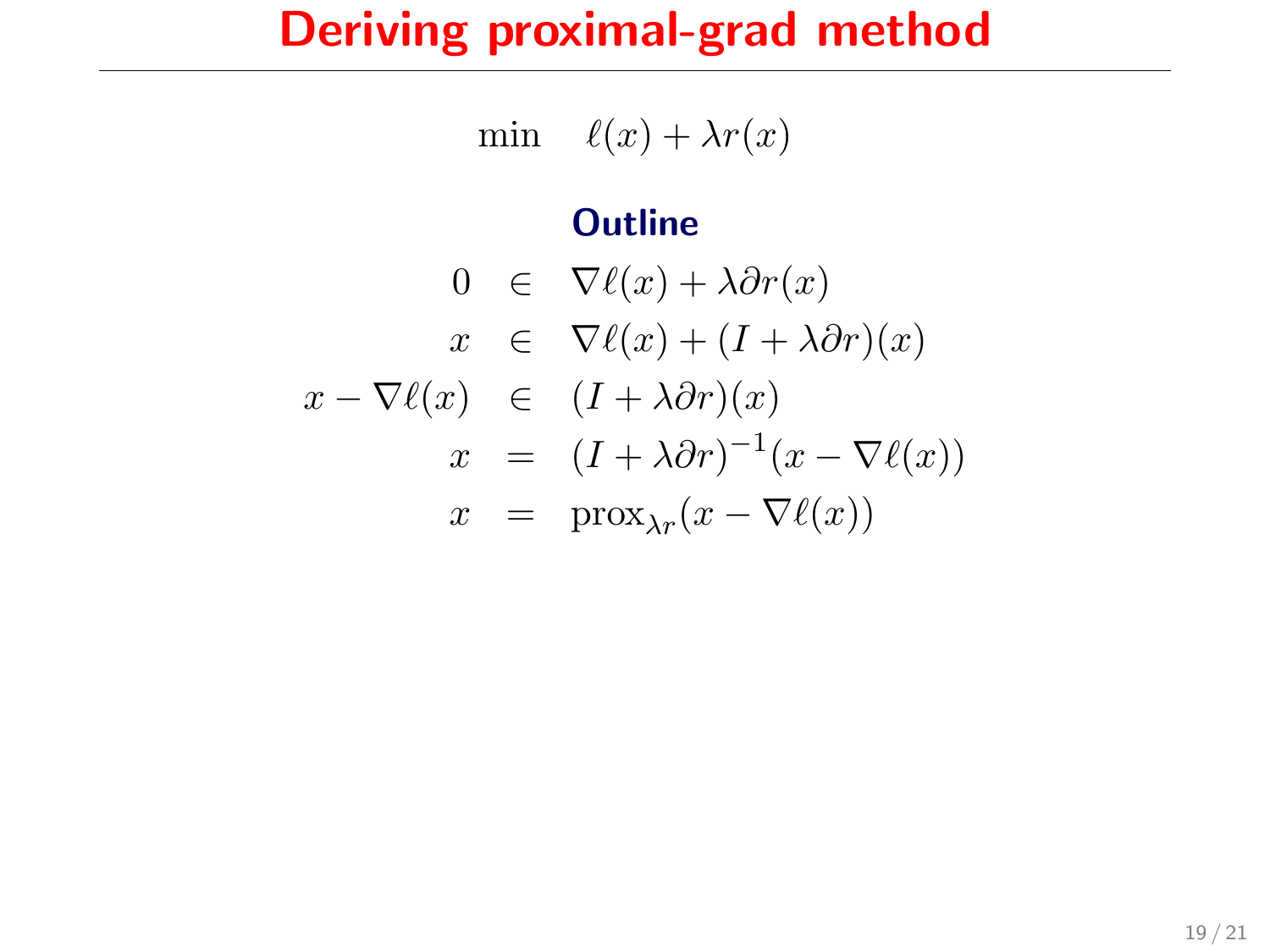## Douglas-Rachford

# $f(x) + g(x)$

If both  $f$ ,  $g$  nonsmooth, ordinary splitting does not work!

How to solve it?